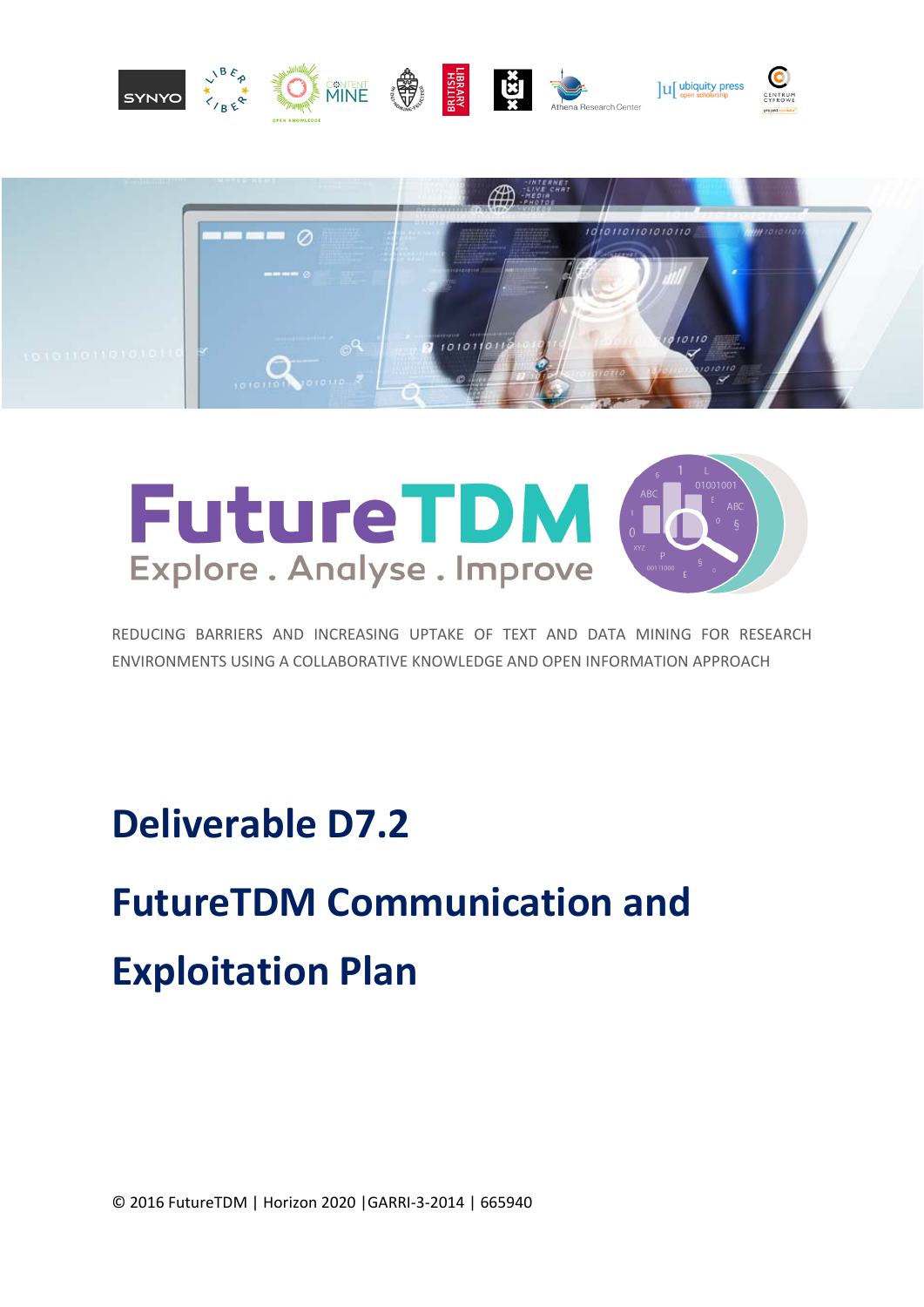

## **Project**

| Acronym:     | FutureTDM                                                                            |
|--------------|--------------------------------------------------------------------------------------|
| Title:       | Reducing Barriers and Increasing Uptake of Text and Data Mining for Research         |
|              | Environments using a Collaborative Knowledge and Open Information Approach           |
| Coordinator: | SYNYO GmbH                                                                           |
| Reference:   | 665940                                                                               |
| Type:        | Collaborative project                                                                |
| Programme:   | <b>HORIZON 2020</b>                                                                  |
| Theme:       | GARRI-3-2014 - Scientific Information in the Digital Age: Text and Data Mining (TDM) |
| Start:       | 01. September, 2015                                                                  |
| Duration:    | 24 months                                                                            |
| Website:     | http://project.futuretdm.eu/                                                         |
| E-Mail:      | office@futuretdm.eu                                                                  |
| Consortium:  | SYNYO GmbH, Research & Development Department, Austria, (SYNYO)                      |
|              | <b>Stichting LIBER, The Netherlands, (LIBER)</b>                                     |
|              | Open Knowledge, UK, (OK/CM)                                                          |
|              | Radboud University, Centre for Language Studies, The Netherlands, (RU)               |
|              | The British Library Board, UK, (BL)                                                  |
|              | Universiteit van Amsterdam, Inst. for Information Law, The Netherlands, (UVA)        |
|              | Athena Research and Innovation Centre in Information, Communication and              |
|              | Knowledge Technologies, Inst. for Language and Speech Processing, Greece,<br>(ARC)   |
|              | <b>Ubiquity Press Limited, UK, (UP)</b>                                              |
|              | Fundacja Projekt: Polska, Poland, (FPP)                                              |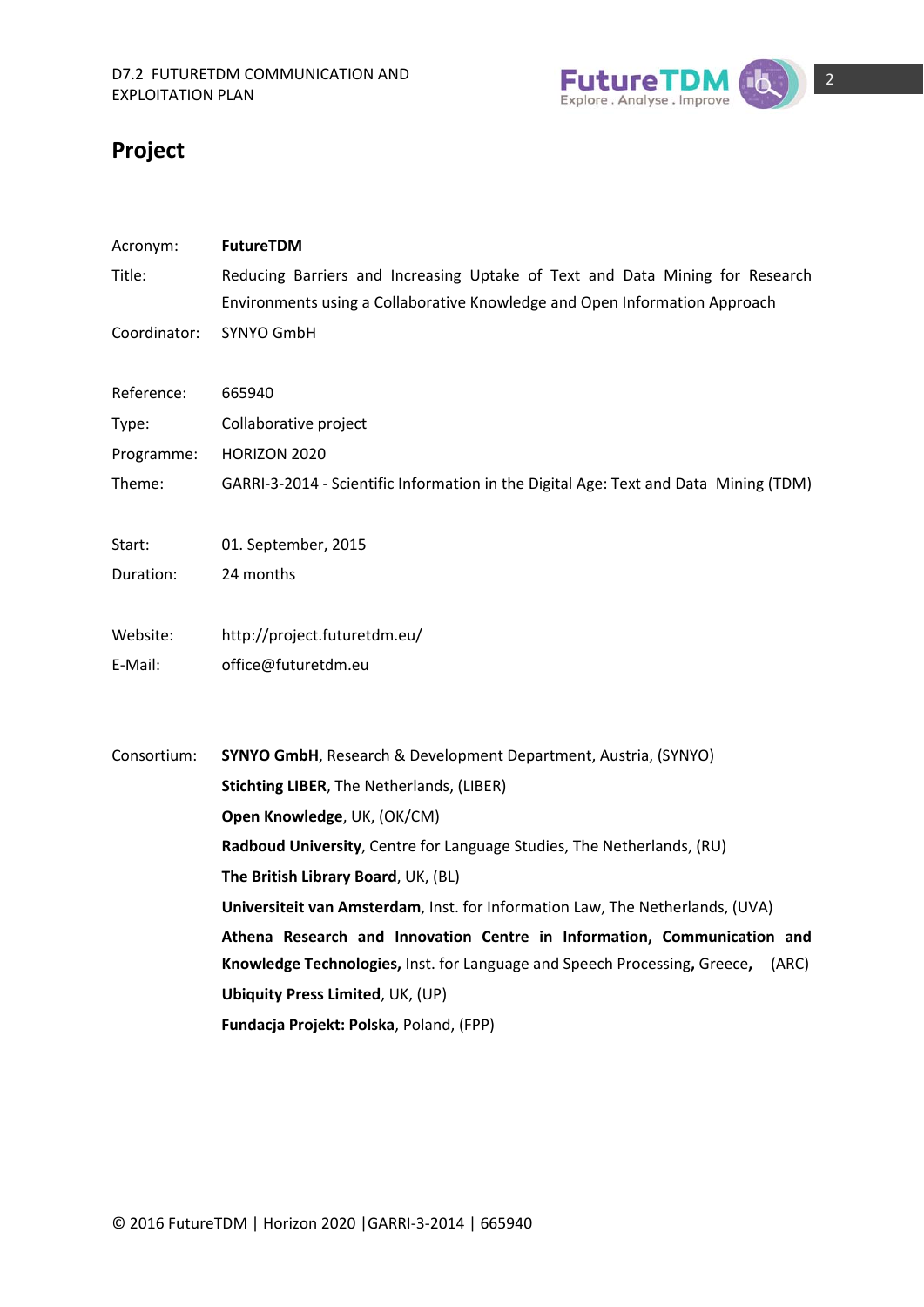

### **Deliverable**

| Number:              | D7.2                                                                                                                                  |                                                                                |
|----------------------|---------------------------------------------------------------------------------------------------------------------------------------|--------------------------------------------------------------------------------|
| Title:               |                                                                                                                                       | <b>FutureTDM Communication and Exploitation Plan</b>                           |
| Lead beneficiary:    | <b>LIBER</b>                                                                                                                          |                                                                                |
| Work package:        | WP7: Dissemination                                                                                                                    |                                                                                |
| Dissemination level: | Public (PU)                                                                                                                           |                                                                                |
| Nature:              | Report (RE)                                                                                                                           |                                                                                |
|                      |                                                                                                                                       |                                                                                |
| Due date:            | 31.01.2016                                                                                                                            |                                                                                |
| Submission date:     | 31.01.2016                                                                                                                            |                                                                                |
| Authors:             | <b>Helen Frew, LIBER</b>                                                                                                              |                                                                                |
| Contributors:        | Jenny Molloy, OK/CM<br><b>Alessio Bertone, SYNYO</b><br>Peter Leitner, SYNYO<br><b>Melanie Imming, LIBER</b><br>Hege Van Dijke, LIBER |                                                                                |
| Review:              | Jenny Molloy, OK/CM<br><b>Alessio Bertone, SYNYO</b><br>Bernhard Jäger, SYNYO                                                         |                                                                                |
|                      | Acknowledgement: This project has received                                                                                            | Disclaimer: The content of this                                                |
|                      |                                                                                                                                       | funding from the European Union's Horizon   the sole responsibility of the aut |

|                                  | <b>Acknowledgement:</b> This project has received   Disclaimer: The content of this publication is |  |  |
|----------------------------------|----------------------------------------------------------------------------------------------------|--|--|
|                                  | funding from the European Union's Horizon   the sole responsibility of the authors, and in no      |  |  |
|                                  | 2020 Research and Innovation Programme way represents the view of the European                     |  |  |
| under Grant Agreement No 665940. | Commission or its services.                                                                        |  |  |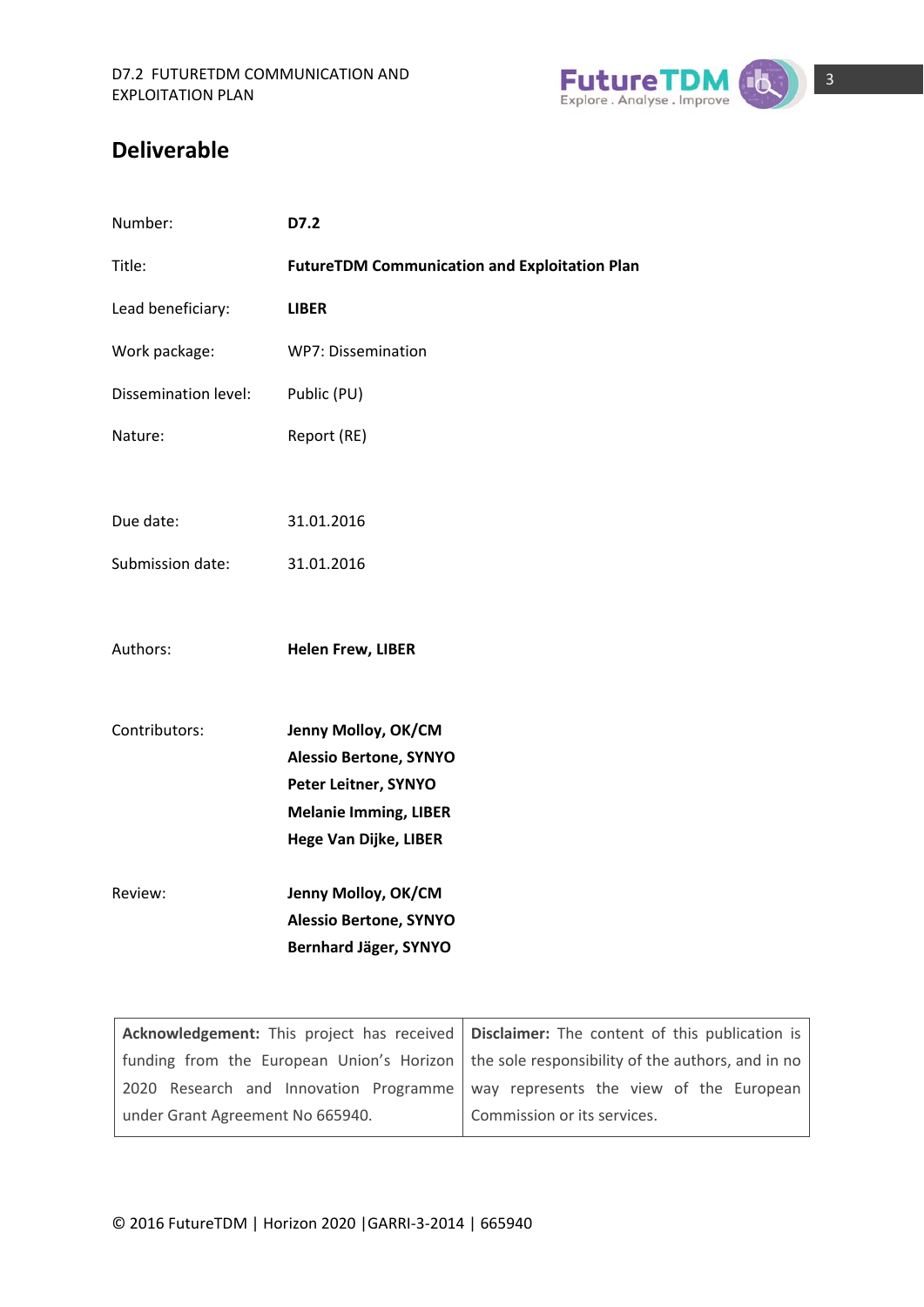

## **Table of Contents**

| 1  |      |                                                                        |  |
|----|------|------------------------------------------------------------------------|--|
| 2  |      |                                                                        |  |
| 3  |      |                                                                        |  |
| 4  |      | FUTURETDM COMMUNICATIONS AND EXPLOITATION PLAN - SETTING THE SCENE  11 |  |
|    | 4.1  |                                                                        |  |
|    | 4.2  |                                                                        |  |
| 5  |      |                                                                        |  |
| 6  |      |                                                                        |  |
|    | 6.1  |                                                                        |  |
|    | 6.2  |                                                                        |  |
| 7  |      |                                                                        |  |
|    | 7.1  |                                                                        |  |
|    | 7.2  |                                                                        |  |
| 8  |      |                                                                        |  |
| 9  |      |                                                                        |  |
| 10 |      |                                                                        |  |
|    | 10.1 |                                                                        |  |
|    | 10.2 |                                                                        |  |
|    | 10.3 |                                                                        |  |
|    | 10.4 |                                                                        |  |
| 11 |      |                                                                        |  |
|    | 11.1 |                                                                        |  |
|    | 11.2 |                                                                        |  |
|    | 11.3 |                                                                        |  |
| 12 |      |                                                                        |  |
|    | 12.1 |                                                                        |  |
|    | 12.2 |                                                                        |  |
|    | 12.3 |                                                                        |  |
|    | 12.4 |                                                                        |  |
|    | 12.5 |                                                                        |  |
|    | 12.6 |                                                                        |  |
|    | 12.7 |                                                                        |  |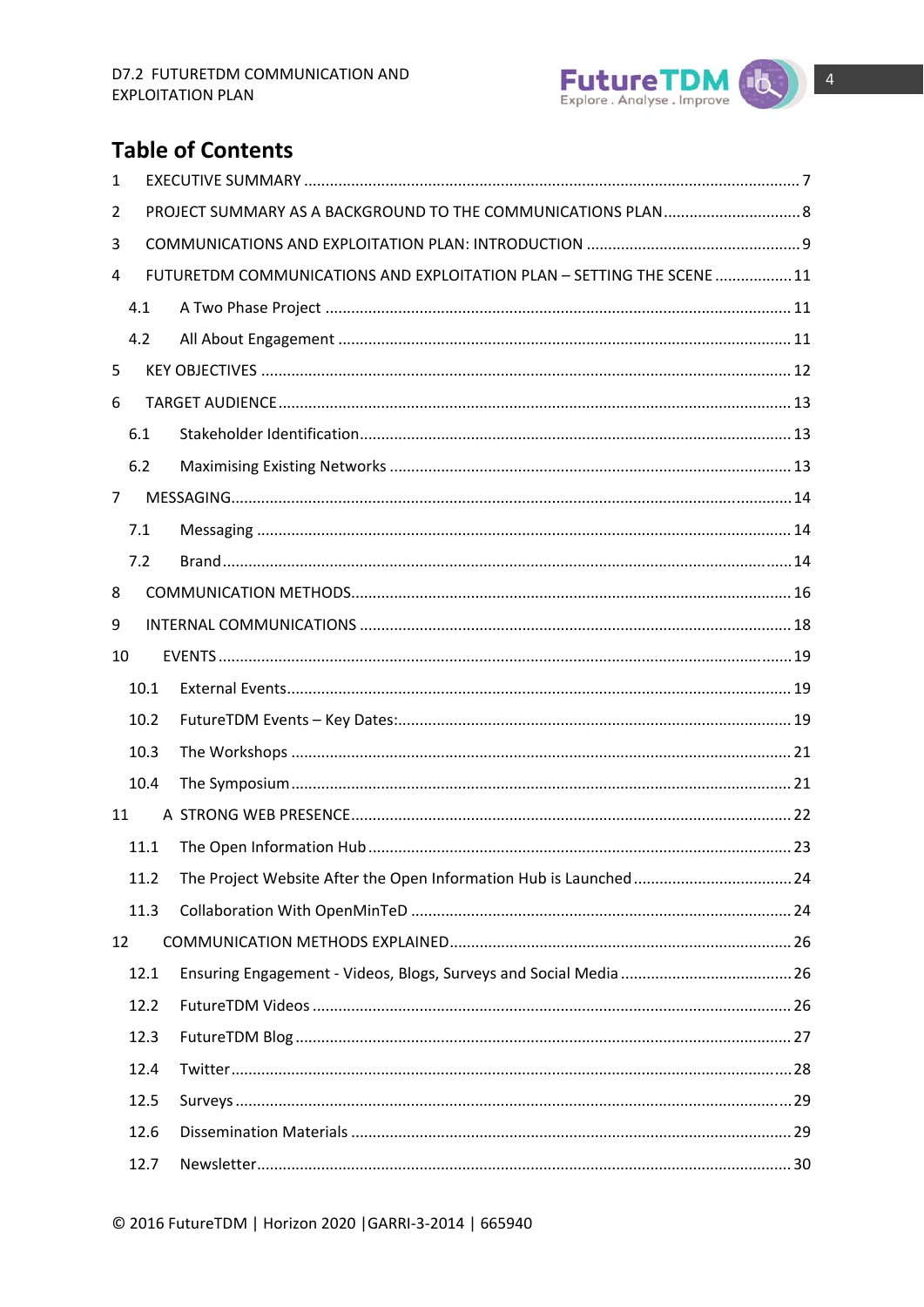### D7.2 FUTURETDM COMMUNICATION AND **EXPLOITATION PLAN**



| 13 |  |  |
|----|--|--|
| 14 |  |  |
| 15 |  |  |
| 16 |  |  |
|    |  |  |
|    |  |  |
| 17 |  |  |
| 18 |  |  |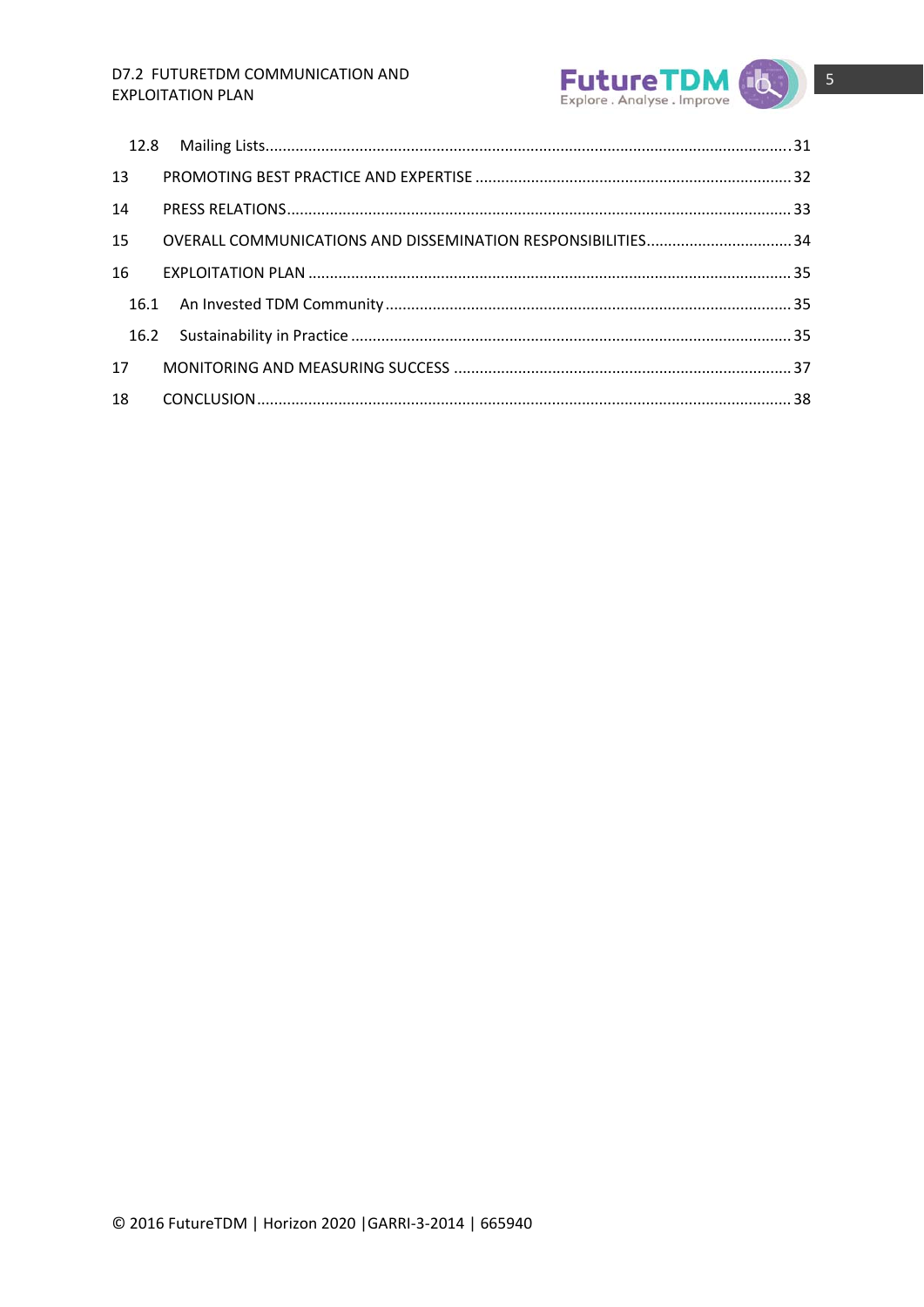

## **List of Figures**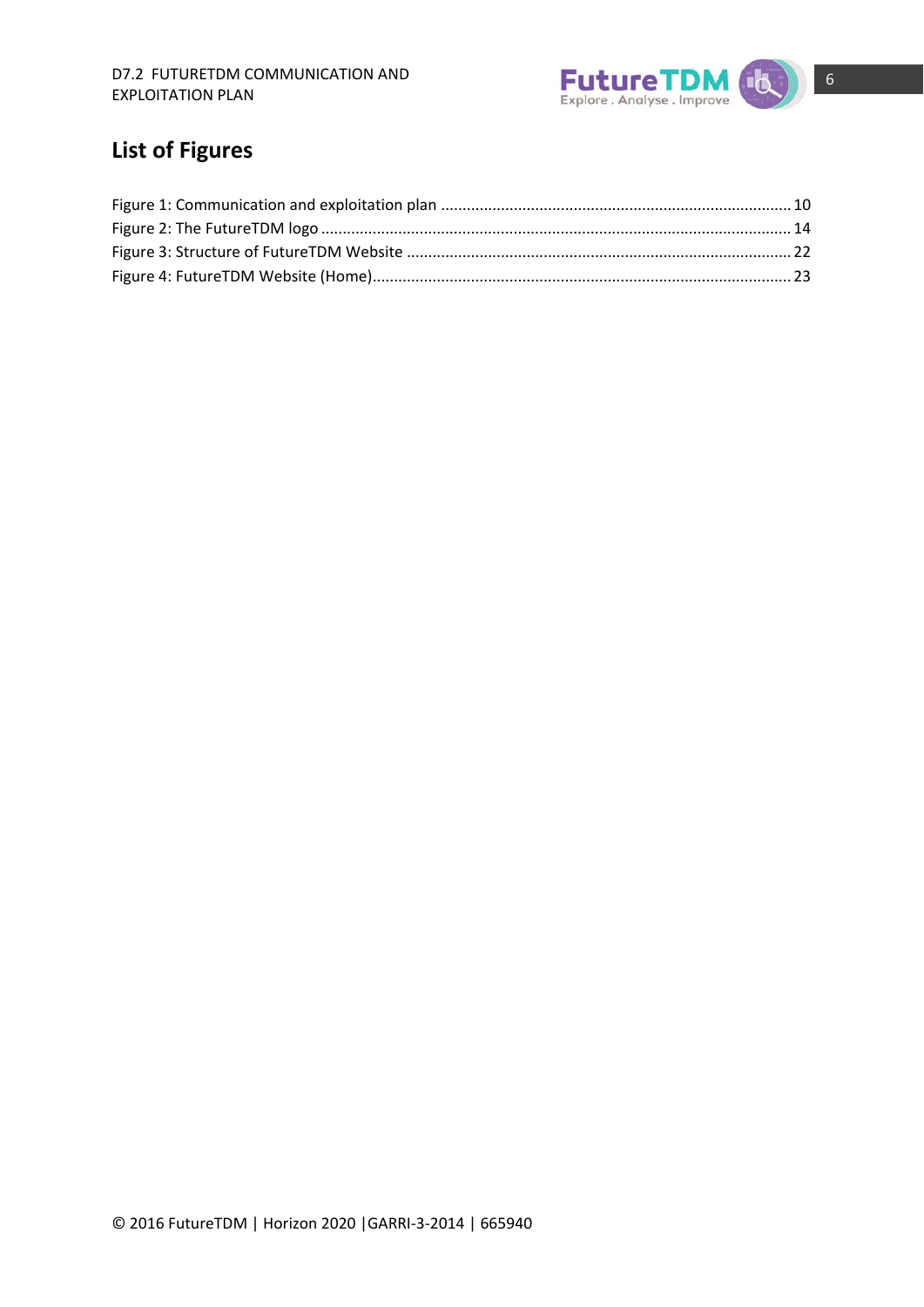

## **1 EXECUTIVE SUMMARY**

This report is designed to meet the overall objective of FutureTDM – to identify and remove TDM uptake barriers in the EU through an effective and sustainable communications strategy. It sets out a strategy to engage, to inform (showing our expertise), to be accessible and to be relevant now and post project end date.

The plan explains how we are going to communicate the project, offering options both on‐line and in person, with user friendly language and a recognisable slogan. Much of the communications strategy draws from other work packages and in particular work package 2, with a strong emphasis on engaging with the stakeholders identified in D2.2. With inclusion at its core, the communications plan aims to attract an invested TDM community, to inform them about TDM best practice and latest developments. Because the project has to appeal to a wide variety of stakeholders, the language and tone of the communication methods are important. Underlying all our activities is the proactive message: Help us to help you, join the FutureTDM community to improve TDM uptake in the EU. The plan runs in two phases with the first 10 months focussed on encouraging stakeholder feedback. Thereafter, communicating the Open Information Hub will become the priority. The Exploitation section of the plan lays out how the project sustainability will be addressed after September 2017. A table overview of project communications methods, responsibility and targets can be found in Annex 1.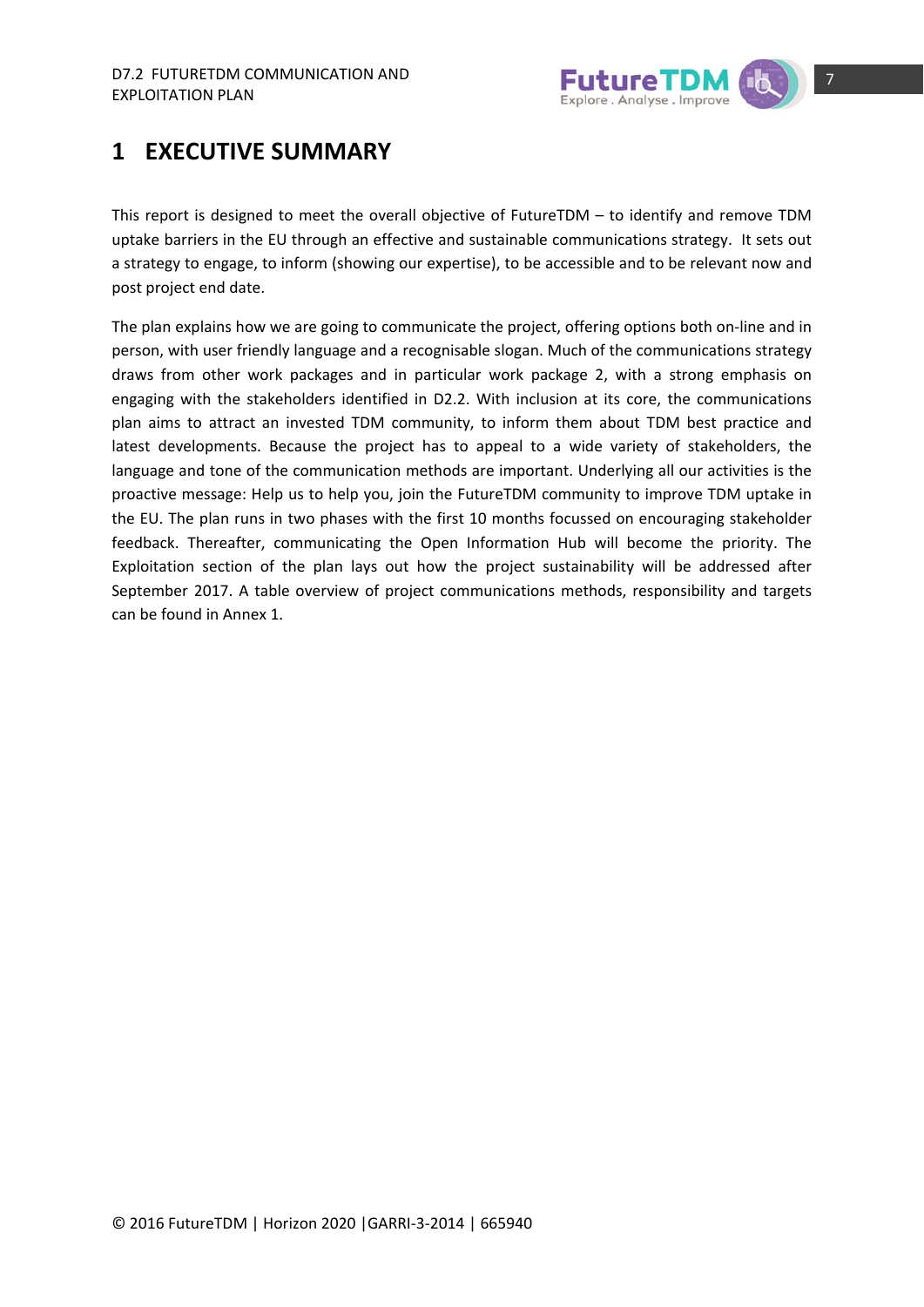

## **2 PROJECT SUMMARY AS A BACKGROUND TO THE COMMUNICATIONS PLAN**

Text and data mining (TDM) enables researchers from different disciplines to analyse, extract insights and knowledge, and exploit large diverse and complex datasets from various digital media. This information is growing at an incredible rate to the point where it is often described as big data. Harnessing it effectively via TDM offers an opportunity to address some of society's grand challenges including disease control and climate change mitigation. At present, use of TDM in Europe is significantly lower than in parts of the Americas and Asia, possibly due to limitations imposed by the European legal framework. Through its activities and outputs, FutureTDM aims to improve uptake of text and data mining in the EU.

In communicating the project it is worth remembering these project activities. FutureTDM identifies and reduces the barriers that inhibit the uptake of TDM for researchers, and other stakeholders. FutureTDM provides critical up-to-date assessments of legal regulations and policies impacting TDM in the EU, and places them in the international research and innovation context. It adopts a bottomup approach by initiating dialogue between all relevant stakeholders, engaging them via knowledge cafés, workshops and with expert representation on the FutureTDM advisory board to help identify barriers, common solutions and increase awareness of TDM practices and their potential. This combined approach will lead to developing novel policy frameworks and interdisciplinary case‐ driven practitioner guidelines facilitating the spread of TDM activities.

Key to success will be the engagement of actors in the broader community (library, SME, publishing, funding, policy etc.), who will be mobilised through workshops and will be provided with recommendations in the Roadmap for TDM uptake. The knowledge distilled from quantitative and qualitative research will be integrated into a Collaborative Knowledge Base and Open Information Hub using insightful visualisations. This dynamic platform will showcase excellence in TDM research and data-driven innovation and serve as reference for current and future TDM practitioners ensuring broader TDM uptake to boost Europe's research and innovation capacities.

A strong element of the FutureTDM Project is therefore in its engagement with stakeholders both in identifying barriers and solutions to TDM uptake and providing a platform for their engagement. Communicating with TDM stakeholders in an effective way throughout all stages of the project will be crucial.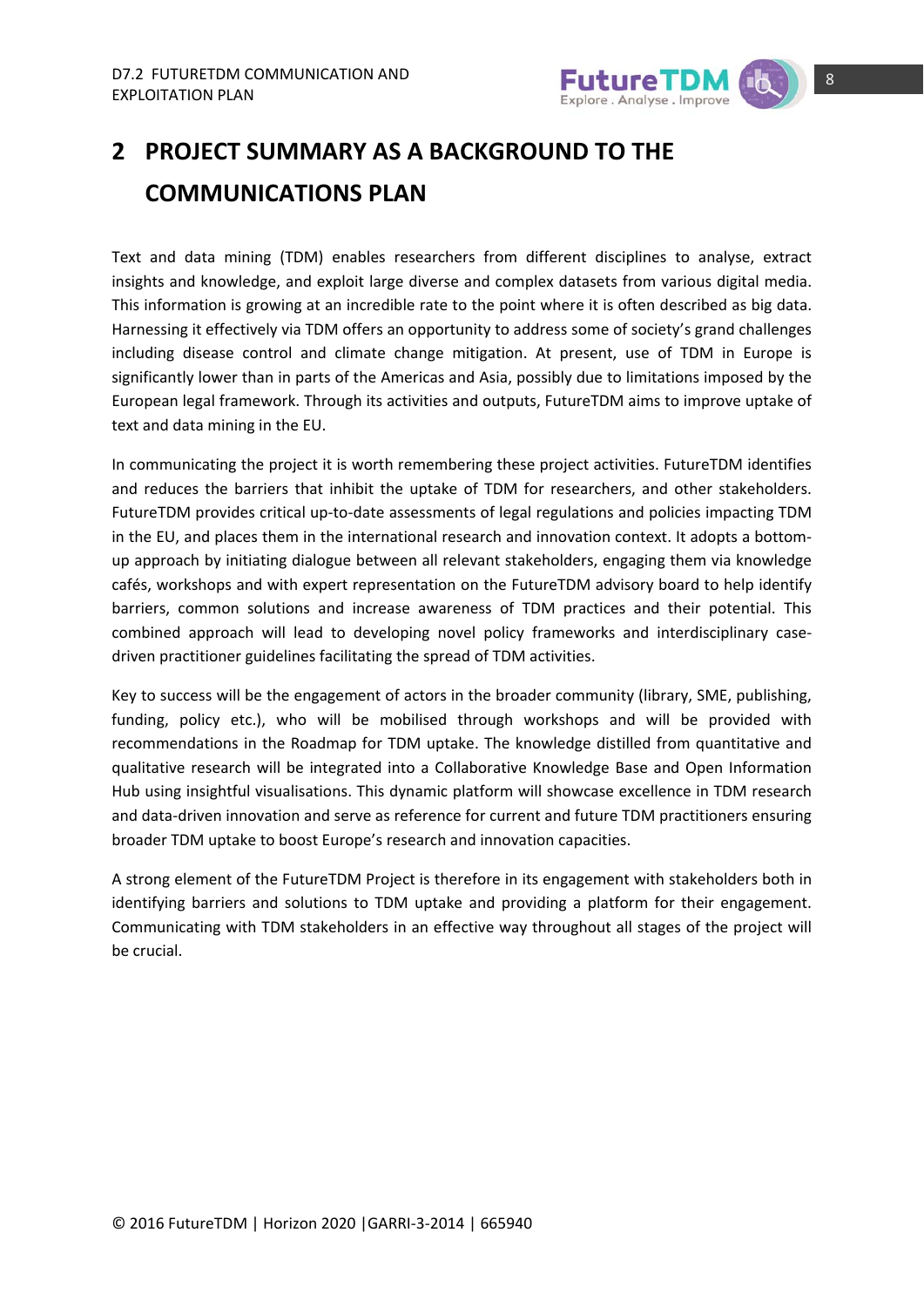

## **3 COMMUNICATIONS AND EXPLOITATION PLAN: INTRODUCTION**

The Communications and Exploitation Plan sets out how the project will raise awareness about FutureTDM and communicate its findings to targeted stakeholder groups and end‐users. It is part of Work Package 7 (WP7) Disseminate, which covers project communication, publications, mobilisation and networking and it is summarized in Figure 1.

### **WP7 Objectives (in order of production)**

- To develop a creative project website to relay timely information about project activities and accomplishments to the public. In addition, social media channels will be exploited to increase project awareness and stimulate stakeholder participation.
- To produce the communication and exploitation plan in the early stages of the project to build sound approaches for networking and outreach.
- To create stimulating dissemination materials (leaflets, newsletters, etc.) to distribute over multiple channels using on‐line and print media to promote the FutureTDM project.
- To organise a Symposium, a culmination of the project's events, to connect key actors and interest groups to promote open dialogue via discussion panels and informal workshops.

This plan sets out step-by-step how the communication objectives will be achieved, making the best use of our strengths, achievements and influential network of enthusiastic partners.

The tasks of this Work Package are oriented to achieve project Objective #6: INCREASE awareness of TDM to especially attract new target groups and science domains by creating a roadmap, run mobilisation and engagement activities and provide information material and modern TDM visualisations and info‐graphics.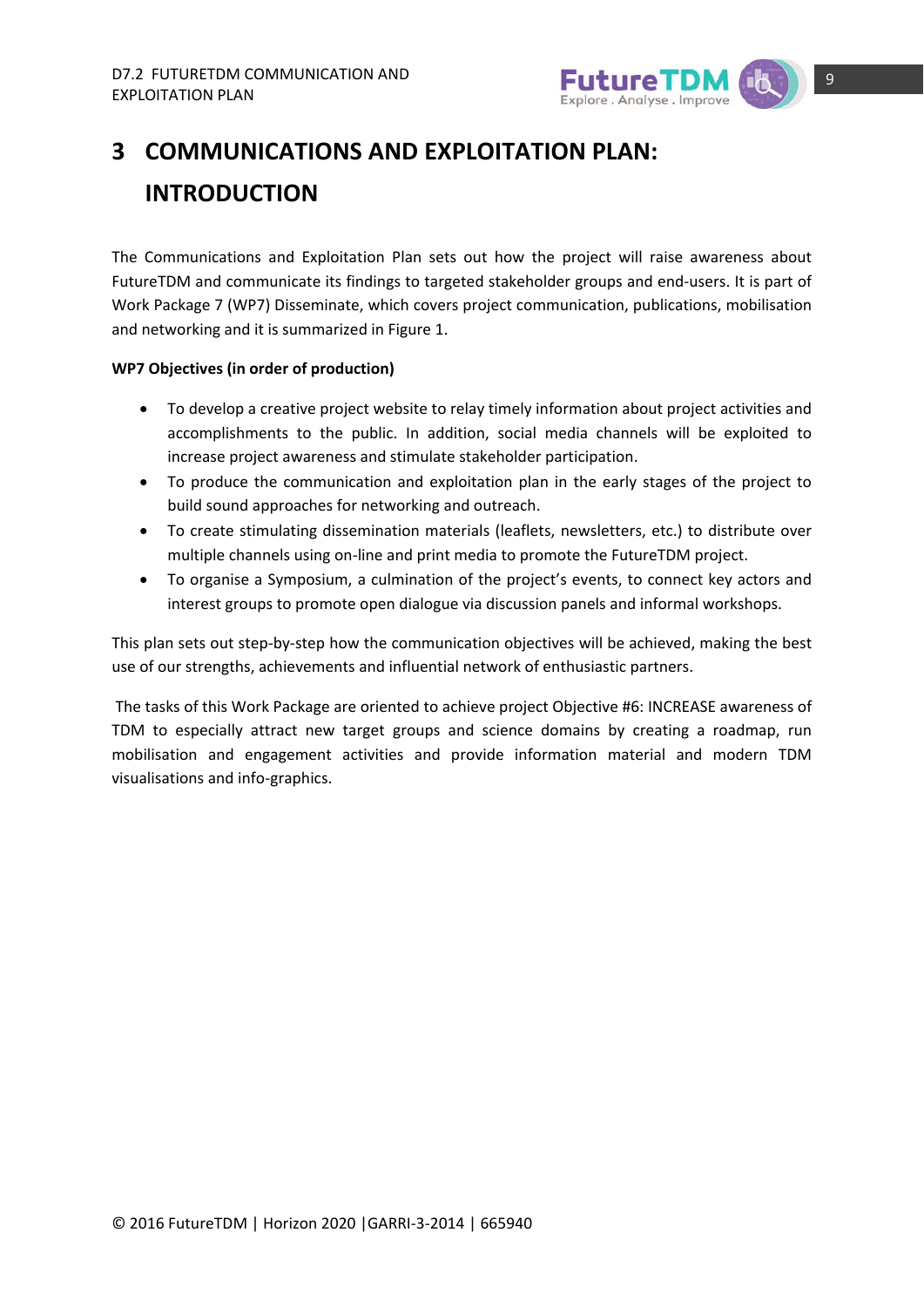





**Figure 1: Communication and exploitation plan**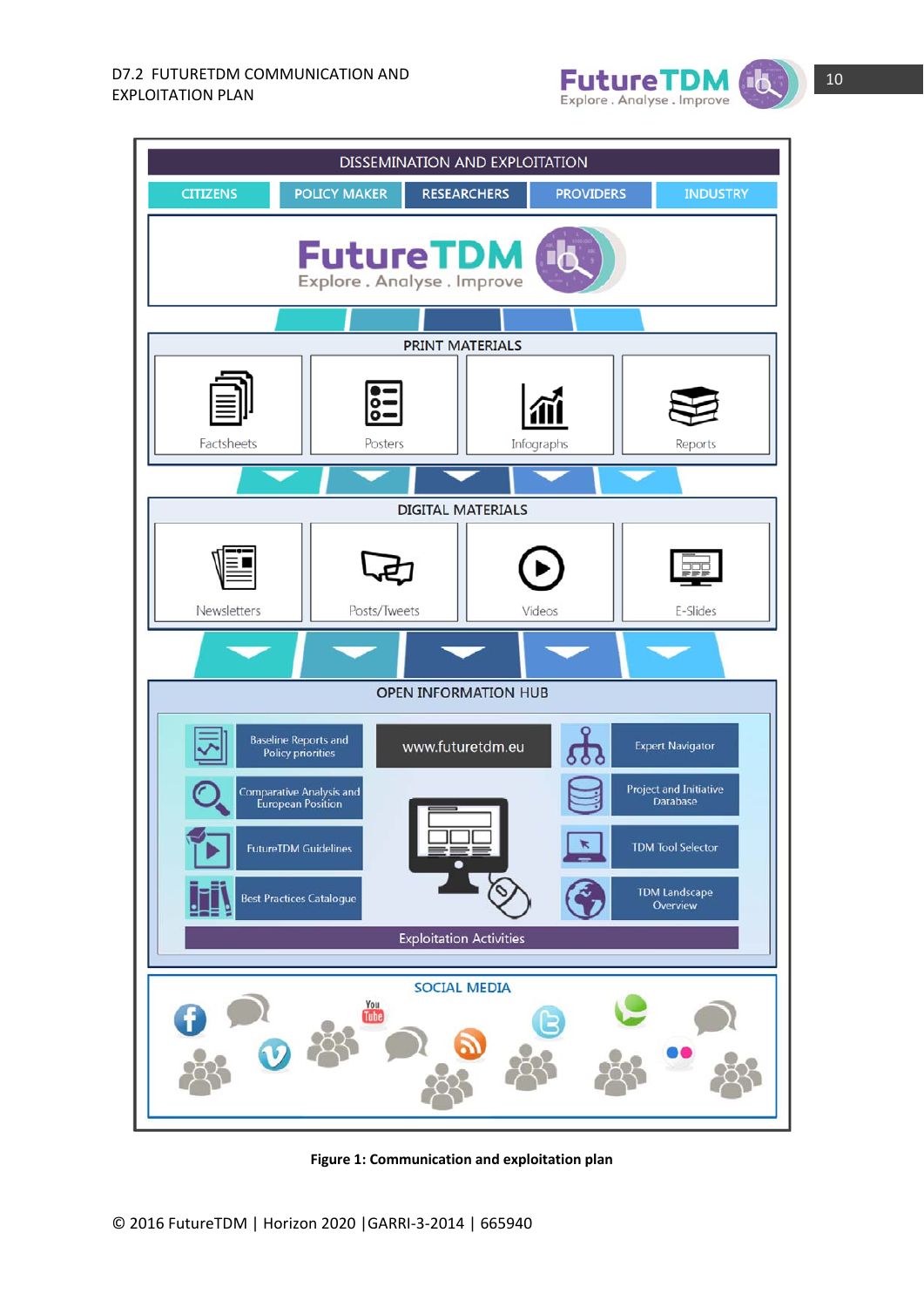

## **4 FUTURETDM COMMUNICATIONS AND EXPLOITATION PLAN – SETTING THE SCENE**

In executing this Communication and Exploitation Plan, the project aims to ensure a broad reach of FutureTDM and to promote its activities and findings among target groups identified in WP2 and WP3. The Exploitation section of the plan will specifically deal with the long-term sustainability and usability of the platform, policy framework, and practitioner guidelines beyond the end of the project lifespan. Communication, dissemination and awareness raising activities will be evaluated in a Summary Report at the end of the project. The FutureTDM Communication Plan is the result of consultation with all partners but in particular work packages 2 and 7, the stakeholder engagement and disseminations groups of the project.

### **4.1 A Two Phase Project**

The FutureTDM project runs over two years with the first year broadly committed to gathering information and mapping the TDM landscape and the second year focussing more on developing solutions, best practices and the establishment of the online platform known as the Open Information Hub. The communication strategy will therefore need to be flexible. In the first instance the emphasis will be put into the communication of project goals to the stakeholder community and inviting feedback and event attendance. In the second year attention shifts to highlighting the opportunities associated with TDM, and fostering collaboration and uptake. Stakeholders will be directed to the Open Information Hub and any other documentation produced by the project.

### **4.2 All About Engagement**

FutureTDM is all about engagement. The dissemination activities in WP7 are closely linked to the objectives of WP2, stakeholder engagement. In WP2 it was established that by stakeholder engagement we mean a process that involves people or organisations affected by the project, or who can influence the implementation of its decisions. It was also emphasised that stakeholder engagement is a two‐way process. This is in contrast to dissemination, which is mainly one‐way and simply sends out messages about decisions already taken to inform or influence the audience. Because of this, the goals of deliverable 7.2 are designed to ensure that they encourage project awareness, inclusion and collaboration.

Although LIBER are responsible for drafting this communication and exploitation plan, OK/CM are responsible for the overall dissemination Work Package 7. All nine partners will have a role in ensuring the effectiveness of the communication and dissemination aspects of the project. Their individual responsibilities will be explained further in this plan.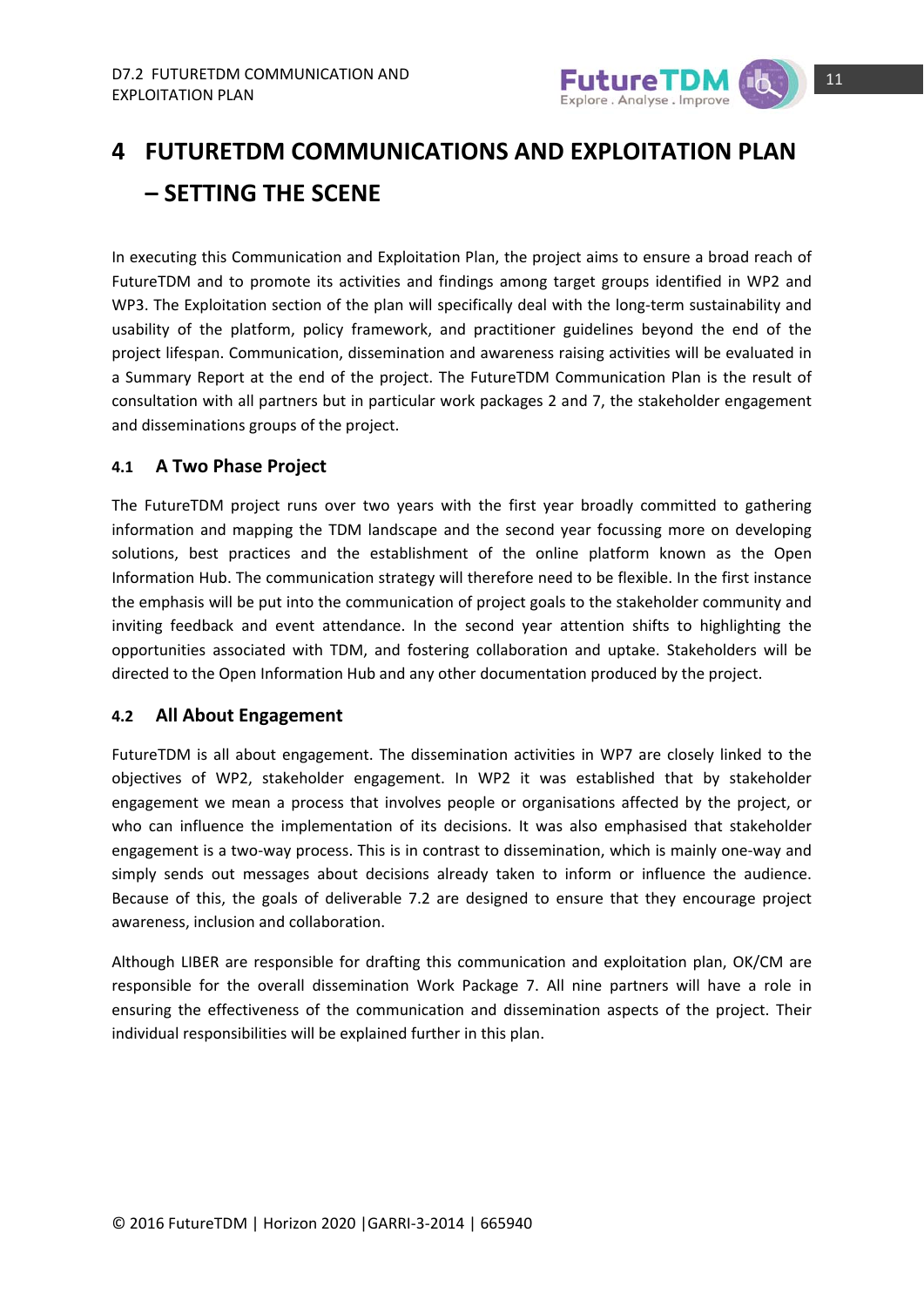

## **5 KEY OBJECTIVES**

The Communication Plan will pave the way for the broadest possible awareness of the project through clear and informative communications.

The project will enable partners and stakeholders to exploit the "multiplier effect", sharing news and project developments with their own community of professionals, decision makers and end users. To do this, the Communications Plan will provide the necessary tools for partners and stakeholders to undertake this dissemination work, both through physical and virtual materials.

FutureTDM will involve stakeholders in the communications process by offering multiple opportunities to participate in the project's work at EU events, FutureTDM workshops, knowledge cafés and the Symposium. The project will also give stakeholders the opportunity to share written feedback and expertise with the project via social media, blogs and surveys.

The aim of the communications plan is to build an invested and growing TDM community that can serve as an ever-larger soundboard for the project. Communications activities will inform stakeholders of the TDM landscape and latest developments as well as the benefits of becoming involved in the project and collaborating with others.

It is also hoped that the project can enable stakeholders to improve on their own work processes by sharing the project's best practice achievements, recommendations and outcomes.

The Communications Plan objectives are linked to the two phases of the project. In the first instance, the aim is to generate a "buzz" around the project and encourage participation in the engagement activities, to build a sense of belonging and to get feedback from the TDM stakeholder community. This in turn will boost the communications aim of the second phase of FutureTDM, namely to ensure usage of the Open Information Hub and to ensure that the community provides content.

If these communications objectives are successful, then the project goal of identifying barriers and solutions to TDM uptake can be met.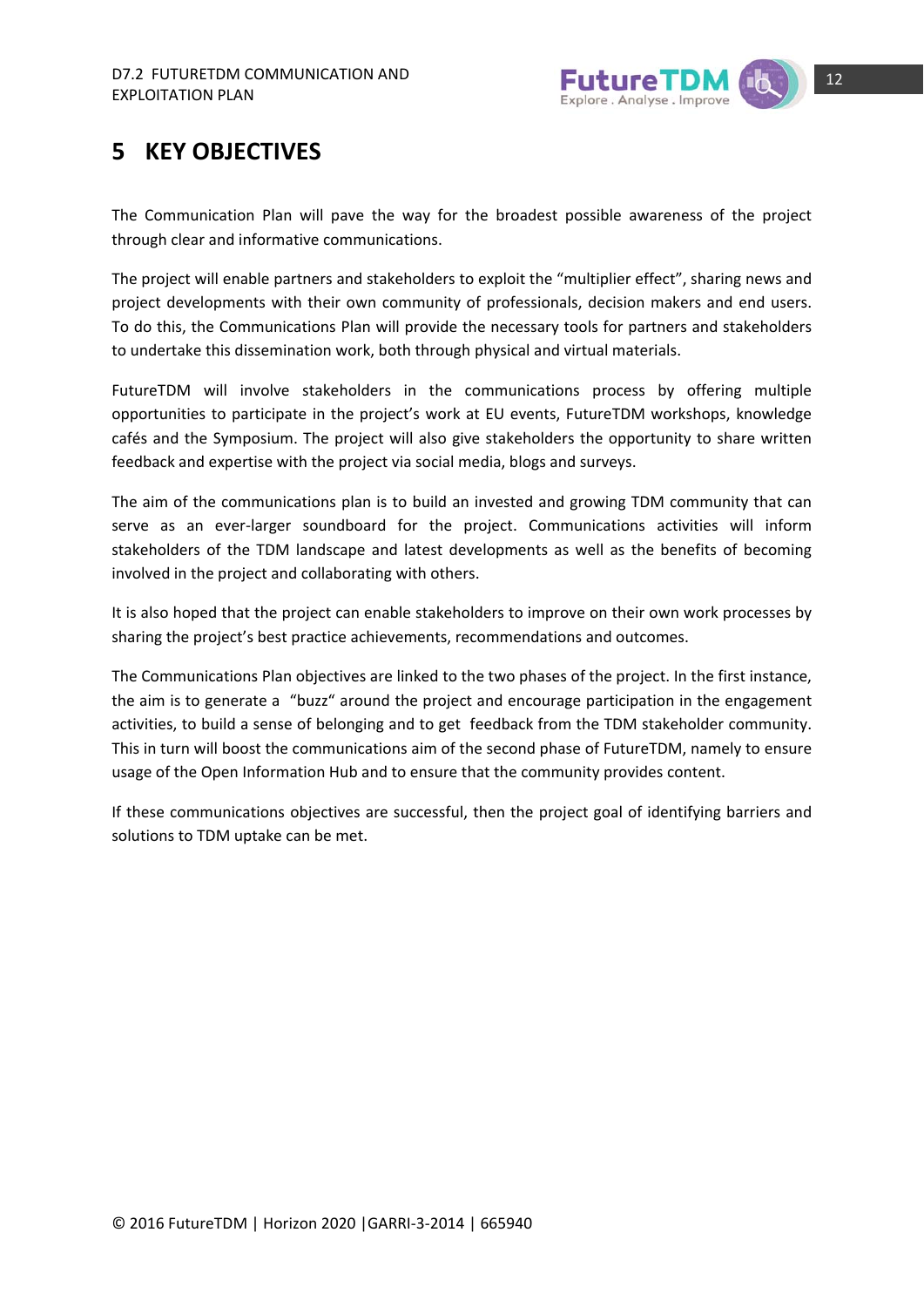

## **6 TARGET AUDIENCE**

The target audience of the project, as identified in D2.2, are the following**:**

- o **Research community** Supply content providers with text and data, further knowledge discovery with mined data
- o **TDM Content Providers** Holders of content that can be mined. May also offer a service
- o **Consumers of TDM** Sectors that look to benefit from knowledge discovery, may form public private partnerships o **Funders** Economic drivers for TDM development
- o **Policy Shapers** Involved in the development of TDM legislation and influencing TDM policy
- o **Service Providers** Working with computer software. Improving the service interoperability, using TDM, enhancing TDM usability.
- o **Information aggregators and analysts** Identifying trends and patterns arising from TDM as their main function
- o **Citizens** Individuals with an interest in TDM, both users and providers of content

### **6.1 Stakeholder Identification**

Stakeholders are identified through partner networks, attendance at TDM related events, requests to be added to the FutureTDM mailing list and where they are known actors in the TDM environment. Partner and project social media will be used to invite further stakeholder inclusion. A directory of stakeholders is available in the project shared drive for project partners to add to throughout the project. This will be used to communicate materials that arise from the project and to invite stakeholders to project events. It will be translated into an online stakeholder map, forming part of the Open Information Hub in year two of the project.

### **6.2 Maximising Existing Networks**

There are nine project partners with well-developed networks. In addition to the project directory, partners will be using their own communications resources. In this way, the project is able to instantly reach hundreds of target stakeholders. For example, LIBER is a well‐established library membership organisation that works with over 400 libraries in some 40 countries. In order to effectively communicate with its members, LIBER has already developed a number of communications channels. They include a website, multiple mailing lists, and accounts on the major social media networks.

Partners will be encouraged to share project news with their own colleagues and user communities. In addition, the partners have excellent ties with other key players in the international community, many of whom target the same stakeholders as the FutureTDM Project.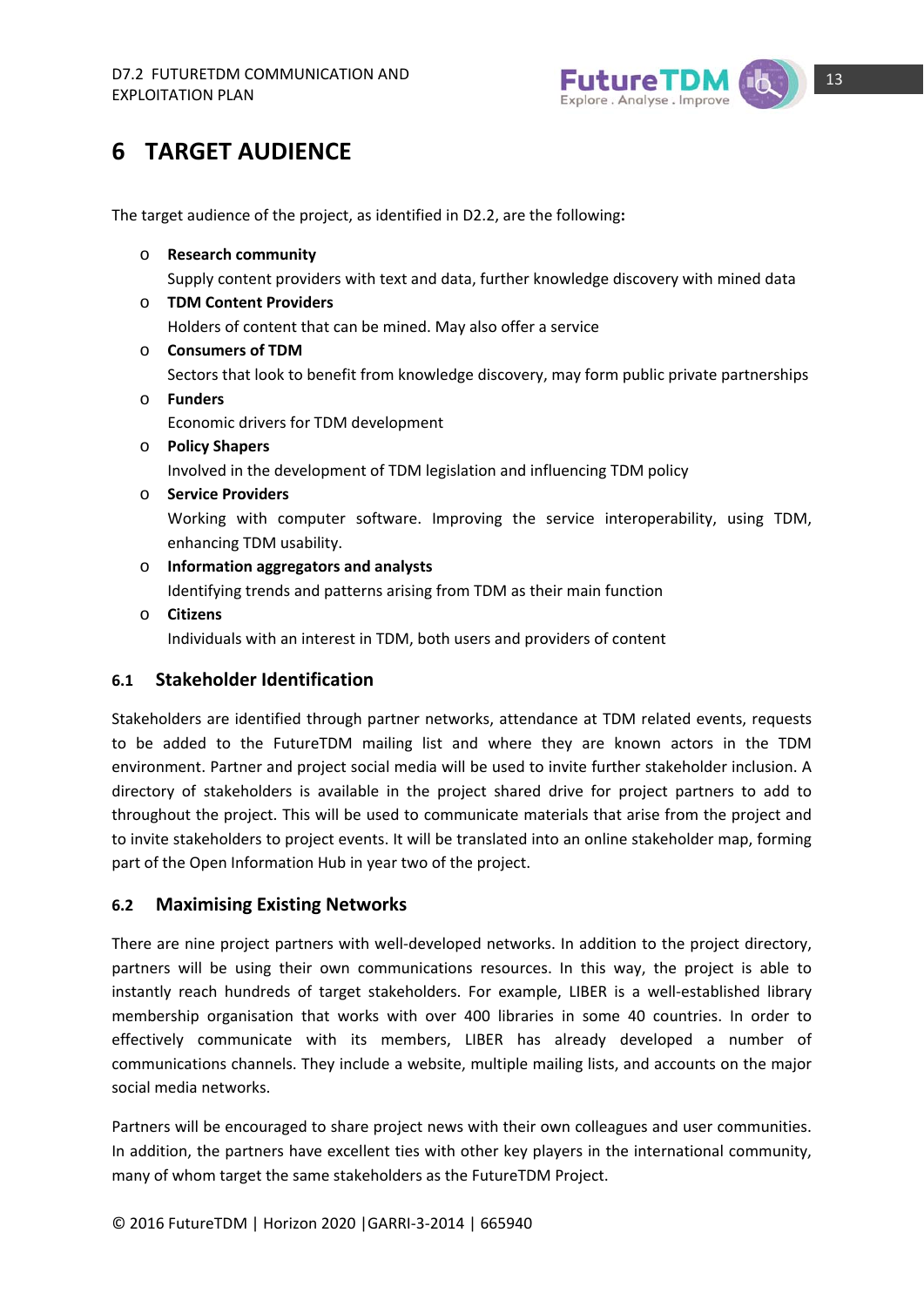

## **7 M ESSAGIN NG**

A solid Communication Plan will ensure the wide dissemination of the project's objectives, results and achievements towards the identified stakeholder groups via a series of well-balanced messages in a recognisable format.

#### **7.1 M Messaging**

Our key project communication messages are based on the project's slogan: 'Explore, analyse, improve' and should run through our communications activity.

- $\bullet$ Explore: FutureTDM will listen to stakeholders and map the current content mining landscape
- Analyse: FutureTDM will examine findings and with expert input, develop practical and policy solutions to increase TDM uptake in the EU
- . Improve: FutureTDM's online Open Information Hub will publicise the latest TDM information, showcase best practice and facilitate stakeholder collaboration

Because of the technical nature of content mining and the variety of stakeholder backgrounds, from policy to developer, we should remember to make our communications user friendly. Where possible, the project goal should be visible; FutureTDM: Improving uptake of text and data mining in the EU.

In engaging with the TDM community, where relevant, the message should include a call to action; Help us to help you. Join the FutureTDM community to improve text and data mining uptake in the EU.

#### **7.2 B Brand**



### **Figure 2 2: The FutureT TDM logo**

A consistent visual appearance of the project is a prerequisite for a successful media communication with stakeholders and end users. It guarantees a visual synergy with the FutureTDM brand and includes s:

- A logo, with its own colour scheme, which can be incorporated into document templates
- The project slogan: Explore, Analyse, Improve. This will feature on the materials produced by the project as part of raising brand awareness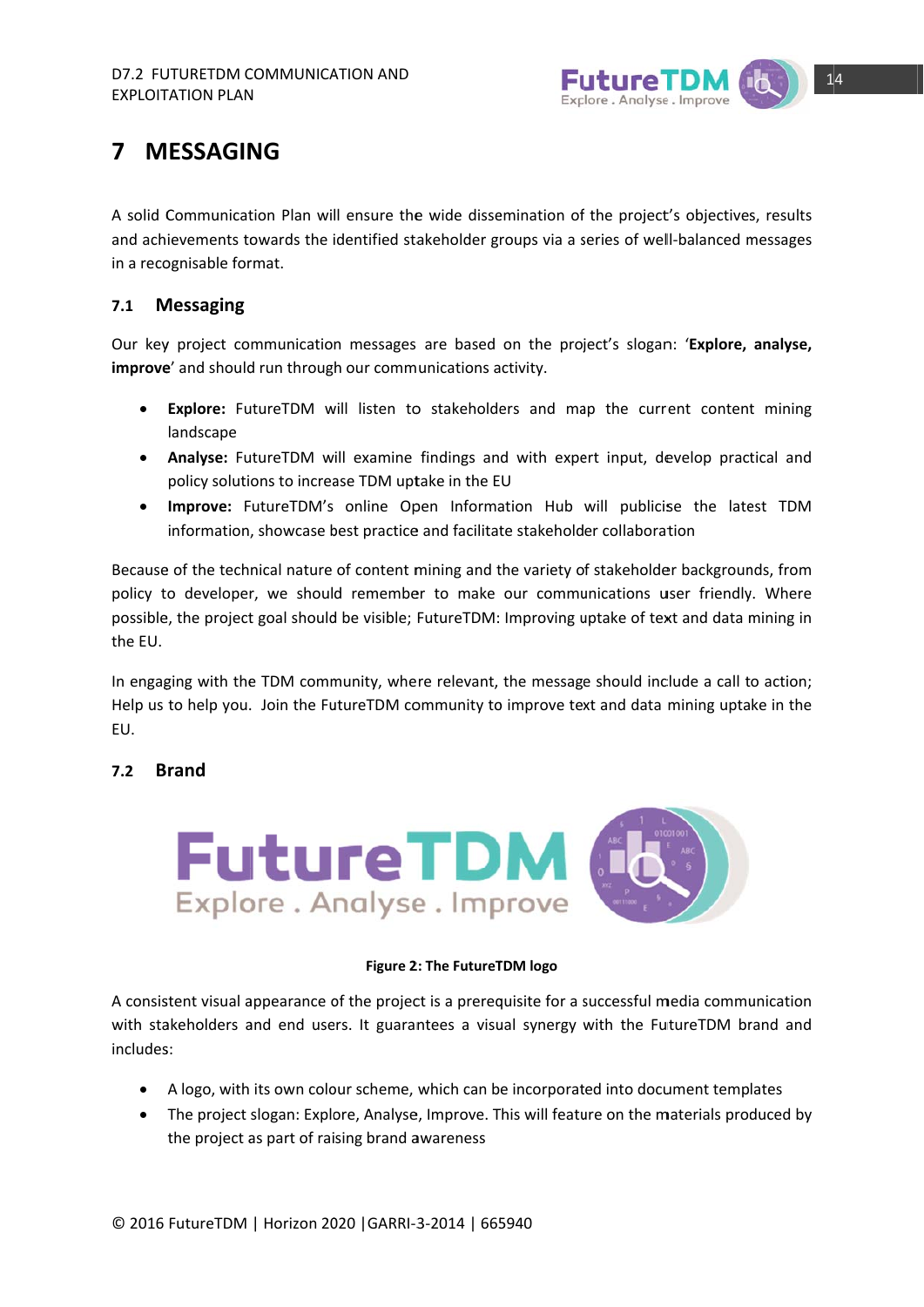

 Promotional materials designed to match the brand, with the logo prominently displayed (e.g. posters, flyer, leaflet, sticker etc.)

The brand will be kept visible via presentation of the project at relevant events, exhibitions, workshops and meetings, including distribution of the various promotional materials. This will be alongside a continuous media campaign (articles in journals, social media, videos, mailing lists, press releases, newsletters etc.).

SYNYO have developed the logo, slogan and visual style of the project, which will be incorporated into all promotional materials.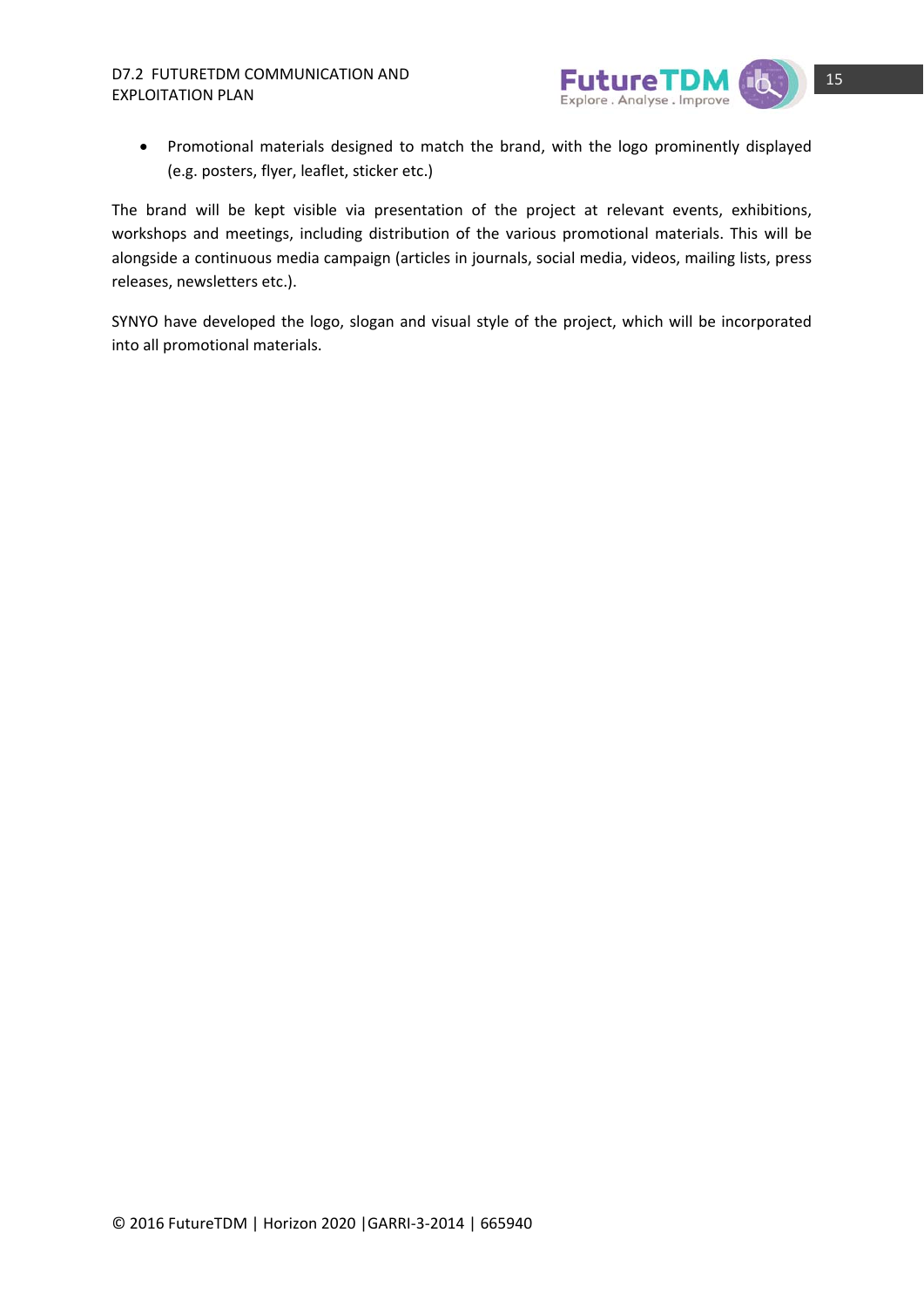

## **8 COMMUNICATION METHODS**

As outlined in D2.2 the project communication methods are both virtual and physical and meet five engagement requirements:

| <b>ENGAGEMENT REQUIREMENT</b>                                           | Virtual tools                                       | Physical tools                         |
|-------------------------------------------------------------------------|-----------------------------------------------------|----------------------------------------|
| <b>Stakeholders</b><br>understand<br>text<br>and<br>data                | FutureTDM video                                     | FutureTDM workshops                    |
| mining                                                                  | Social media                                        | <b>Expert Advisory Board</b>           |
|                                                                         | FutureTDM<br>website/Open<br><b>Information Hub</b> | FutureTDM<br>knowledge<br>cafés        |
|                                                                         | Consortium websites                                 | Partners presenting at<br>events       |
|                                                                         |                                                     | Other project events                   |
|                                                                         |                                                     | Fact sheets                            |
|                                                                         |                                                     | Journal and conference<br>publications |
| Stakeholders know about the goals and                                   | FutureTDM Video                                     | FutureTDM                              |
| achievements of the FutureTDM project                                   | Social media                                        | workshops/symposium                    |
|                                                                         | <b>Power Point slides</b>                           | FutureTDM<br>knowledge<br>cafés        |
|                                                                         | FutureTDM<br>website/Open<br><b>Information Hub</b> | Presenting FutureTDM at<br>events      |
|                                                                         | Consortium websites                                 | Surveys                                |
|                                                                         | FutureTDM newsletter                                | Fact sheets                            |
|                                                                         | Press releases                                      | Posters/flyers                         |
|                                                                         | <b>Email lists</b>                                  | Promo item - sticker                   |
|                                                                         | Project reports                                     |                                        |
| <b>Stakeholders</b><br>have<br>the<br>opportunity<br>to                 | Short videos                                        | FutureTDM                              |
| feedback<br>their<br>experiences<br>feel<br>and<br>comfortable doing so | Social media                                        | workshops/symposium                    |
|                                                                         | FutureTDM<br>website/Open                           | FutureTDM<br>knowledge<br>cafés        |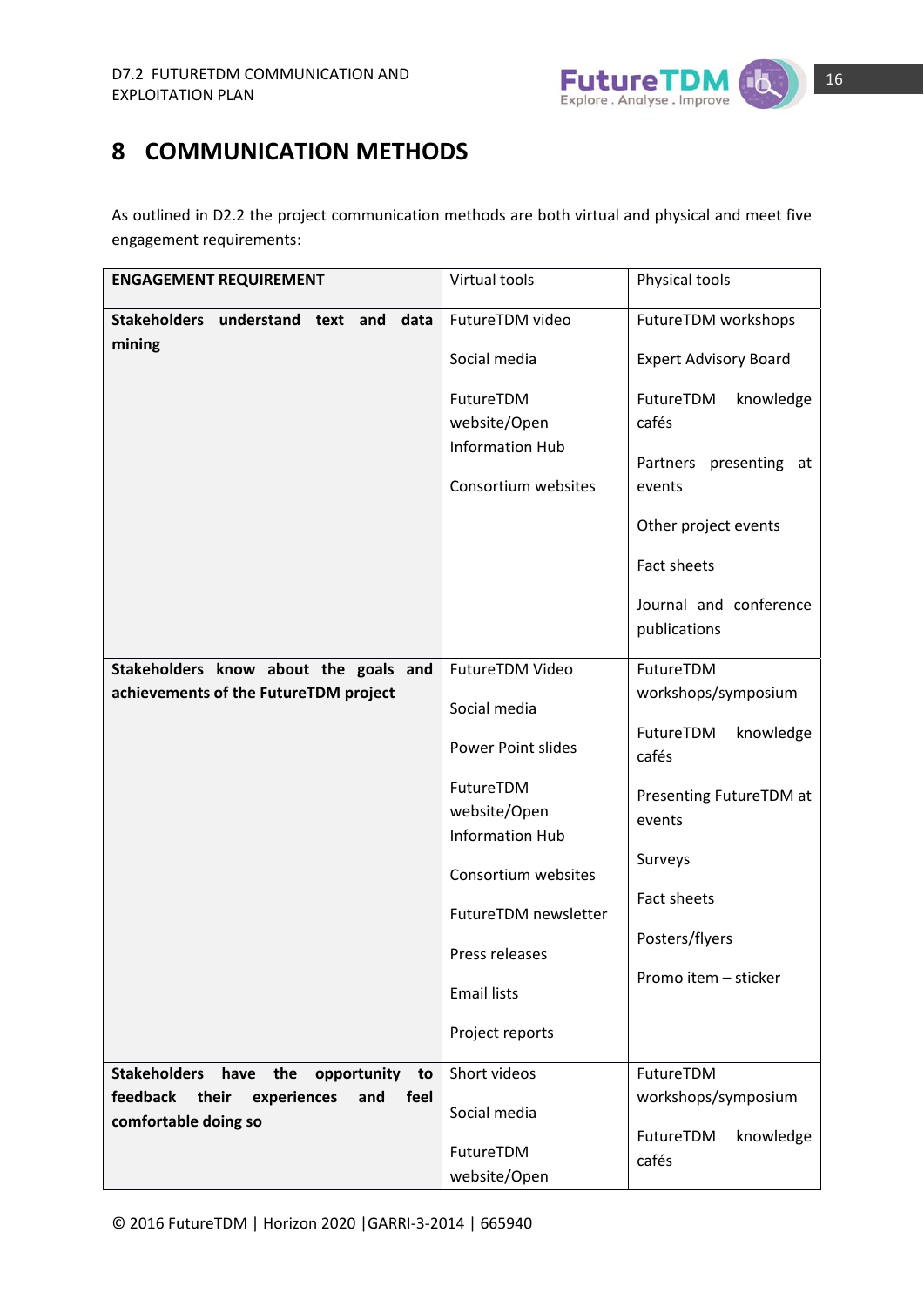

|                                                           | <b>Information Hub</b>                                      | Surveys                                                      |
|-----------------------------------------------------------|-------------------------------------------------------------|--------------------------------------------------------------|
|                                                           | Consortium websites                                         | Networking events                                            |
|                                                           | Data Open Information<br>Hub                                | Joint project events                                         |
|                                                           | <b>Blog space</b>                                           |                                                              |
|                                                           | Online survey                                               |                                                              |
| <b>Stakeholders</b><br>the<br>opportunity<br>have<br>to   | Open Information Hub                                        | FutureTDM                                                    |
| collaborate with each other                               | Social media                                                | workshops/symposium                                          |
|                                                           | FutureTDM<br>website/Open                                   | FutureTDM<br>knowledge<br>cafés                              |
|                                                           | <b>Information Hub</b>                                      | Networking events                                            |
|                                                           | Consortium websites<br>Contacting<br>consortium<br>partners | Contacting<br>consortium<br>partners<br>Joint project events |
|                                                           |                                                             |                                                              |
| <b>Synergies</b><br>with<br>other<br>related<br>projects, | Linked<br>website<br>with                                   | Joint events                                                 |
| particularly OpenMinTed                                   | OpenMinTeD, re-tweets                                       | Joint workshops                                              |
|                                                           | News/Blogs on project<br>websites                           | Presentations at each-<br>others events                      |
|                                                           | <b>Newsletter mentions</b><br>Joint<br>materials<br>posters |                                                              |

Although this table outlines a number of communication tools, there are three main environments for communication that will now be looked at in more detail: internal project communications, stakeholder communication at events and engagement online.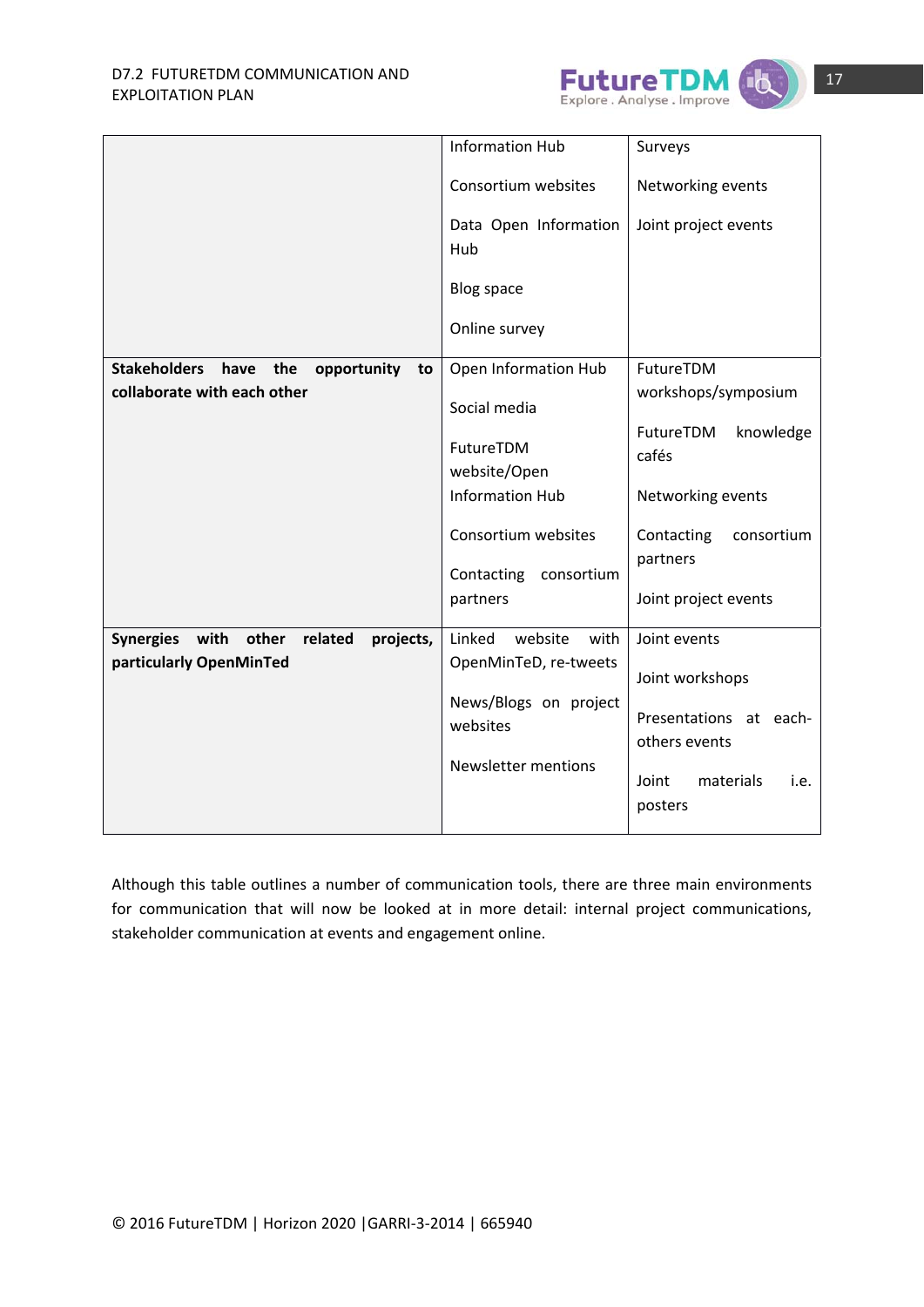

## **9 INTERNAL COMMUNICATIONS**

To ensure efficient project coordination, the FutureTDM consortium requires a user friendly internal communication structure.

SYNYO have set up an internal Google Drive where all documents relating to the project can be found. They include:

- The events directory and dissemination log mapping opportunities and involvement
- The publications log Partners planned publications and fact sheets and references
- The blog log partners can add blogs here they would like to contribute
- Project deliverables
- Meeting agendas and minutes

The partners participate in google hang out calls every two weeks to provide updates on activities and discuss planning and progress. Further bilateral calls are arranged where necessary. SYNYO circulates minutes and agendas.

Partners share updates, reminders, web-links and documents by circulating their updates to the FutureTDM google groups email address.

Physical project meetings are scheduled to take place on a quarterly basis, the first (post Kick‐Off) is taking place in Brussels on 26 February 2016.

### **Networking Co‐ordination**

In the shared google drive there is a project events directory where all partners can add the details of relevant upcoming events for the dissemination and networking of FutureTDM including dates, deadlines for submissions, location, event website and type of project presence (presentation, poster, paper, workshop attendance etc.).

Partners are encouraged to add to this, discuss events during the calls and attend. If they did attend they should note this in the shared document. In this way the document will become a sort of dissemination log. Upcoming events are also listed on the project website.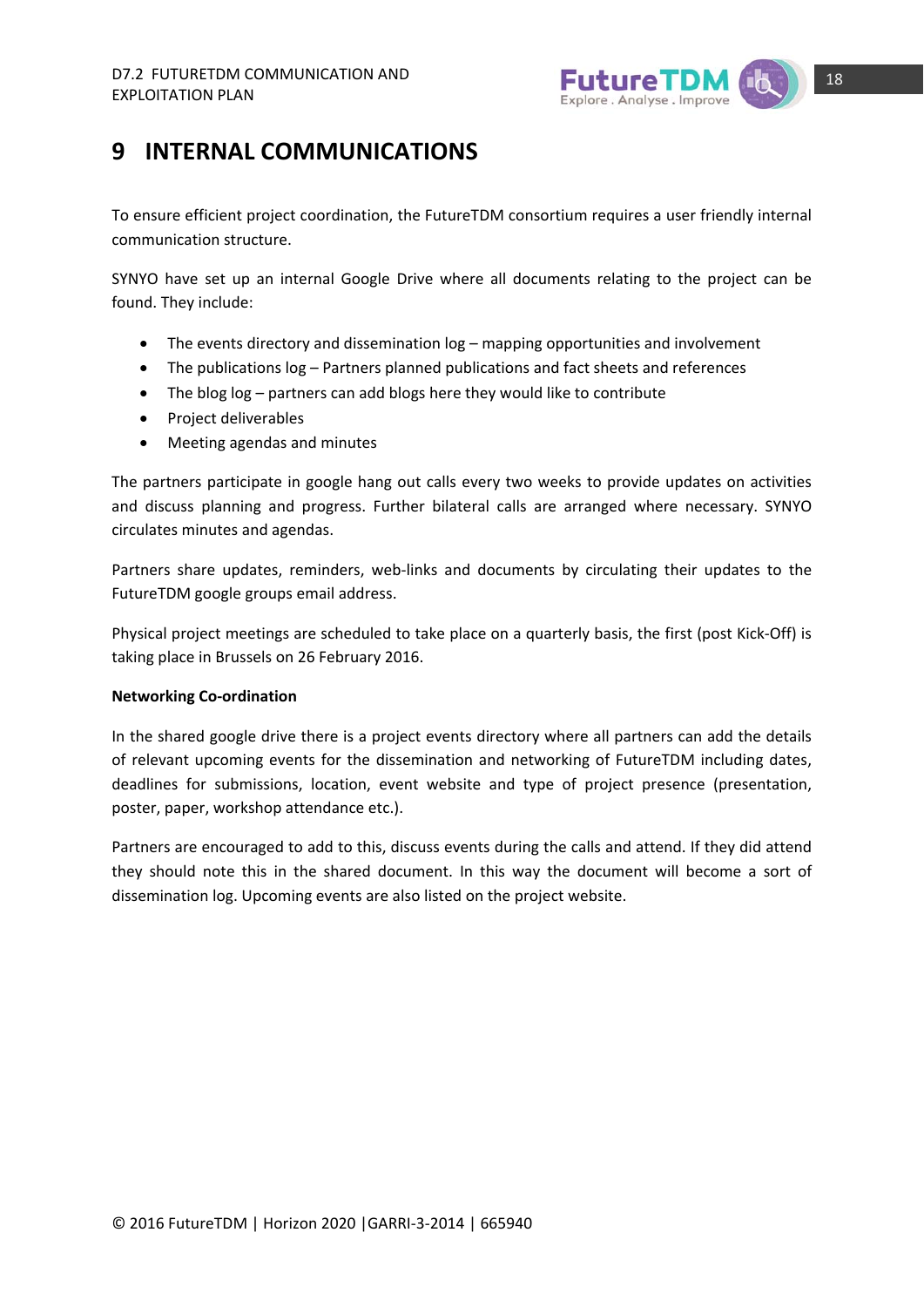

### **10 EVENTS**

A strong aspect of the project is gaining feedback from stakeholders through a series of project events. The project will organise a programme of knowledge cafés, workshops and the FutureTDM Symposium. Along‐side these events, dissemination of materials will take place at external conferences, workshops, meetings and at events hosted by other European Commission funded projects.

### **10.1 External Events**

In collecting feedback and promoting general awareness of the project, external events directly support the expansion of our network to additional stakeholders. They give current partners the opportunity to identify new organisations that might join the network. At the same time, potential new stakeholders can experience first-hand the benefits of connecting with FutureTDM by listening to presentations about the project and learning about the results achieved. We will communicate the project at these events through project presentations and publicity materials. Where partners present on FutureTDM they should use the project power point template provided by SYNYO.

In this category of communication activities, the project has already held a joint workshop at the DISH2015 event in Rotterdam, presented at the ICT 2015 fair in Portugal and has secured a stall at the Stakeholder4EU digital forum in Brussels. With external events like these coming up all through the year we envisage a consistent FutureTDM presence, which will contribute to a high profile.

### **10.2 FutureTDM Events – Key Dates:**

FutureTDM is organising a series of its own events (knowledge cafés, workshops and a symposium) aimed at stakeholder engagement. They are explained in D2.2. All workshops will cover technical, legal, economic and research infrastructure issues and where possible will be organised next to other relevant events. The intensity of dissemination activities on social media will be increased in the weeks leading up to the events, and will mainly focus on explaining the event, who is attending, why it is important and what will be discussed. After the event, a digest of the findings/event feedback will be disseminated as soon as possible:

- Externally via a write‐up on the website blog
- Internally in more detail in an event evaluation form via the shared documents space

At present the knowledge cafés are scheduled as follows but it is expected that more events will be added as they arise and dates may change. This is to maximise stakeholder engagement and geographic diversity.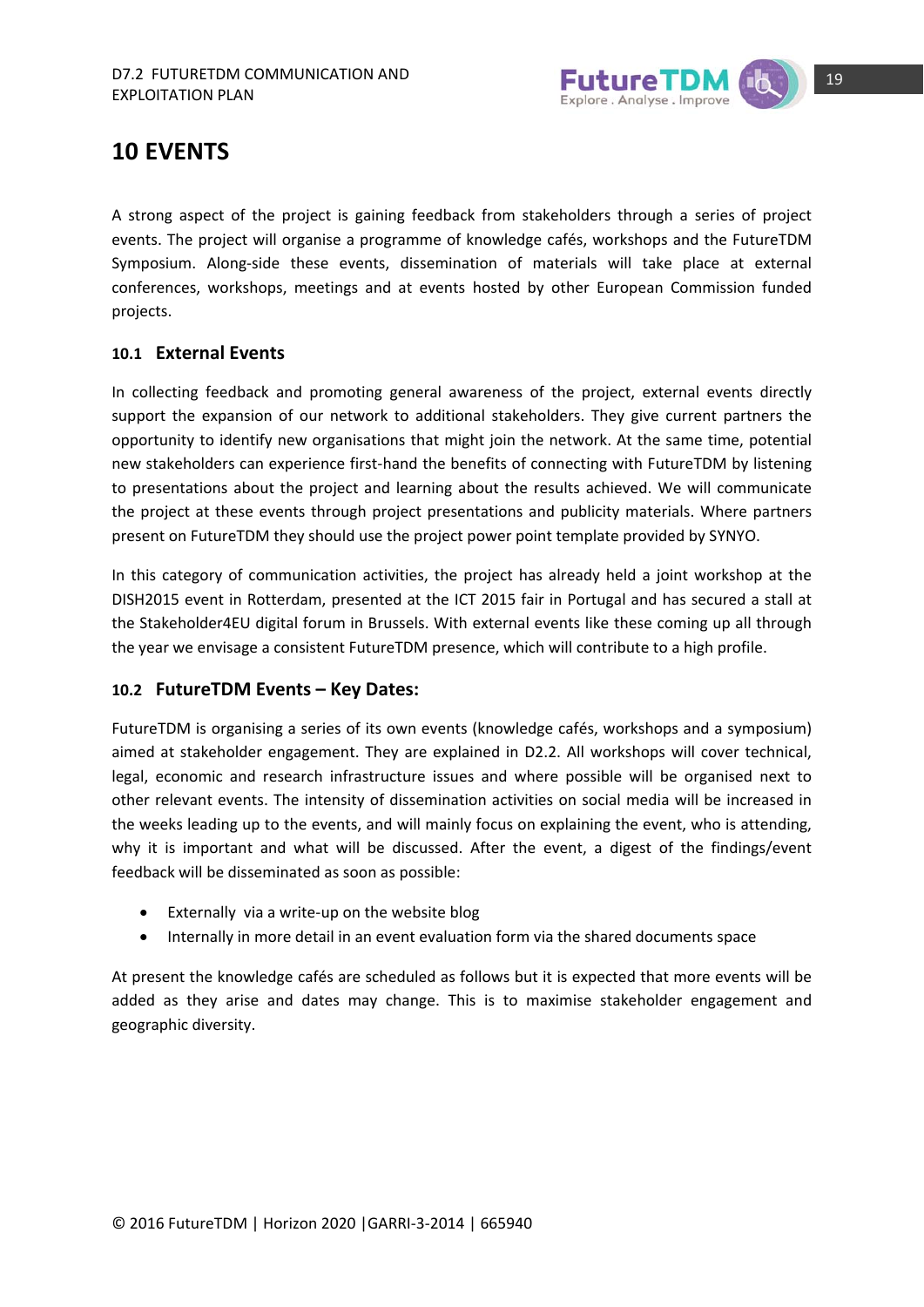

| Knowledge cafés (core cafés in bold) | <b>Date</b>         | Stakeholder community most       |  |  |
|--------------------------------------|---------------------|----------------------------------|--|--|
|                                      |                     | closely<br>linked<br>these<br>to |  |  |
|                                      |                     | <b>locations</b>                 |  |  |
|                                      |                     |                                  |  |  |
| DISH 2015,                           | 7 December 2015     | Digital heritage sector          |  |  |
| Rotterdam, Netherlands               |                     |                                  |  |  |
|                                      |                     |                                  |  |  |
| Leiden Centre for Data Science       | 29 February 2016    | Researchers                      |  |  |
|                                      |                     |                                  |  |  |
| Leiden, Netherlands                  |                     |                                  |  |  |
| <b>British Library</b>               | 7 March 2016        | Research<br>organisations<br>and |  |  |
|                                      |                     | funders                          |  |  |
| London, UK                           |                     |                                  |  |  |
|                                      |                     |                                  |  |  |
| <b>Impact Hub</b>                    | 24 March 2016       | SMEs/start-ups                   |  |  |
| <b>Berlin, Germany</b>               |                     |                                  |  |  |
|                                      |                     |                                  |  |  |
| London Book Fair (or nearby venue)   | 12 April 2016 - TBC | Publishers                       |  |  |
|                                      |                     |                                  |  |  |
| London, UK                           |                     |                                  |  |  |
| <b>LREC Conference</b>               | 24 May 2016         | Computer linguists               |  |  |
|                                      |                     |                                  |  |  |
| Portorož, Slovenia                   |                     |                                  |  |  |
|                                      |                     |                                  |  |  |
| <b>LIBER Conference</b>              | 29 June 2016        | <b>Research libraries</b>        |  |  |
|                                      |                     |                                  |  |  |
| Helsinki, Finland                    |                     |                                  |  |  |
| <b>FutureTDM Workshop</b>            | <b>July 2016</b>    | <b>Policy shapers</b>            |  |  |
|                                      |                     |                                  |  |  |
| <b>Brussels, Belgium</b>             |                     |                                  |  |  |
|                                      |                     |                                  |  |  |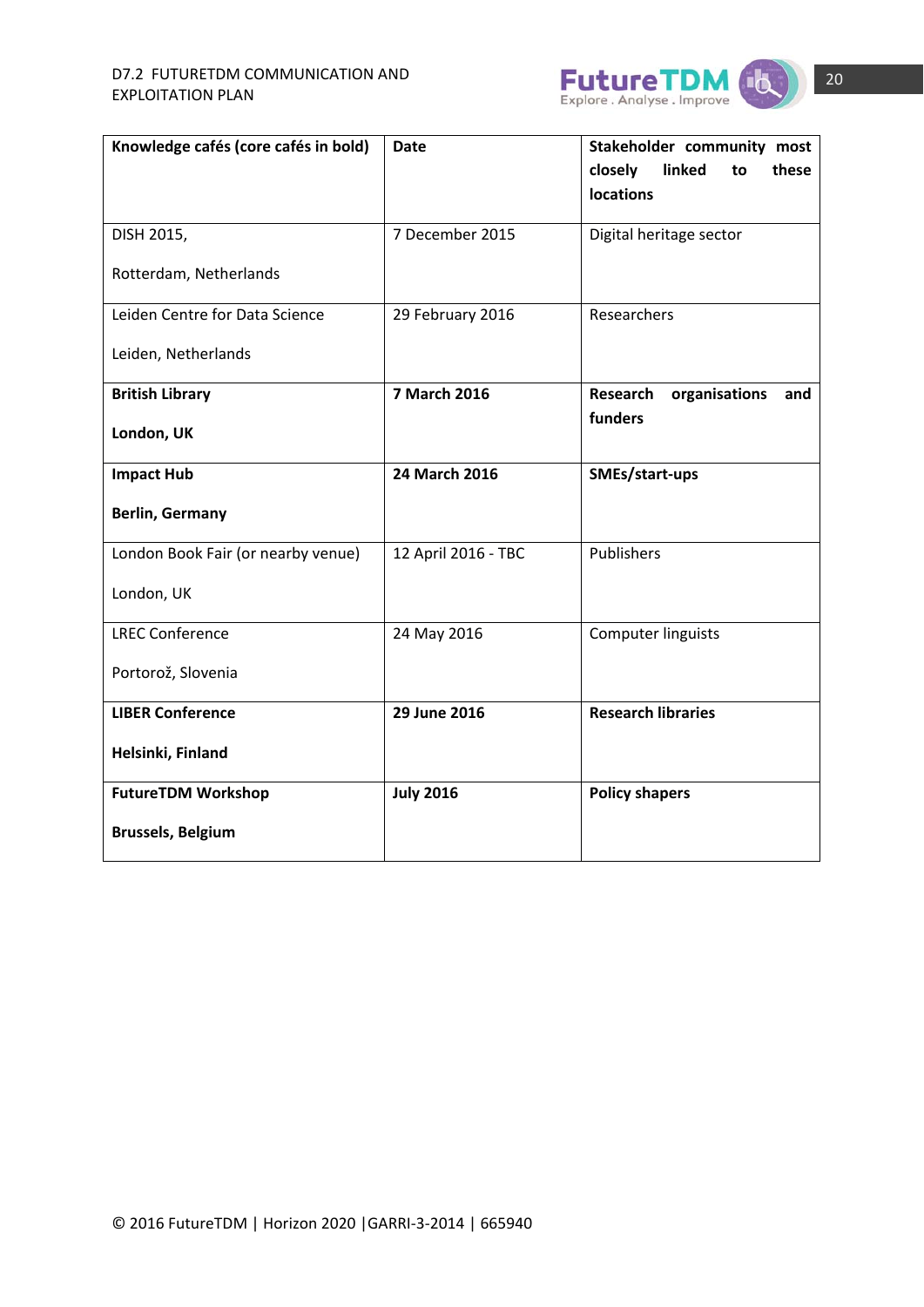

### **10.3 The Workshops**

As outlined and described in D2.2, two project workshops will be arranged by LIBER in order to showcase the project findings. The first will focus on the TDM barriers identified in the information‐ gathering phase of the project. The second will highlight solutions to improve TDM uptake in the EU based on expert evaluation in the second phase of the project. Communication activities around the workshops will reflect these objectives and will be aimed at all stakeholder groups. Prior to the workshops, the project communication activities will focus on publicising the event to maximise participation. At the workshops themselves, project branding will be exploited and communications activities will centre on disseminating project resource materials and findings. These will also be made available on the website for stakeholders who could not attend. On the day of the workshops there will be a project press release and a media campaign as follow‐up.

### **10.4 The Symposium**

The Symposium represents the culmination of the project achievements. Communications activities will relay exactly what the project has produced over its two phases and how it will be of benefit to the TDM community. Accordingly, a major focus will be on projecting the Open Information Hub and importance of collaboration. Prior to the Symposium, the project communication activities will publicise the event to maximise participation. This will be a positive and dynamic event with a variety of communication methods in play on the day, including screening of project videos and interview clips, new materials resulting from the project findings and an eye catching infographic, as well as the more traditional dissemination materials - all prominently displaying the FutureTDM brand and platform website. On the day of the symposium there will be a project press release and a media campaign as follow‐up.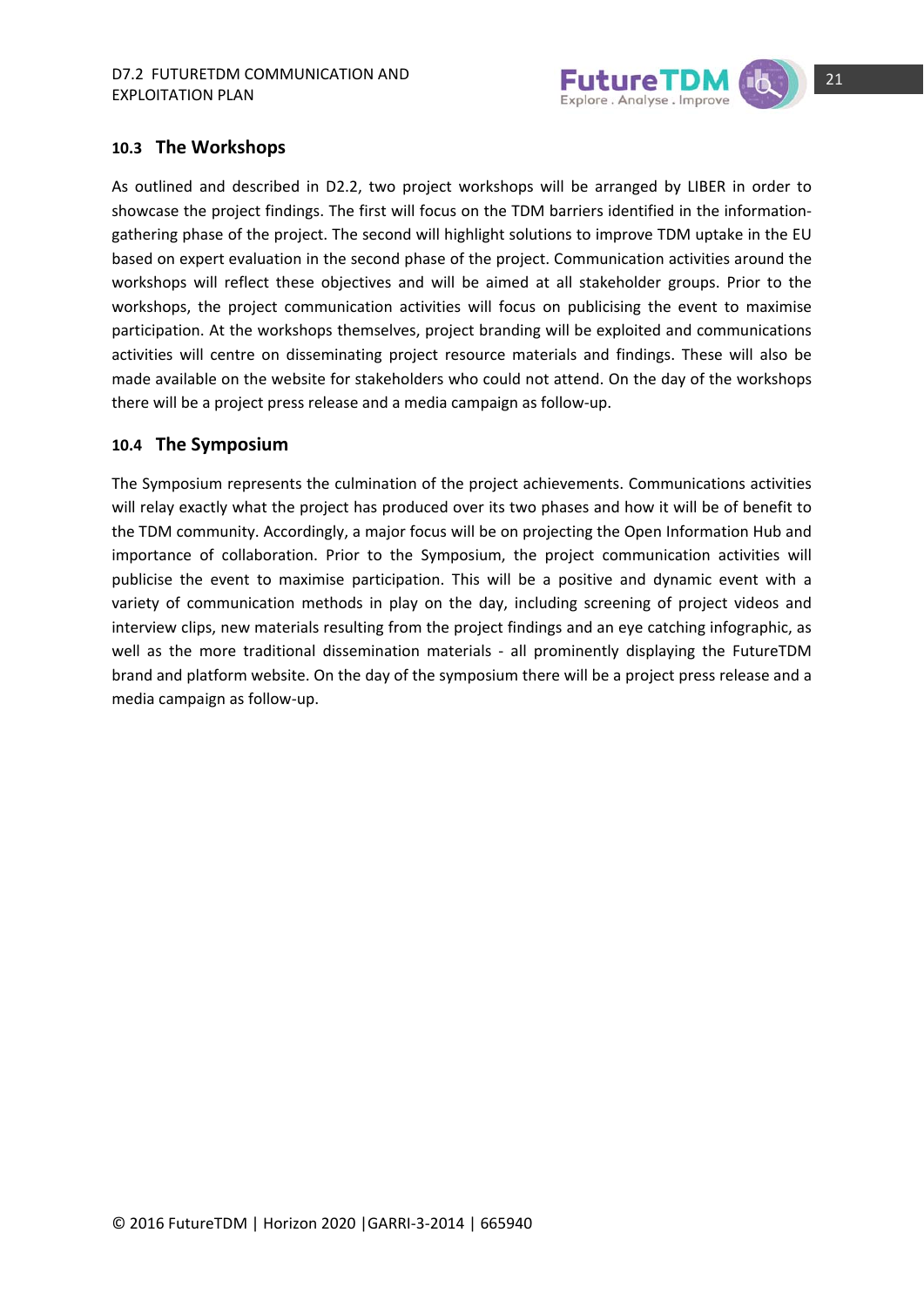

### 11 A STRONG WEB PRESENCE

In the first year of the project, the website will be the main online communication space where stakeholders can find out more about FutureTDM activities. The project site is registered under two names: project.futuretdm.eu and also www.futuretdm.eu for ease of access for stakeholders.

### **Layout o of the Projec ct Website: Site – map**

The structure of the FutureTDM website is extremely intuitive and it is illustrated in Figure 3. The homepage gives a first overview of the project and allows easily access to the other subsections. The most recent blog posts and tweets are visible on the home page (Figure2). Moreover, a short project video is also available, which presents the content and aims of FutureTDM.



**Figure 3: Structure of FutureTDM Website** 

Relevant information about the project and the consortium can be found in the pages "Project Info" and "Consortium" respectively. The section "Events" contains the past and future venues where the project has been or will be presented. Similarly, the section "Resources" encompasses information about dissemination activities and printable materials such as factsheets, promotional materials, presentations and project logo. These items may be downloaded and shared. In this section of the website we also plan to highlight external resources in the public domain that are relevant to content mining such as explanation of the TDM process, useful links etc.

The most dynamic part of the website is the "Blog" section. Here TDM contributions from consortium partners and invited stakeholders are collected as well as topics related to the scope of the project in general. Any interested stakeholder can add a comment using his/her Facebook, Twitter, Google, or Disqus account. The comments are not immediately posted, but are moderated to guarantee a high quality content and to avoid spam. Finally, interested users can subscribe the newsletter and get in contact with the consortium using the official email address office@futuretdm.eu which can be found in the "Contact" section.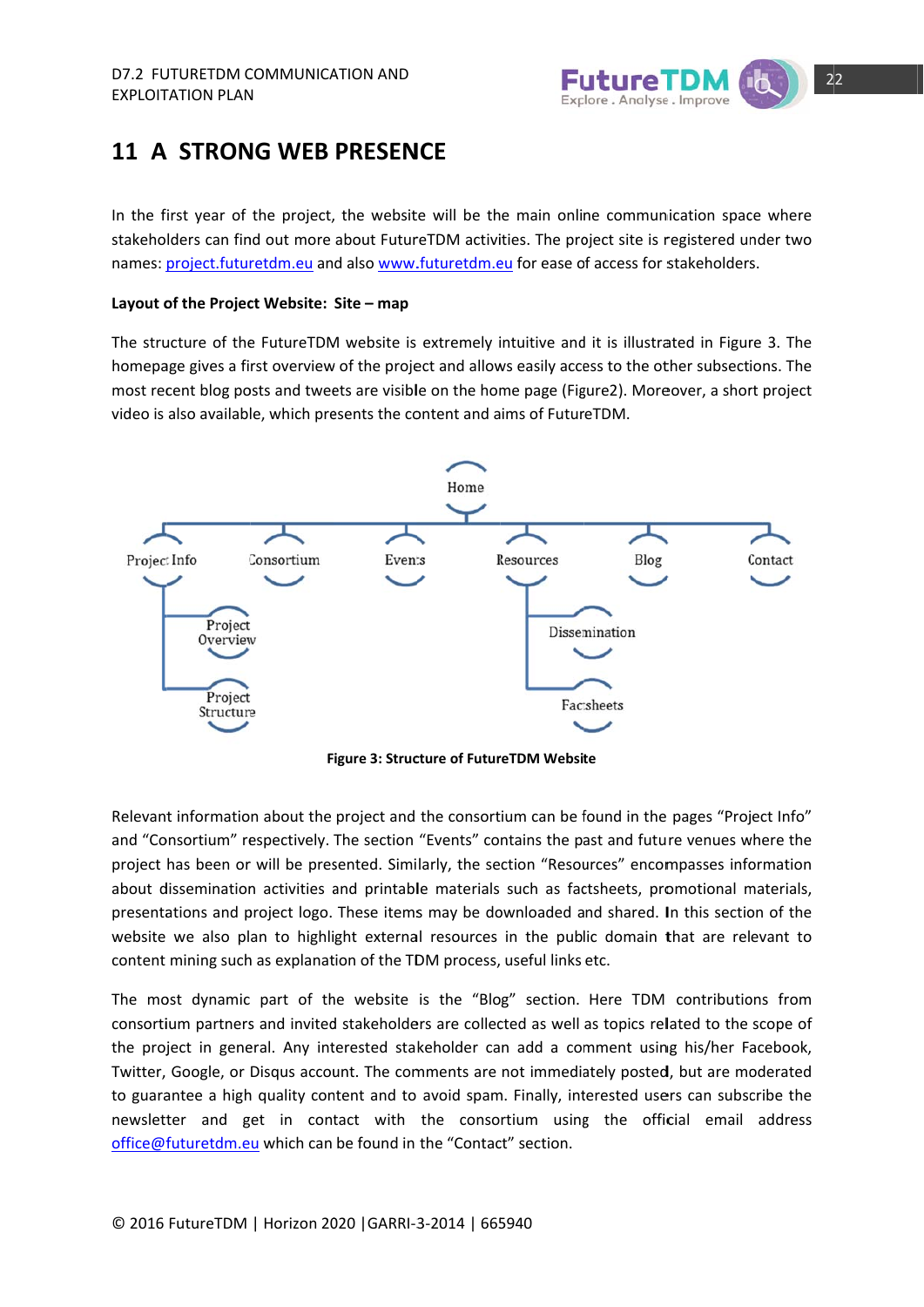## EXPLOITATION PLAN





**Figure 4: FutureTDM Website (Home)**

Other communications tools will also be made available on the website, and visible from the home page. They include the survey and TDM video. Both are explained in more detail in the communications methods chapter. The survey will be launched at the same time as the face to face interviews (task 4.3). The website is not expected to remain static, the aim is to be user friendly and engaging so we anticipate that there will be changes to improve the website's look (i.e. blank space will be filled) and functionality as the project progresses.

### **11.1 The Open Information Hub**

In year two of the project, The Knowledge Hub and Collaborative website (The Open Information Hub) will take over from the project web page. A first version is expected in month 14. The Open Information Hub is summarised below and more information on this can be found in the deliverables relating to work package 6.

### **Aims of the Open Information Hub**

- Become the go-to website about TDM
- Bring stakeholders together
- Provide TDM information and collaboration space to empower practitioners with the resources to promote the uptake of TDM in Europe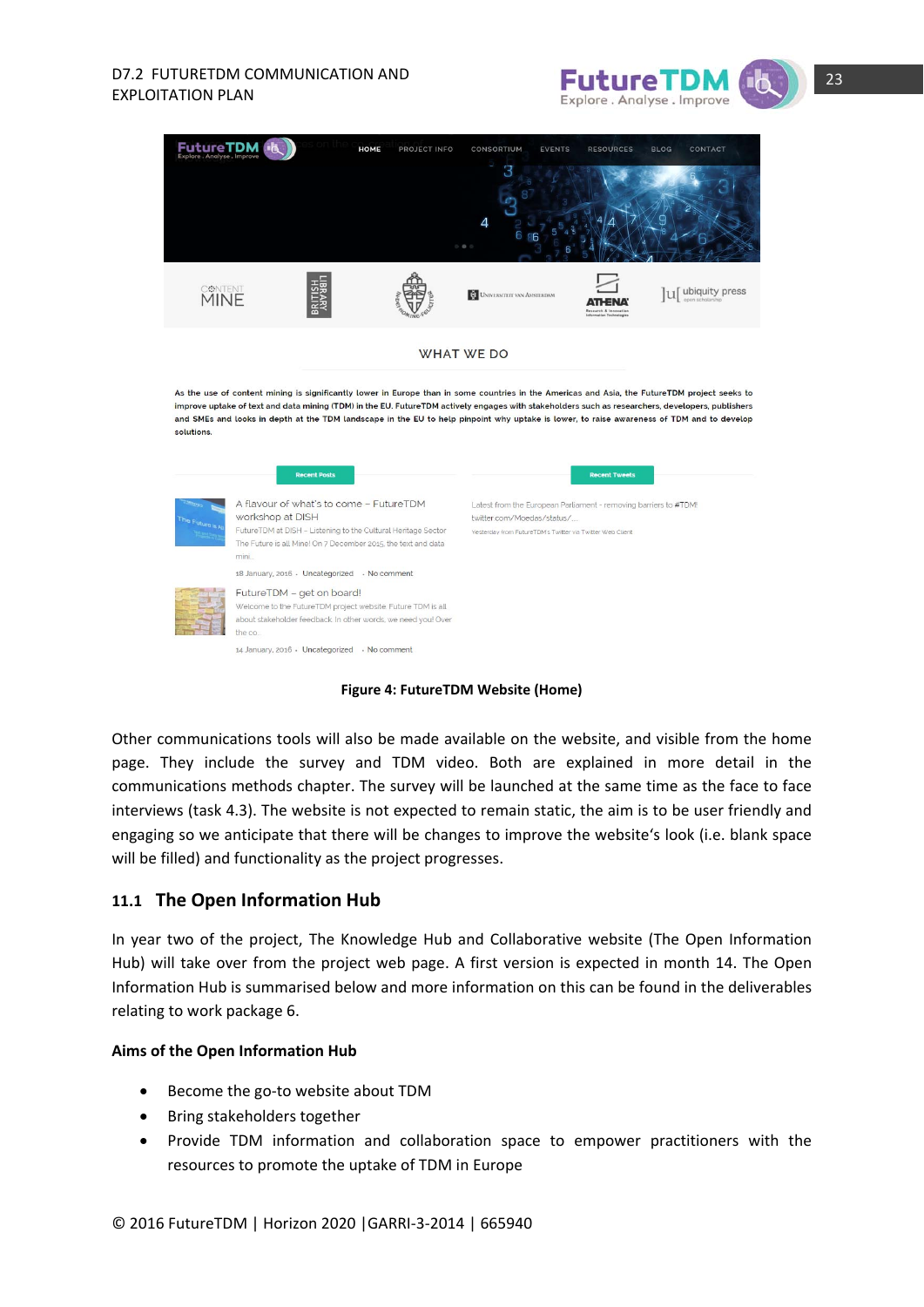## EXPLOITATION PLAN



- Provide practical, legal and policy information on TDM
- Provide information on barriers and solutions to TDM
- Give those who are new to the topic a first introduction to the advantages of TDM
- Promote TDM through best practices
- Disseminate the FutureTDM and OpenMinTeD projects and any other projects related to TDM
- Encourage the online debate about TDM
- Build an interested, dedicated, contributing and returning TDM community

### **Content of the Open Information Hub Website**

- Joint FutureTDM and OpenMinTed blogs section which may be extended to other projects (month 14)
- Stakeholder and experts navigator and map (month 16)
- Best practices catalogue, based on interviews and research (month 20)
- Tool selector for inventory of tools, applications, platforms and vendors in the field of TDM
- Project and Initiatives database, coupled with the National Dashboards database (month 20)
- Legal guidance
- Practical guidance (application trends and practical guidelines) (month 23)
- Collaboration space supports virtual dialogues between the project consortium and external experts / stakeholders
- Information: policy priorities, roadmaps, practitioner guidelines, visualisations, infographics, project accomplishment (month 23)

### **11.2 The Project Website After the Open Information Hub is Launched**

The project website will remain but will only contain the project description, milestones achieved and information about the partners. The Home page will publicise and link to the Open Information Hub where all other information (twitter feed, events, resources and blog) will be moved.

### **11.3 Collaboration With OpenMinTeD**

OpenMinTeD and FutureTDM run in parallel and are sister projects about text and data mining (TDM) in Europe. While OpenMinTed has more of a technical focus, both projects want to increase awareness of text and data mining among stakeholders in Europe, showcase best practices and build a TDM community.

Both Description of Works of OpenMinTeD and FutureTDM highlight the necessary cooperation between the two projects. Through their (joint) workshops, knowledge cafés, online activities, presentations at events, dissemination activities, and project websites, OpenMinTeD and FutureTDM are both building a community involved in TDM.

The Open Information Hub and Collaborative Website, which will be built by FutureTDM's WP6, will be the place where we bring the FutureTDM and OpenMinTeD communities together. This will be done by making this website a place of TDM discussion, in the form of frequent blogs on TDM topics. All the blogs will be disseminated through the social media accounts of both OpenMinTeD and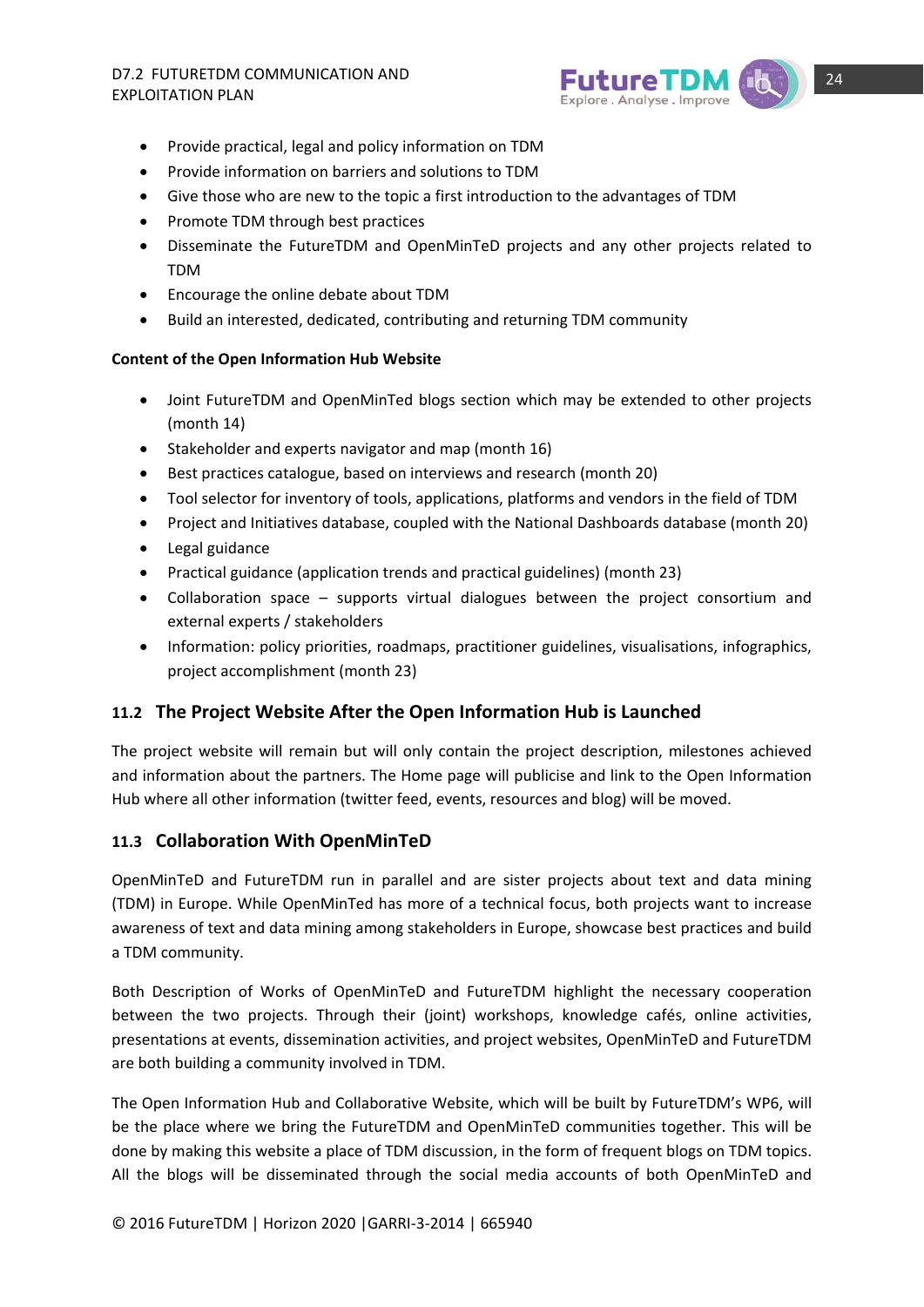

FutureTDM. The first version of the Open Information Hub and Collaborative website should be finished by month 14. Later versions will be rolled out in the following months. Until month 14, both projects will blog on their own project websites until the Open Information Hub and Collaborative website is ready. Then the blogs will be transferred and both projects will publish all new blogs on this website.

The Open Information Hub collaboration between FutureTDM and OpenMinTeD is detailed further in the Exploitation Plan section of this deliverable.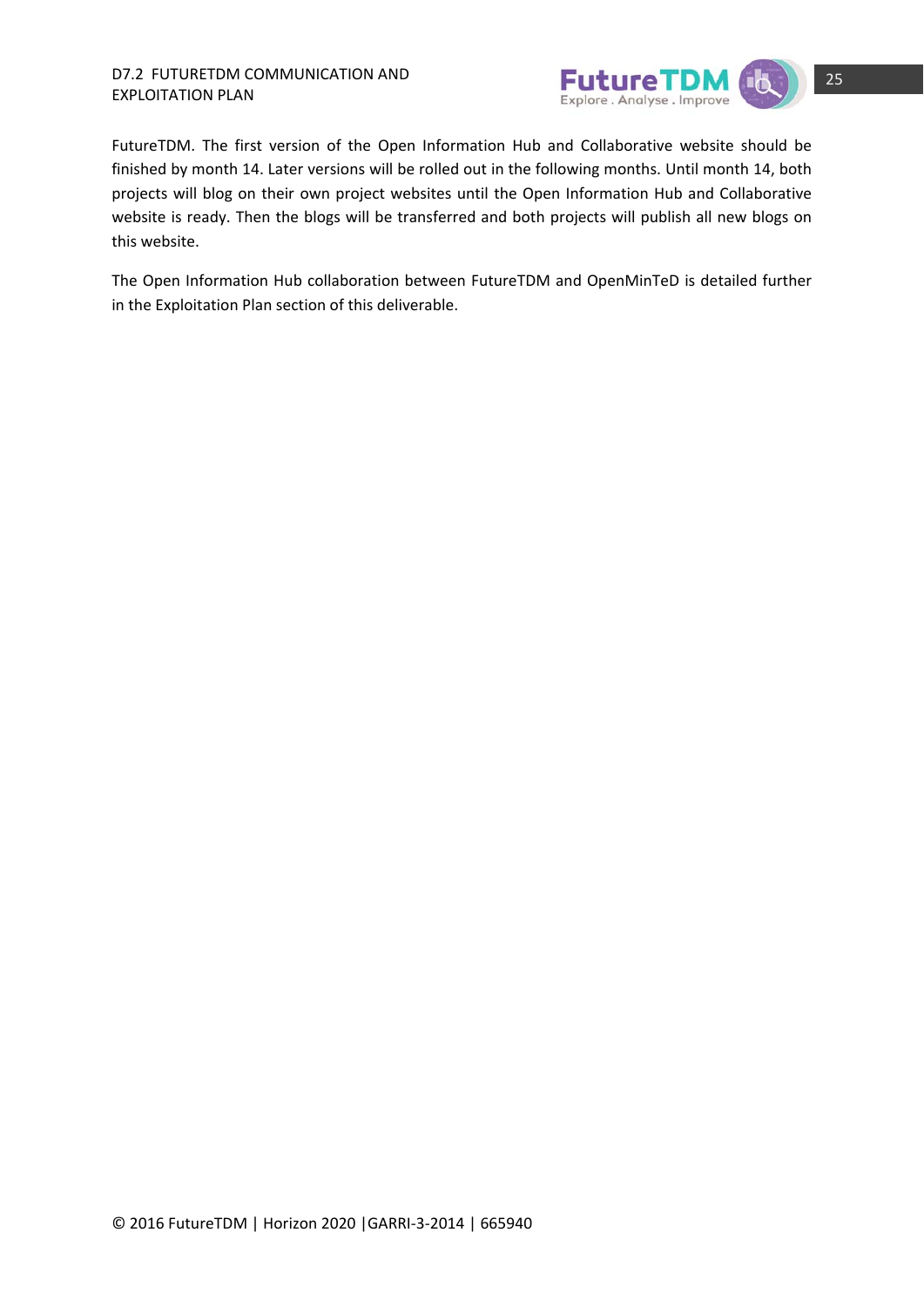

### **12 COMMUNICATION METHODS EXPLAINED**

This section of the Communications Plan looks in greater detail at the communication methods that the project will adopt, the responsibility for each method, the timing and targets. A table overview of all communications methods can be found in Annex 1

### **12.1 Ensuring Engagement ‐ Videos, Blogs, Surveys and Social Media**

As established in D2.2 one of the unique aspects of the FutureTDM project is the fact that it draws heavily from stakeholder involvement. Not everyone will be able to attend the FutureTDM events so the project must offer opportunity for stakeholders to provide feedback throughout the project and beyond. Accordingly four aspects of the communications strategy are designed for this purpose.

- A clear and accessible video that will explain the project and invite feedback. It will be shown on the website, the Open Information Hub, at events and promoted on twitter
- A blog section on the project website where stakeholders can either submit guest blogs or comment on blogs written by the project partners
- An online survey that is available on the project website/the Open Information Hub so that stakeholders have an opportunity to provide their opinion on the project
- A social media strategy that is engagement rather than dissemination focussed. Tweets may feature polls, ask for feedback tweets or promote the alternative engagement methods mentioned above

### **12.2 FutureTDM Videos**

The project will produce at least two videos. One as a visualisation of the DoA which will be more relevant on a project management level, particularly for other projects to gain an insight into FutureTDM operations. Produced by SYNYO, it has already been publicised at events, and is on the project website.

A second video will be produced soon after the communications plan has been submitted. An accessible, clear short (approx 2 minutes) piece of media, aimed at all TDM interested stakeholders and understandable to every level of expertise, its message will be: Help us to help you, join the FutureTDM community to improve TDM uptake in the EU.

The video will be presented in a fun and engaging format, it will have the following elements:

- $\bullet$  Setting the scene big data is growing, an information treasure trove
- Explaining relevance of TDM an opportunity to harness big data
- Posing the problem that the project aims to solve not enough EU TDM
- Pushing the project overcoming barriers to TDM and finding solutions "explore, analyse, improve"

The video will be promoted extensively on mailing lists, the project website, social media, the Open Information Hub and at project events. Partners will also be encouraged to promote the video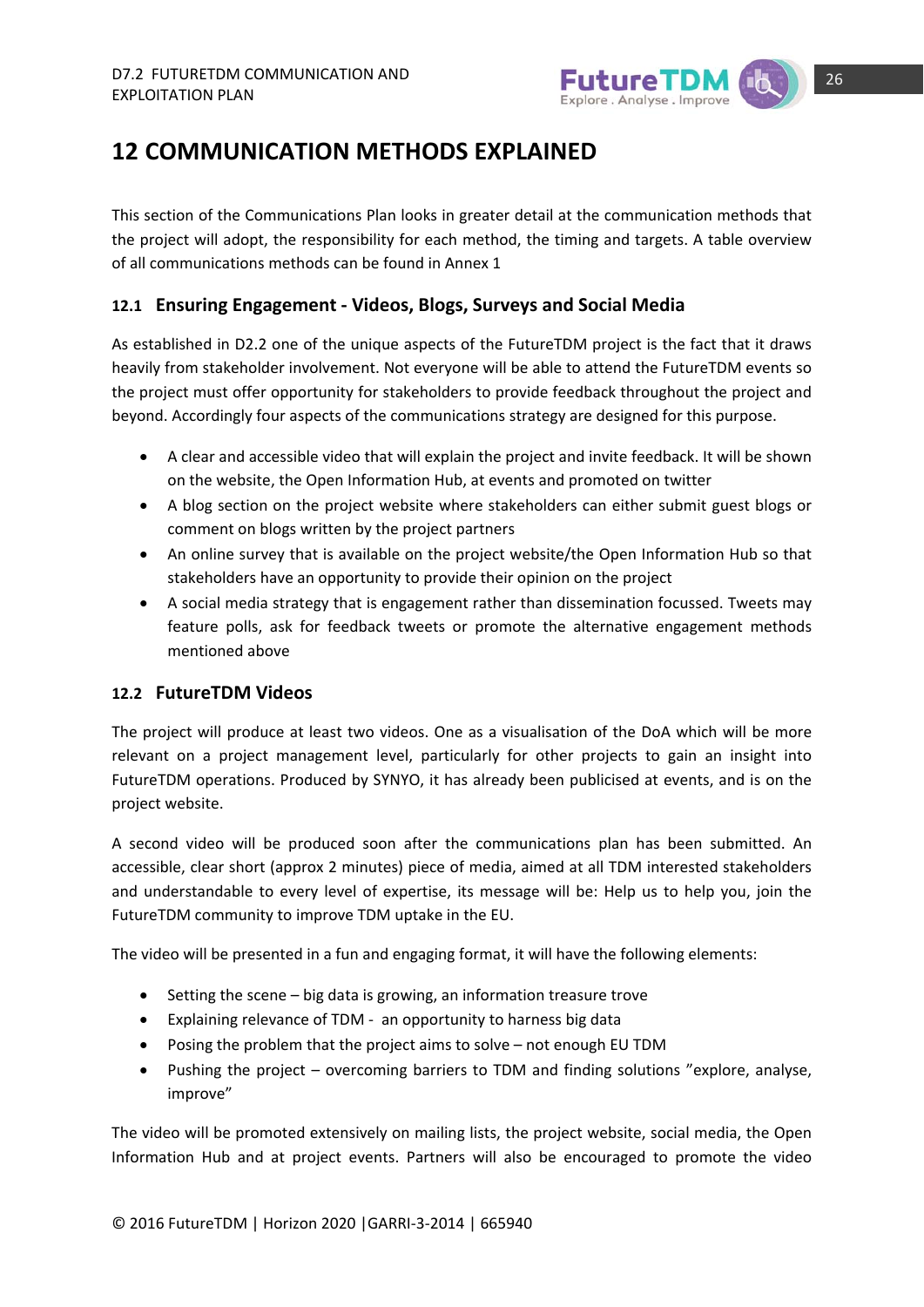

through their own communications channels. It will be designed to have impact beyond the end of the project lifespan and meet the sustainability objective of the exploitation plan.

**Responsibility:** LIBER will be responsible for producing the video with input from all partners.

**Target:** LIBER aims to produce the video by month 7. We aim to get 500 views by month 10 with new targets set at the first review stage.

### **12.3 FutureTDM Blog**

From month 5, the blog will be visible on the home page of the project website, and will have its own web page accessible via the toolbar. It will be the most regularly updated point of information on the website. The blog will be written by the FutureTDM consortium as well as guest stakeholder contributers. WP7 will encourage the consortium to deliver these blogs on a regular basis.

In the first year of the project, the blog will aim to pique stakeholder interest in TDM, the project and its events and build a proactive TDM community that will be willing to get involved, feedback experiences in TDM and ultimately form part of the Open Information Hub platform. In the second year of the project the blogs will talk more about the FutureTDM project results, best practice and developments and opportunities associated with the Open Information Hub.

The blog style guide below is purposefully aligned with that of OpenMinTeD as it is hoped that these two projects will eventually share a blog space on the Open Information Hub website after month 14.

The blog articles can:

- Inform the TDM community about FutureTDM developments
- Inform the TDM community about FutureTDM events
- Engage the TDM community through opinion pieces that ask for feedback and create a discussion among the TDM community
- Increase awareness among stakeholders about the benefits of text-mining and the organisational, technical and legal limitations of machine access to research publications

### **Style of the blog**

- Catchy title
- Captivating introduction paragraph
- At least 1 photo / picture / graph
- Highlight important sentences in bold (we can use these as quotes to stand out in the blog)
- Use sub headers to break up large blocks of text
- Add 5 -10 tags to represent the blog
- Maximum 2,000 words
- If possible, graphs, tables or infographics to explain complicated components
- If possible, link to related blogs posts, news posts, or scientific articles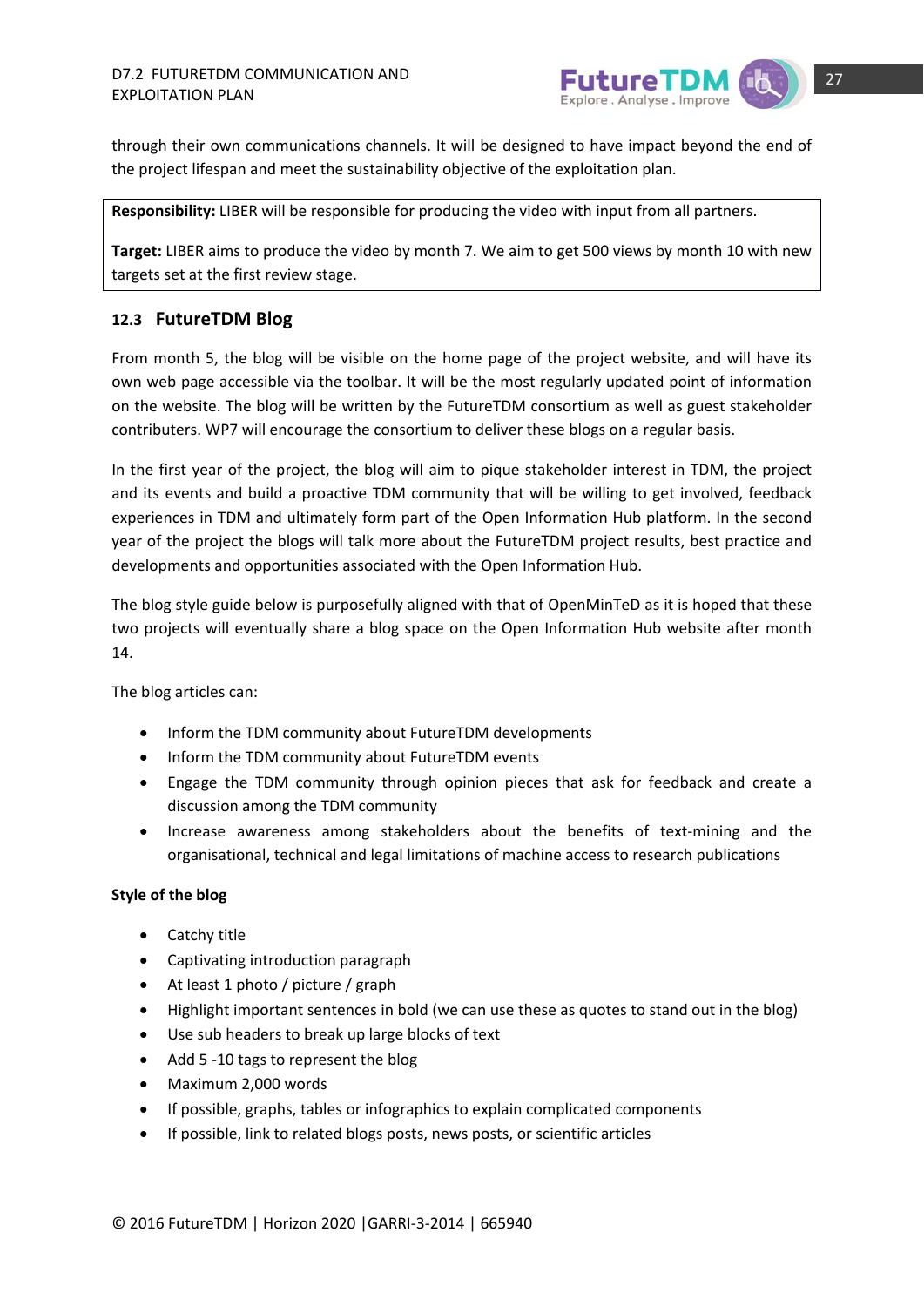## EXPLOITATION PLAN



 Mention words such as "TDM", "Content Mining", "copyright" and "Big Data" (for Search Engine Optimisation)

On the blog page of the website we may also feature blog posts from other projects and organisations, relevant to the aims of the FutureTDM project.

**Responsibility:** OK/CM will collect blogs from the consortium by setting specific deadlines for specific members. The consortium will be asked to write a blog after every attended event or workshop on TDM, and to update their colleagues once a month about their work in FutureTDM. WP7 will also encourage the consortium to take initiative to write blogs ad-hoc about text and data mining and to use the blog log on the shared drive. The leader of WP7, OK/CM, will set content deadlines for the consortium, will add blog-style headlines and edit the texts if necessary before publishing.

**Targets:** A blog should be posted at least once every two weeks. The success of the blog can be measured in the number of unique visits to the blog web page and comments generated. Targets will be set at first review stage.

### **12.4 Twitter**

The most widely used form of social media in the TDM community is Twitter and the project will prioritise this social media channel in order to establish a strong social media presence.

A Twitter account is already set up and is accessible at https://twitter.com/futuretdm

Tweets about the project are to include @futuretdm and #futuretdm where relevant

Partners will be informed of the best times to post:

- Always on weekdays
- At the start of the workday
- During lunch breaks
- In the evening after 17.00 (commuting time)

Tweeting will regularly reflect our key messages by:

- Promoting Future TDM materials that map the TDM landscape (factsheets, papers, flyers)
- Promoting stakeholder engagement (upcoming events, blogs and surveys, stakeholder map)
- Promoting expertise, (the Open Information Hub, latest developments, events feedback, policy frameworks, roadmaps and best practice library)

Where possible, the tweets will be current (i.e. at or soon after the event), with visual content, to the point and catchy and encouraging engagement (not just one‐way information sharing). Partners are encouraged to retweet the project's tweets.

The project should follow (back) any organisation and/or individual relevant to TDM but try to avoid following unknown individuals or organisations that might result in spam tweets. All partners will have a responsibility to ensure that they do not bring the project into disrepute on twitter. The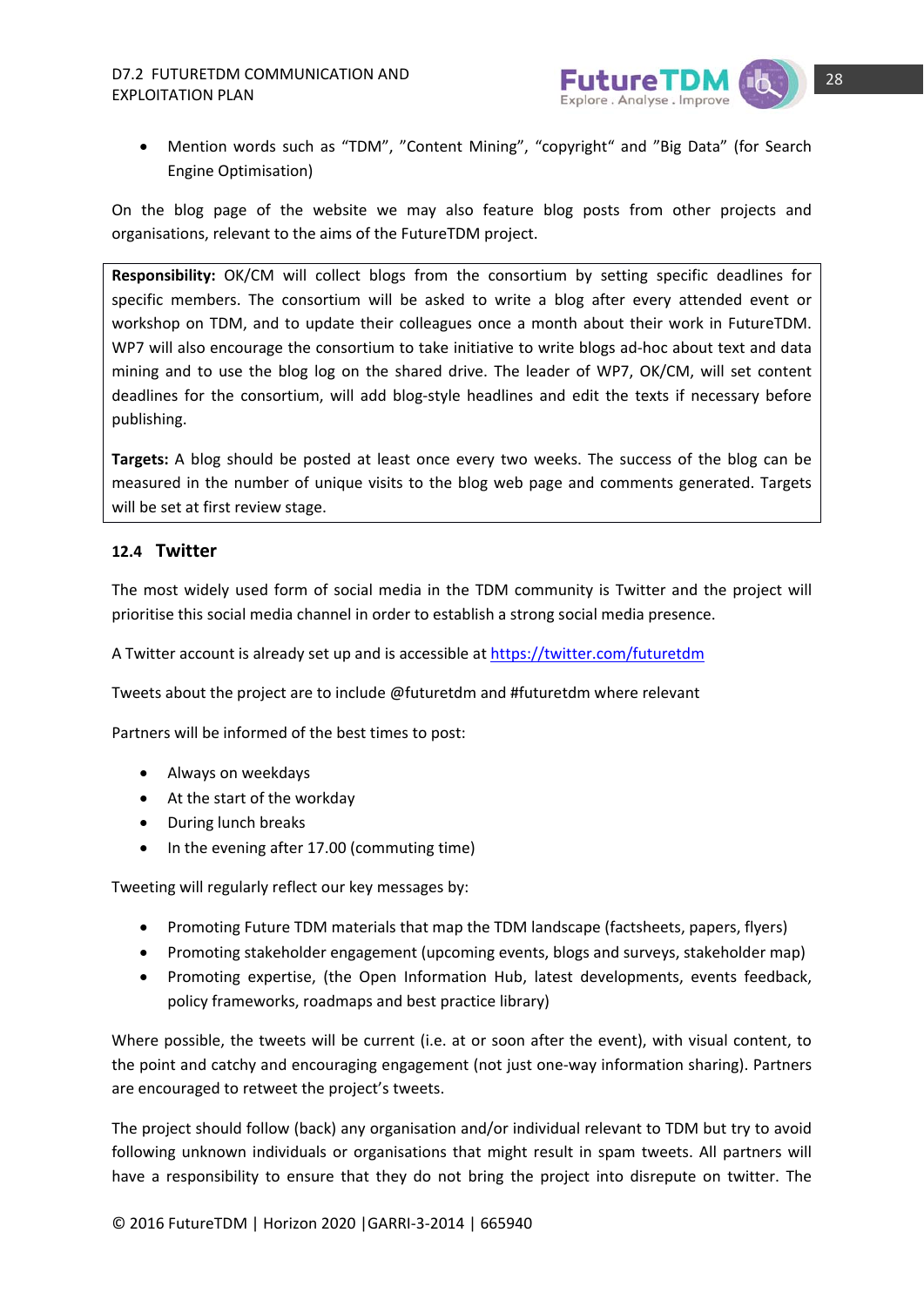

@futuretdm account should always represent the project, never an organisation's or individual's own opinions.

**Responsibility:** SYNYO, LIBER and OK/CM will have direct access to the twitter account. Other partners should send their tweet suggestions to OK/CM who will have responsibility for ensuring that there are daily tweets. The partners are also encouraged to use their own twitter accounts to promote the project with #FutureTDM.

**Targets:** one tweet per working day, 400 followers by month 10 (at month 5 we had 100 followers). New targets will be set at first review stage.

### **12.5 Surveys**

As outlined in deliverable 2.2 the project will conduct 30 face to face surveys, information will be absorbed and 10 will be selected as best practice case studies. However, the FutureTDM project wants to offer more opportunity for survey feedback than just 30 stakeholders. In addition to the face to face surveys, an online survey will be made available for any stakeholder to participate in. This will be initially placed and tested on the project website and then transferred to the Open Information Hub after month 14.

Stakeholders completing the survey will be able to see graphics resulting from the overall response results to quantitative questions. It is hoped that the project can also produce a video of short interview clips resulting from the knowledge cafés which will be shown at the Symposium and on the Open Information Hub. If this goes ahead, the knowledge café host will take responsibility for producing this video and interviewees will be given an authorization form asking for permission for their clip to be used.

**Responsibility:** Tasks may be delegated but OK/CM will be responsible for overseeing the development and look of the online survey and will supply the questions based on the face to face surveys and consultation with the other partners. The knowledge café hosts will be responsible for the mini videos.

**Targets:** 50 online survey responses by month 10. Targets to be revisited at review stage.

### **12.6 Dissemination Materials**

As part of a Communications Dissemination Pack, the project aims to produce at least one TDM poster, project flyer and sticker for partners to take to external and project events. In addition, the project aims to produce two pop‐up banners for project events to increase visibility and brand awareness. These items will reflect the key messages and/or brand of the project. Partners are also encouraged to promote the project at events and submitting conference papers and posters where possible. Further information on events dissemination materials can be found in the communication plan overview.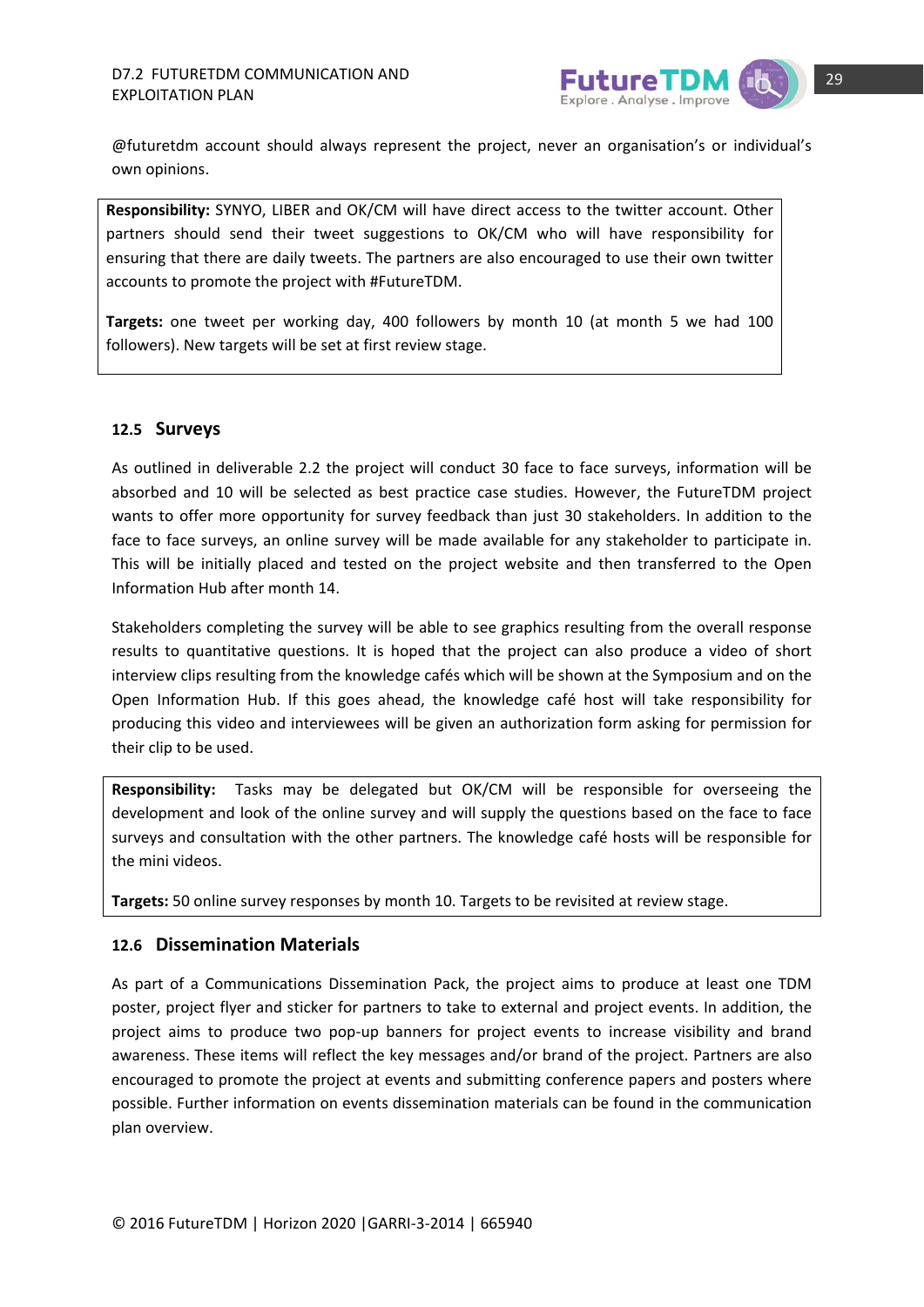

### **12.7 Newsletter**

On the website is an option for interested stakeholders to sign up to the FutureTDM website. The aim of the Newsletter is to:

- Send traffic to websites, where more information on the project is available
- Create buzz about the project, by giving our target audience regular updates on all our activities
- Raise awareness of FutureTDM and TDM issues/activities
- Increase engagement; every newsletter will contain a call to action to get involved in FutureTDM

WP7 will collect all the relevant news, blogs and project updates of the last 3 months and select the most important and/or appealing elements to be highlighted in the newsletter. The newsletter will be kept short and will serve as a dissemination summary. Articles will contain an interesting headline and only the first paragraph or the overview of an article will appear in the newsletter. This enables our target audience to scan the content quickly, and then link out to read the full text. The letter will be made available in the resources section of the website and will be sent to the newsletter mailing list resulting from the sign up button on the home page of the website.

The newsletter will contain around six articles, each with a picture. For variety it may include:

- Interviews with the consortium about their work and the project progress
- Legislative or policy updates
- Text and data mining updates
- Calendar of events and poster presentations
- Selected blogs
- Link to Twitter

It will be promoted on the website and social media and will eventually be linked to the Open Information Hub website.

**Responsibility:** The leader of WP7, OK/CM, will be responsible for coordinating the creation of content and the collection and selection of the content and organising responsibility for setting up the sending out the newsletter i.e. via MailChimp. Partners are encouraged to make suggestions for improvement. OK/CM gives final approval and has overall editorial responsibility but may delegate some editorial tasks out to selected partners.

**Targets:** As of February 15th, the newsletter will be released quarterly. Content should be ready to be published by the 15th of month 6, 9, 12 and so on. The success of the newsletter can be measured in the number of sign ups. In month 10 we hope to have 100 sign ups with new targets set at first review stage.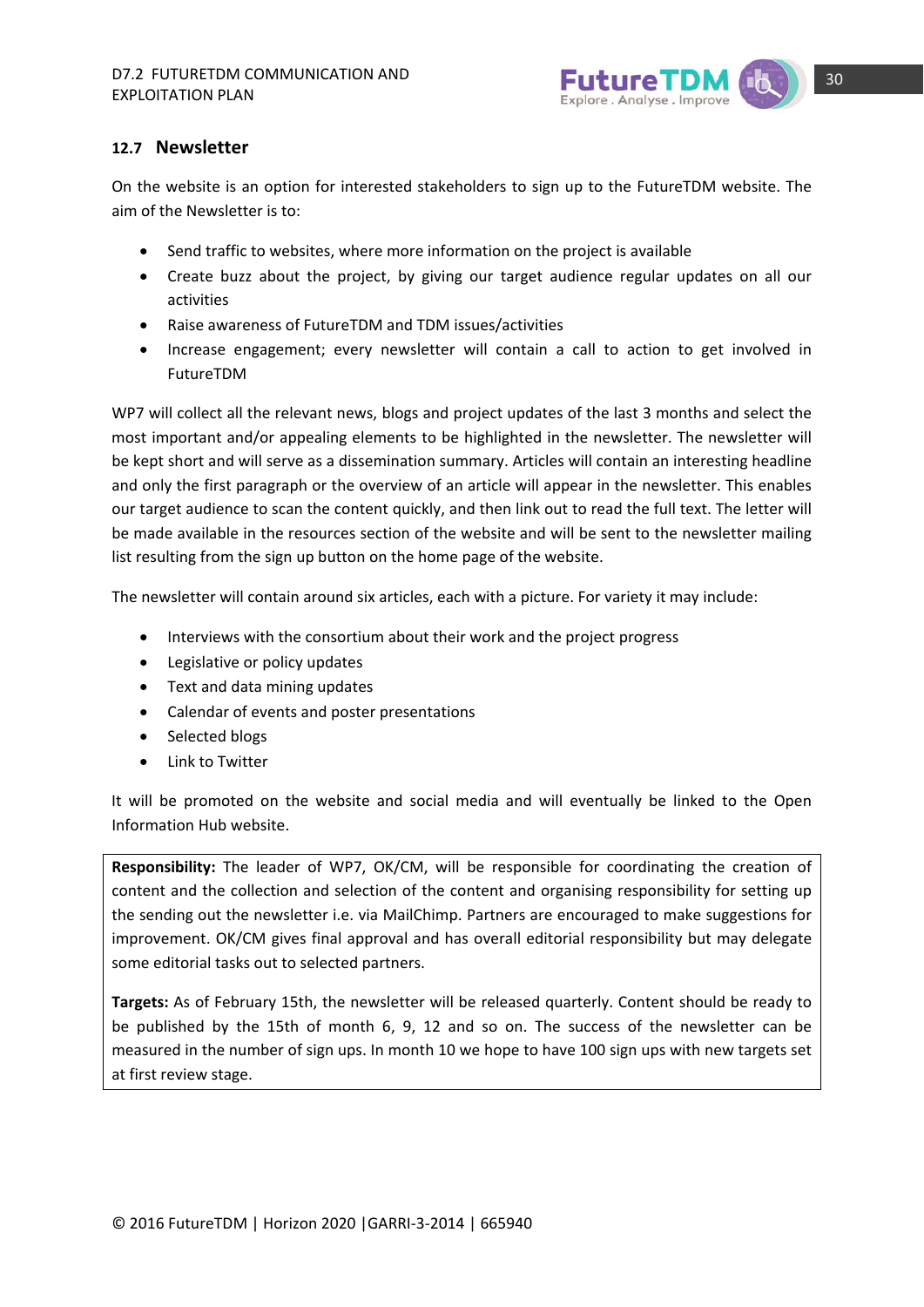

### **12.8 Mailing Lists**

The Newsletter mailing list will be used for updates about the project. However, a mailing list based on the stakeholder directory will be created for the purpose of sending invitations to the knowledge cafés, workshops and Symposium. General dissemination of project developments will be done via twitter.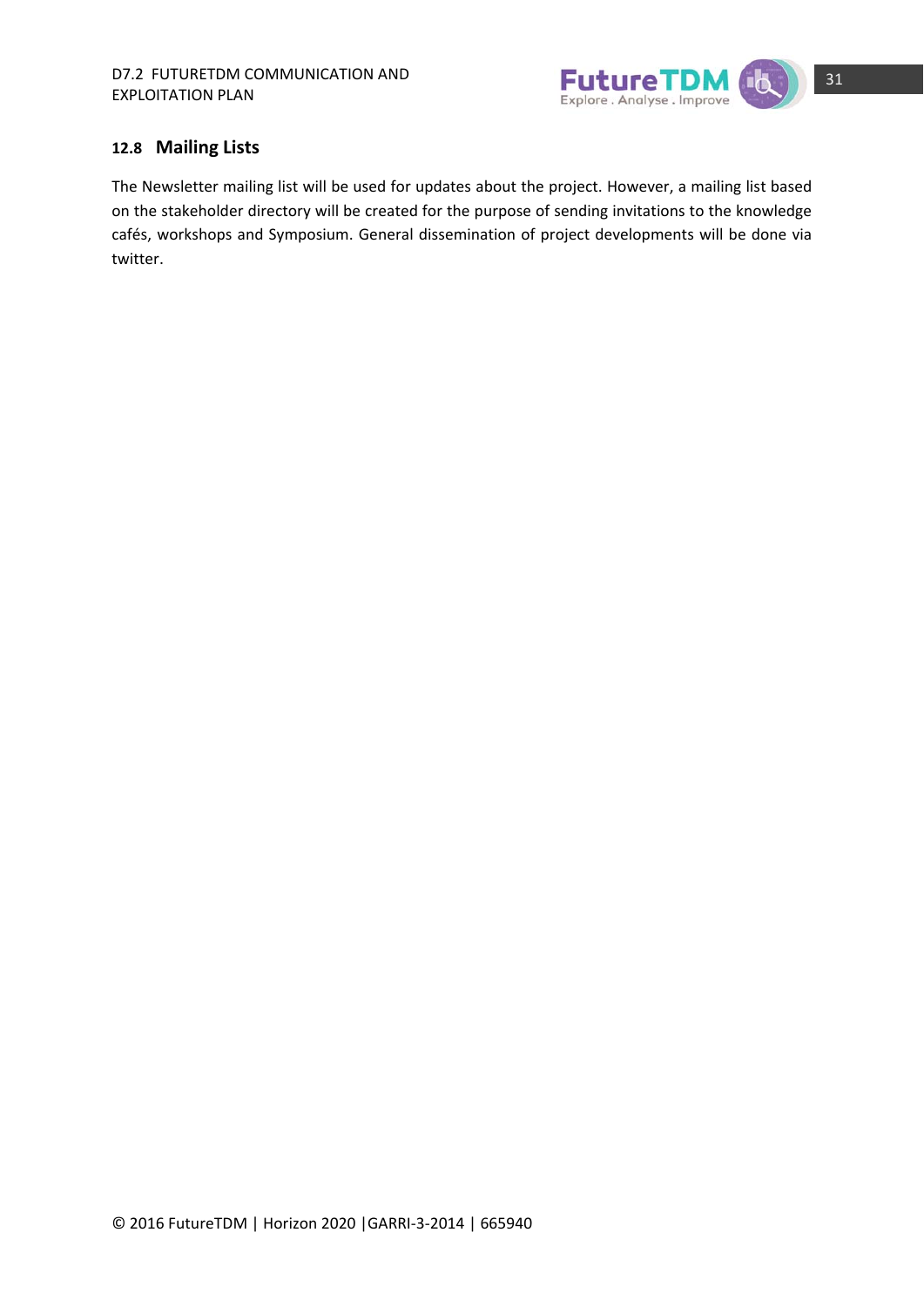

### **13 PROMOTING BEST PRACTICE AND EXPERTISE**

In year two of the project, emphasis shifts away from barriers to TDM and towards best practice and opportunities. In this phase it is hoped that the consortium can draw from expertise to produce fact sheets and publications that promote case studies and explore solutions that might improve TDM uptake in the EU. Partners will log their planned publications in the shared drive. The FutureTDM project itself is a solution in that it brings together expertise and the TDM stakeholder community. At the Symposium event we would like to show stakeholders how we have progressed as a project by producing an infographic representation of the feedback from our investigations. This can then be used to promote the project beyond its September 2017 end date. The symposium will also represent an opportunity to showcase the training sessions developed by OK/CM. Here stakeholders will have a chance to experience TDM in practice and improve their TDM understanding.

Further information relating to methods promoting best practice can be found in the communication plan overview.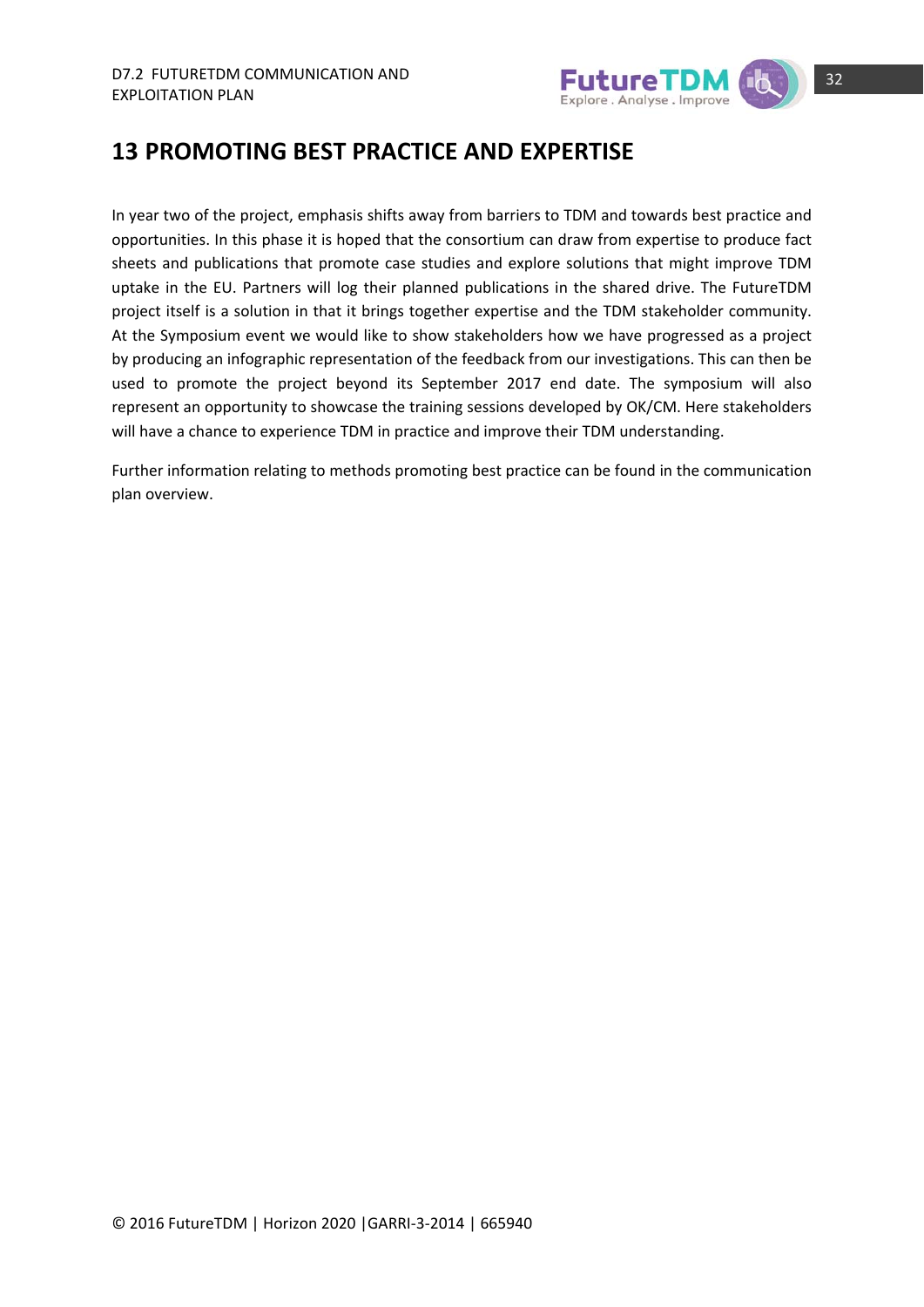

## **14 PRESS RELATIONS**

A press list will be created as part of the stakeholder directory.

If contacted by the press in relation to the project, partners will inform the work package lead OK/CM. In communicating with the press as a representative of FutureTDM, partners will ensure that they represent the project and not an individual's or an organisation's own opinion.

Press releases will be sent to our press list at major moments in the FutureTDM project These may include:

- Workshops
- Symposium
- Open Information Hub launch

**Responsibility:** Press releases will always go through LIBER for editing, be approved by the WP7 lead OK/CM who will also format the press release and send out to the press list.

**Targets:** At least 3 press releases in the project lifespan. Success can be measured by the number of articles published on the basis of each press release.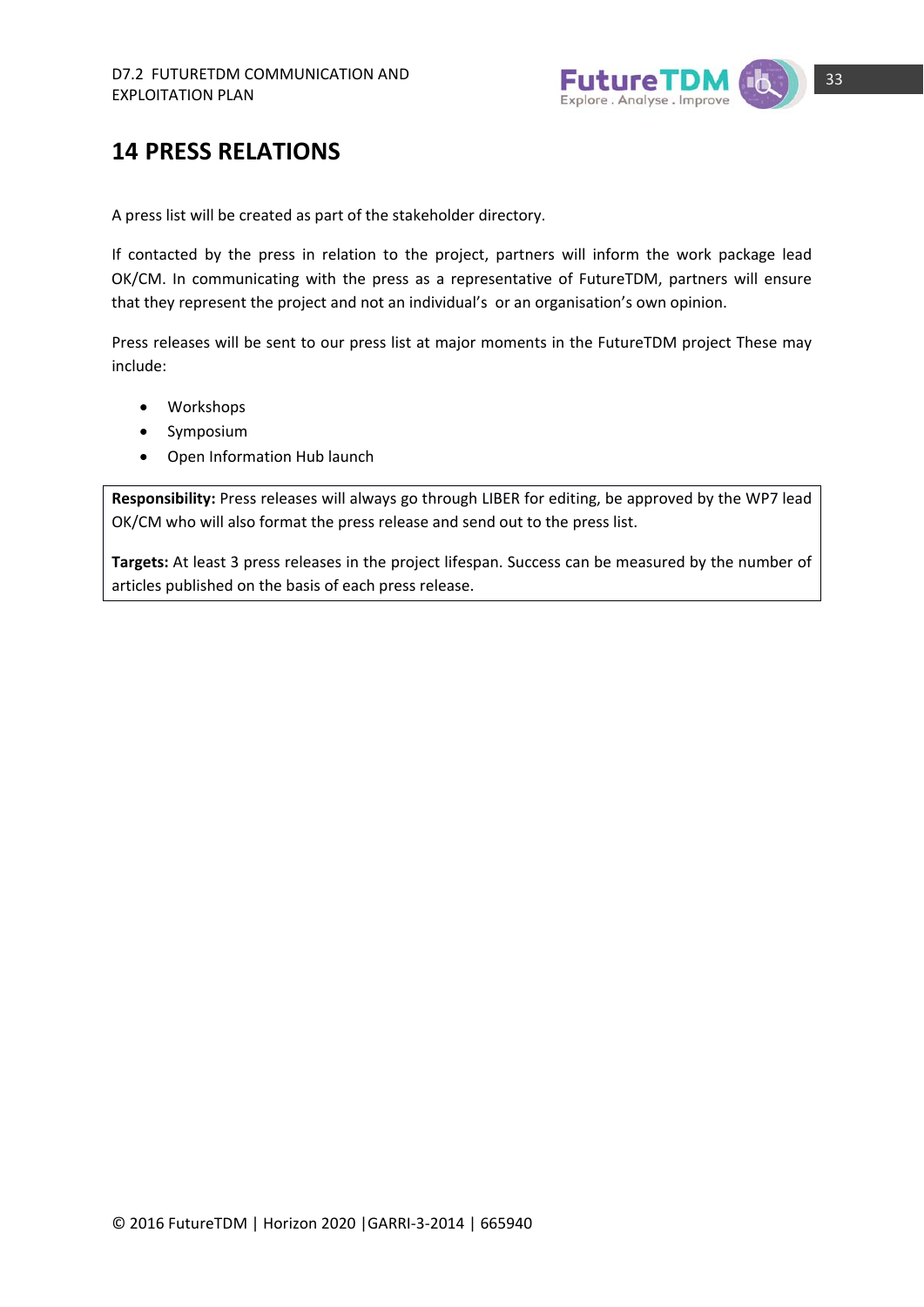

## **15 OVERALL COMMUNICATIONS AND DISSEMINATION RESPONSIBILITIES**

OK/CM as work package lead has overall responsibility for the dissemination activities and will:

- Coordinate the preparation and final editing of the quarterly newsletter
- Provide information on dissemination progress
- Coordinate the drafting of dissemination materials

The dissemination activities will be executed in close cooperation with all the project partners who are involved in WP7. Where relevant and for maximum efficiency, OK/CM may delegate tasks to the other partners listed in WP7.

Every work package leader should come each month with a blog post.

The work package leaders should make sure that the content of the news item / blog post focuses on the overall results of their work package.

They should also assist WP7 effectiveness by alerting OK/CM to information on:

- Events where project results can be promoted
- Publications in journals, conferences
- Related articles
- Related projects
- Related work of individual researchers
- Deliverables completed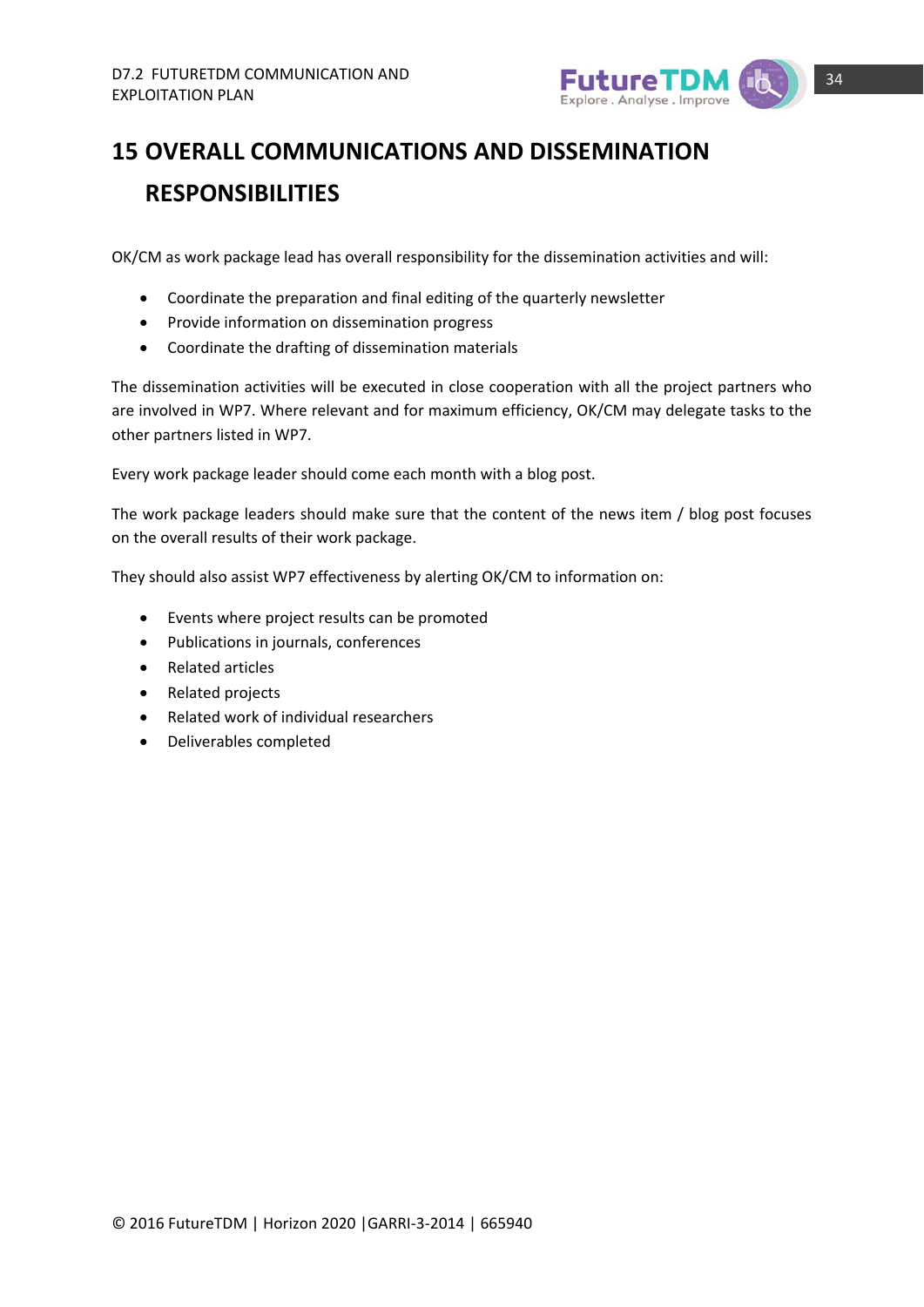

### **16 EXPLOITATION PLAN**

The Communications Plan for the FutureTDM project does not end in September 2017. One of the goals of the plan is to ensure the relevance of the project after its end date, in particular, the longterm sustainability and usability of the platform, policy framework, and practitioner guidelines. To achieve sustainability the project will require a successful Open Information Hub platform and a message that is meaningful throughout and beyond its lifespan. Crucially, it needs to build a strong TDM community, including with other projects, so that stakeholders have a vested interest in ensuring that FutureTDM's goals be carried forward.

### **16.1 An Invested TDM Community**

TDM is a new and innovative technology with a big future. It is anticipated that given the important and topical nature of content mining, there will be further TDM relevant projects that can benefit from the expertise gleaned and community built. It is therefore our aim to ensure that we leave a thriving, informative, collaborating platform that can adapt to work with future projects post September 2017.

One of the key features of FutureTDM is its focus on engaging with stakeholders and building good relations with other projects and in particular OpenMinTeD. By involving and building the stakeholder community from the early stages of the project, it is expected that there will be a solid platform of TDM individuals and organisations that share the goals of the project and proactively want it to continue.

### **16.2 Sustainability in Practice**

It is anticipated that the stakeholder engagement emphasis will ensure the establishment of a strong TDM community that will be able to continue to provide the Open Information Hub with up to date content and ensure social media promotion. In the second year of the project, the consortium will be looking to strengthen ties with other longer running projects that can help to communicate the project achievements and opportunities beyond September 2017.

The legacy of the project is The Open Information Hub. It will live longer than the project run of two years. WP6 will use a commonly used CMS for the content of this website to ensure that it is user friendly. SYNYO will be a crucial component in ensuring the sustainability of the Open Information Hub and will be responsible for hosting and running the portal after the project ends. To make sure that the Open Information Hub has relevance not just to FutureTDM but to all open TDM projects in the future, the Open Information Hub may be assigned more than one domain name.

The FutureTDM project will be operating side by side (often jointly) with the OpenMinTeD project which runs until May 2018. The two projects have partners in common (LIBER, UvA, ARC) and so it makes sense in months after the FutureTDM project end date, to have one of these project partners or OpenMinTed itself take a vested interest in the Open Information Hub site with a view to having the Open Information Hub included in an upcoming TDM related project.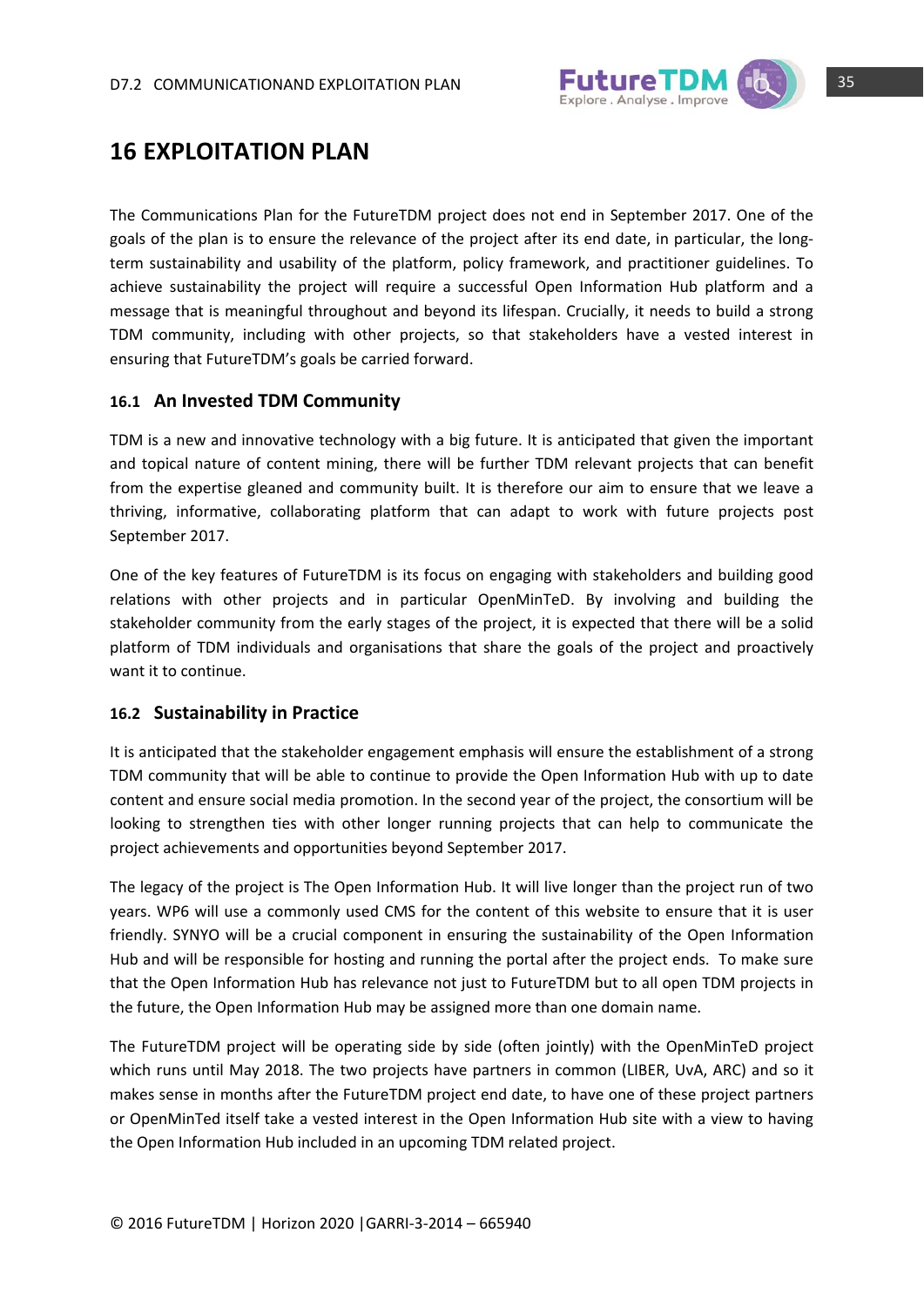

A **sustainability round table** will be organised virtually between the projects early in the Open Information Hub development stages to ensure it has project compatibility. This has been scheduled for the 9th of February 2016. A physical round table will take place by one month ahead of the symposium between OpenMinTed, FutureTDM and any other projects or organisations who have expressed an interest in the running of the Open Information Hub post September 2017. This meeting will decide the responsibilities of the Open Information Hub so that this information can be relayed at the FutureTDM Symposium. A third meeting may be scheduled in the months between the Symposium and end date of the project to finalise the arrangement.

Finally, some of the project communications tools will be designed so that they are not just limited to the project deliverables, defined by a timeframe or end goal. Instead the collaboration aspect of the project and the website will be emphasised. In particular, promotional items linked to the TDM community and the Open Information Hub will be designed with this in mind (e.g. the video and infographic).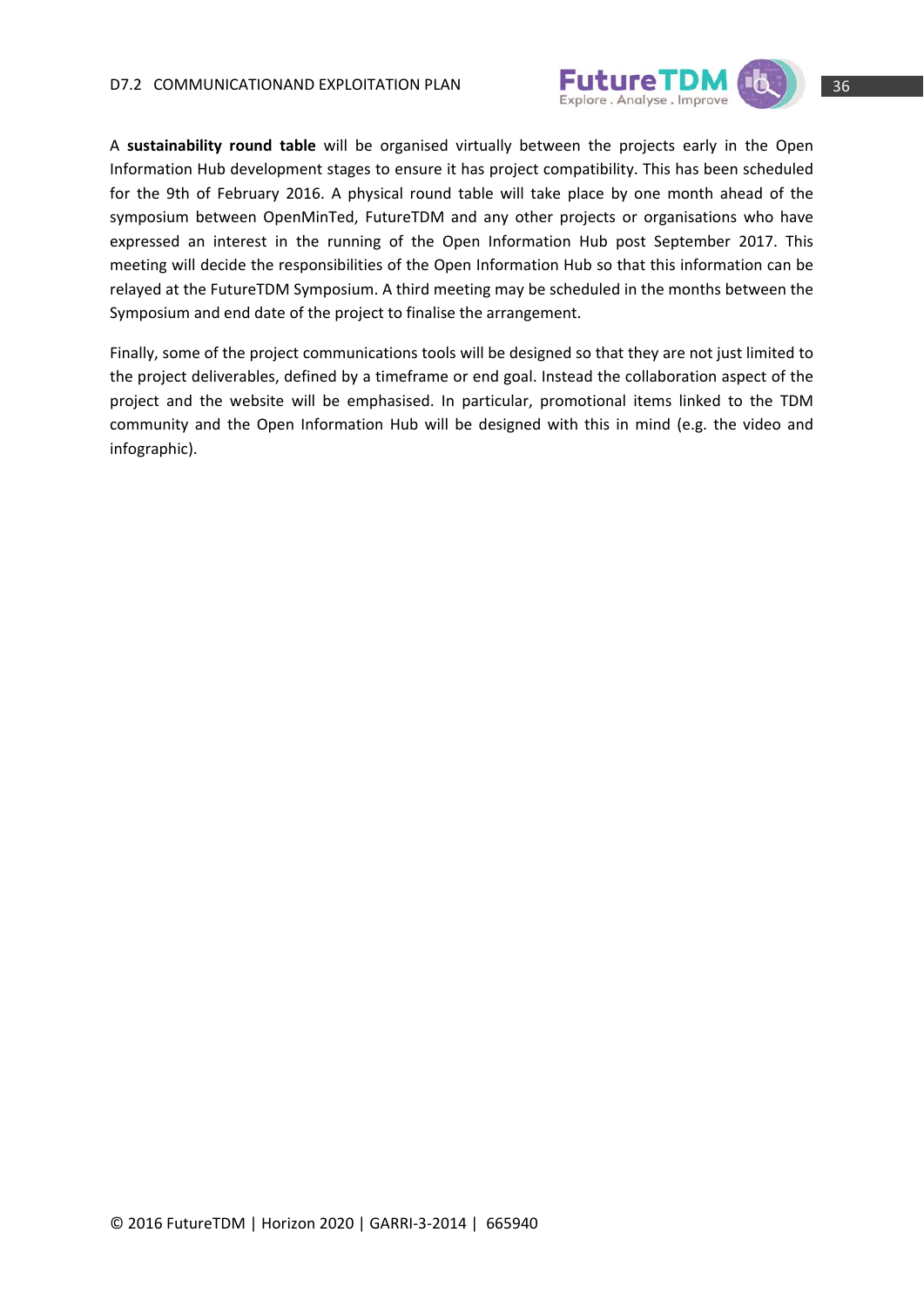

### **17 MONITORING AND MEASURING SUCCESS**

The success of our stakeholder engagement and media publicity efforts will be seen through continuous improvements in a number of measurable areas including:

- Blog posts and comments
- Responses to our surveys
- Attendees at our workshops, knowledge cafés and presentations
- Feedback post events via satisfaction surveys
- Project newsletter subscribers
- Number of mentions in other media channels
- Twitter followers
- Web site visits

These will be recorded based on the Communications Plan table (annex 1).

#### **A Review in Month 10**

The plan has been designed to be reviewed after month 10 so that we can improve communications, step up efforts if targets are not met or set more ambitious targets for year two if the project is going well. The review, overseen by OK/CM, will include an update of the communications plan table where targets can be set against actual achievements. A **Summary Report** deliverable (7.4) in month 24 will assess the effectiveness of the communications strategy based on this review, the targets set and their measurements.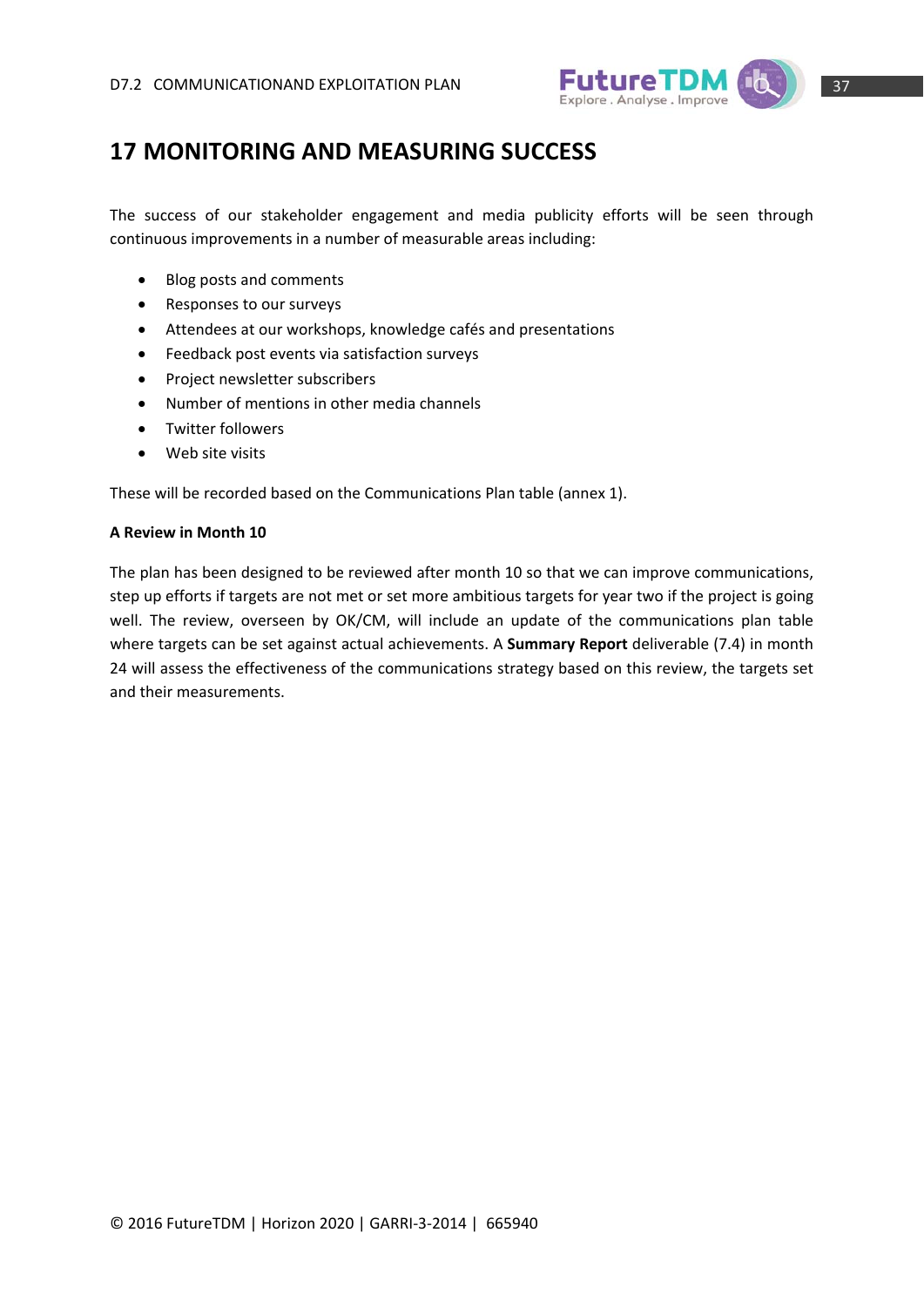

## **18 CONCLUSION**

The FutureTDM Communication and Exploitation Plan has inclusion at its core. With a strategy that is not just about one way dissemination but designed to engage and build an invested and proactive TDM community – the Open Information Hub, the plan is also about ensuring project sustainability post September 2017.

By combining strong messaging, accessible communications methods and expert analysis, we are confident that we can reach the broadest possible range of organisations, individual stakeholders and end users with an interest in the work and outcomes of FutureTDM. This in turn will maximise our prospects in addressing the project goal – to reduce barriers to TDM uptake in the EU.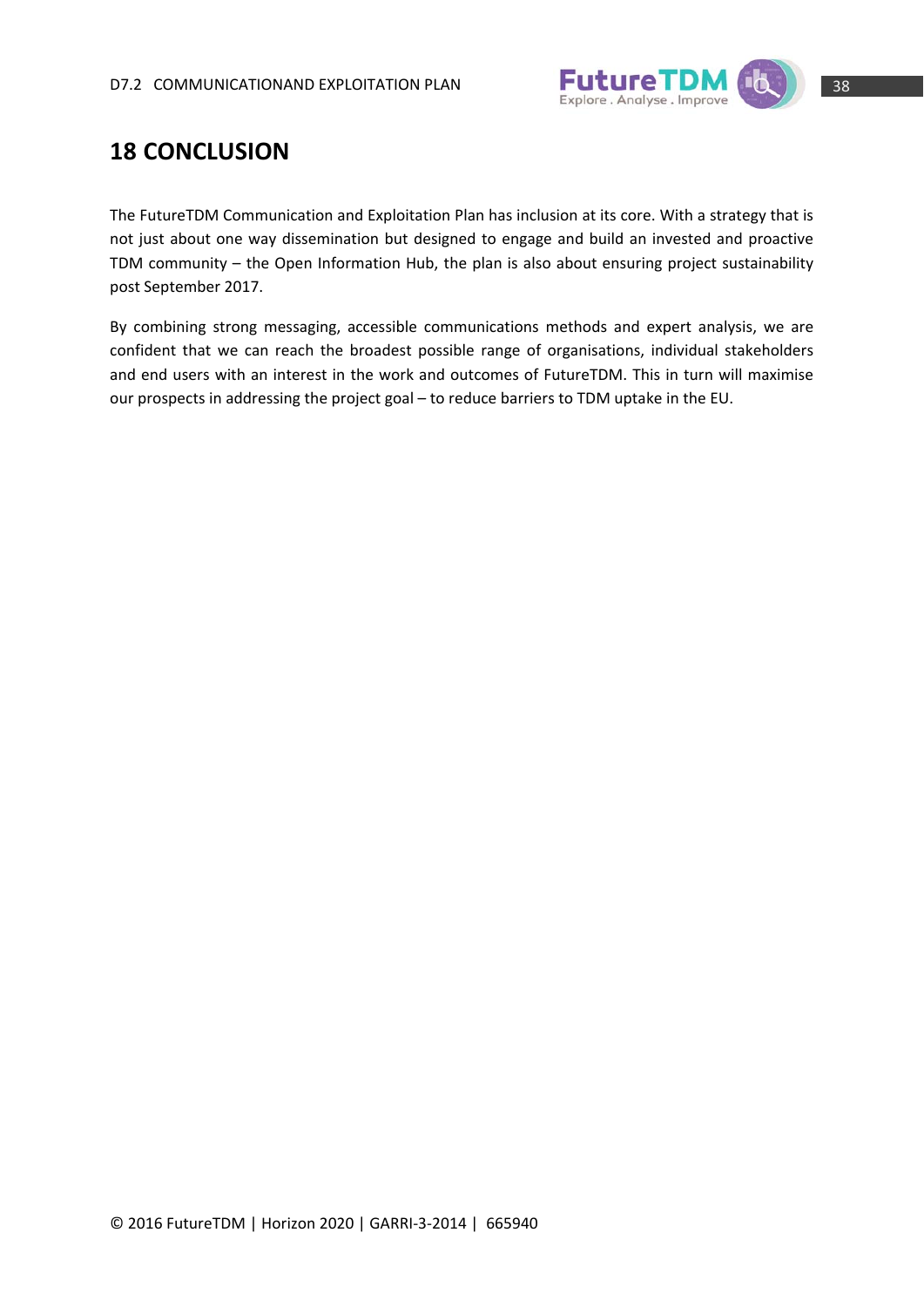

### **ANNEX 1: COMMUNICATION PLAN OVERVIEW**

Because of the variety of activities, forums and project phases, a user friendly summary of communications activities is available below in the Communications Plan Overview. This will be extended at Review stage so that new targets can be added.

| What do we         | <b>Explanation</b>                                                                                         | <b>Further</b>                                                                                                                                                                          | <b>Responsibility</b>                                                                                                                                                                                                 | <b>Where</b>                                             | When                                                        | <b>Target</b>                                                                                                                                                  |
|--------------------|------------------------------------------------------------------------------------------------------------|-----------------------------------------------------------------------------------------------------------------------------------------------------------------------------------------|-----------------------------------------------------------------------------------------------------------------------------------------------------------------------------------------------------------------------|----------------------------------------------------------|-------------------------------------------------------------|----------------------------------------------------------------------------------------------------------------------------------------------------------------|
| plan<br>to         |                                                                                                            | notes                                                                                                                                                                                   |                                                                                                                                                                                                                       |                                                          | expected                                                    |                                                                                                                                                                |
| produce?           |                                                                                                            |                                                                                                                                                                                         |                                                                                                                                                                                                                       |                                                          |                                                             |                                                                                                                                                                |
|                    | Over the whole project lifespan:                                                                           |                                                                                                                                                                                         |                                                                                                                                                                                                                       |                                                          |                                                             |                                                                                                                                                                |
| Social media       | Strong<br>and<br>relevant<br>social media<br>presence to<br>publicise the<br>project<br>in<br>real time    | Twitter $-$ the<br>most widely<br>used form of<br>social media<br>in the TDM<br>community                                                                                               | SYNYO,<br>LIBER,<br>OK/CM to have<br>direct<br>access,<br>OK/CM<br>responsible<br>for<br>ensuring<br>daily<br>tweets. Partners<br>re-tweet<br>or<br>suggest tweets<br>to OK/CM                                        | Twitter                                                  | Set up in<br>month 2,<br>daily<br>tweets<br>from<br>month 5 | 500<br>tweets,<br>400<br>followers<br>by month<br>10                                                                                                           |
| <b>Blog</b>        | Where<br>stakeholders<br>find<br>can<br>latest<br>updates<br>on<br>the<br>project<br>useful<br>and<br>info | Home<br>page<br>of<br>project<br>website<br>as<br>well as Blog<br>page within<br>project<br>website and<br>home<br>then<br>of<br>page<br>Open<br>Information<br>from<br>Hub<br>month 15 | SYNYO to create<br>and<br>moderate.<br>All to write blogs<br>on<br>events<br>attended, tasks<br>completed,<br>raising<br>awareness<br>and<br>encouraging<br>feedback.<br>OK/CM<br>to<br>final<br>oversee,<br>approval | Project<br>website<br>and<br>Open<br>Informati<br>on Hub | From<br>month 5                                             | least<br>At<br>blog<br>one<br>every two<br>weeks,<br>one<br>external<br>blog<br>per<br>month.<br><b>Success</b><br>measured<br>visits<br>by<br>and<br>comments |
| Project<br>Website | point<br>Main<br>of<br>project<br>visibility until<br>the<br>Open<br>Information<br>Hub<br>goes<br>online  | Info<br>about<br>the project,<br>partners,<br>events,<br>resources,<br>dissemina-<br>tion, survey                                                                                       | SYNYO                                                                                                                                                                                                                 | Project<br>website                                       | Month 2                                                     | 500<br>unique<br>visits,<br>1000 total<br>per month                                                                                                            |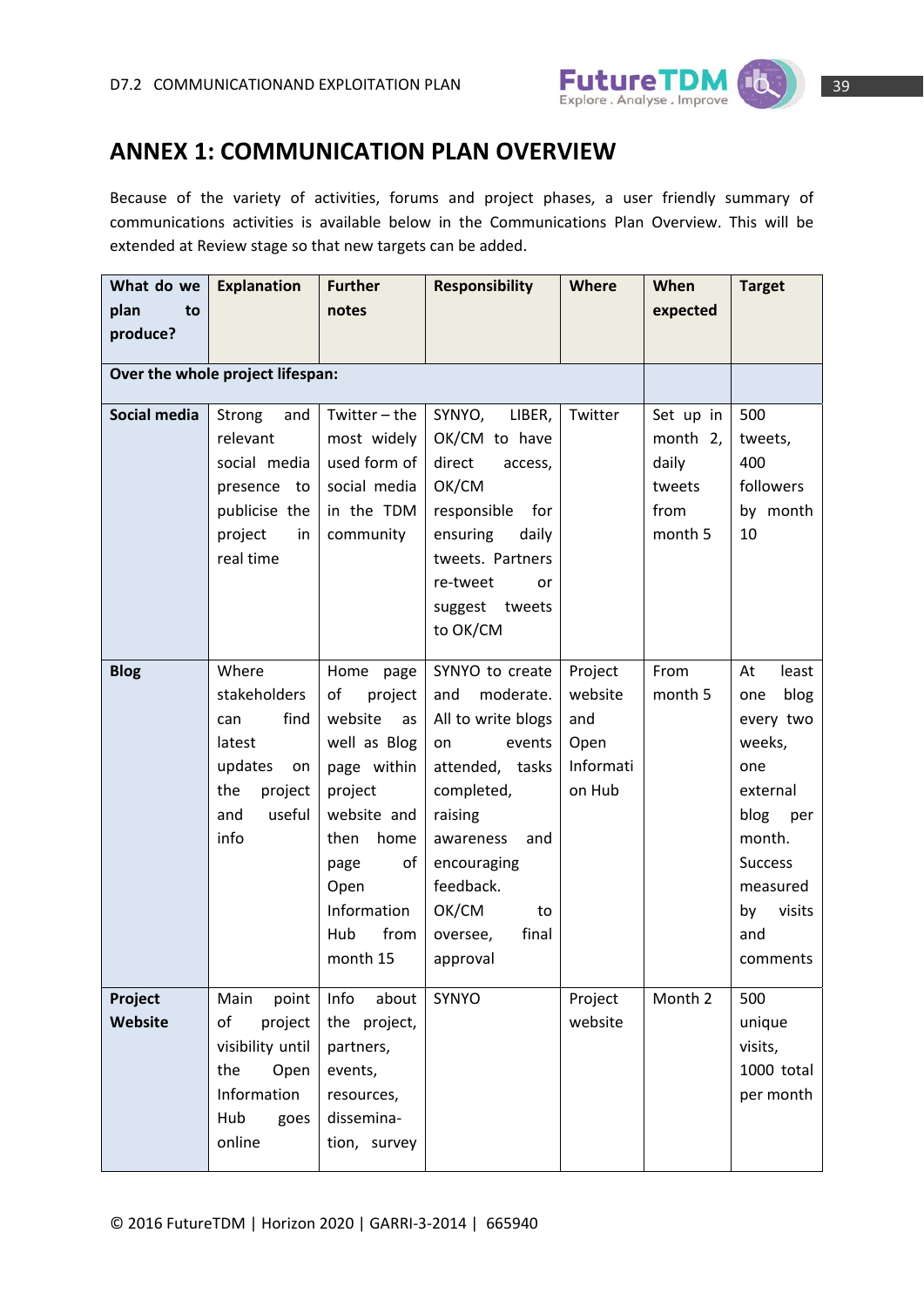

| - |  |
|---|--|
|   |  |

|                    |                                                                                                                                                                        | and the blog                                                                                                                                                                                                                  |                                                                                                                                              |                                                                                                    |                                                                                                                                                |                                                                                                                                                                            |
|--------------------|------------------------------------------------------------------------------------------------------------------------------------------------------------------------|-------------------------------------------------------------------------------------------------------------------------------------------------------------------------------------------------------------------------------|----------------------------------------------------------------------------------------------------------------------------------------------|----------------------------------------------------------------------------------------------------|------------------------------------------------------------------------------------------------------------------------------------------------|----------------------------------------------------------------------------------------------------------------------------------------------------------------------------|
| <b>Templates</b>   | Logo, Power<br>point<br>and<br>press release<br>templates<br>for partners<br>to use                                                                                    | Ensuring<br>brand<br>continuity                                                                                                                                                                                               | <b>SYNYO</b>                                                                                                                                 | Shared<br>documen<br>t space                                                                       | Month 2                                                                                                                                        | <b>NA</b>                                                                                                                                                                  |
| <b>Newsletter</b>  | Improve<br>traffic<br>to<br>websites,<br>where more<br>information<br>the<br>on<br>project<br>is<br>available.<br>regular<br>updates<br>on<br>all<br>our<br>activities | is<br>Aim<br>to<br>raise<br>awareness<br>and increase<br>engagement<br>Every<br>newsletter<br>will contain<br>call<br>to<br>a<br>action to get<br>involved<br>in<br>FutureTDM,<br>Open<br>Information<br>Hub<br>and<br>events | OKCM<br>will<br>be<br>responsible<br>for<br>coordinating the<br>content,<br>mail<br>and<br>has<br>out<br>overall editorial<br>responsibility | Mailing<br>lists,<br>project<br>website<br>OK/CM<br>to<br>delegate,<br>Open<br>Informati<br>on Hub | Released<br>quarterly.<br>Content<br>should be<br>ready<br>to<br>be<br>published<br>by<br>the<br>15th<br>of<br>month 6,<br>9, 12, and<br>so on | <b>Success</b><br>measured<br>the<br>in<br>number of<br>sign<br>ups.<br>100<br>sign<br>ups<br>by<br>month 10<br>with new<br>targets set<br>first<br>at<br>review<br>stage. |
| <b>Fact Sheets</b> | To<br>support<br>the work of<br>the<br>project<br>and<br>encourage<br>feedback i.e.<br>at events.                                                                      | Can<br>be<br>suggested<br>and drafted<br>by partners<br>in.<br>accordance<br>with<br>their<br>WP or the<br>overall<br>project. For<br>example,<br>what<br>is<br>TDM? What<br>best<br>are<br>practice<br>case<br>studies?      | All                                                                                                                                          | Project<br>website<br>and<br>Open<br>Informati<br>on Hub,<br>project<br>events                     | of<br>As<br>6<br>month<br>and<br>througho<br>the<br>ut<br>project                                                                              | <b>NA</b>                                                                                                                                                                  |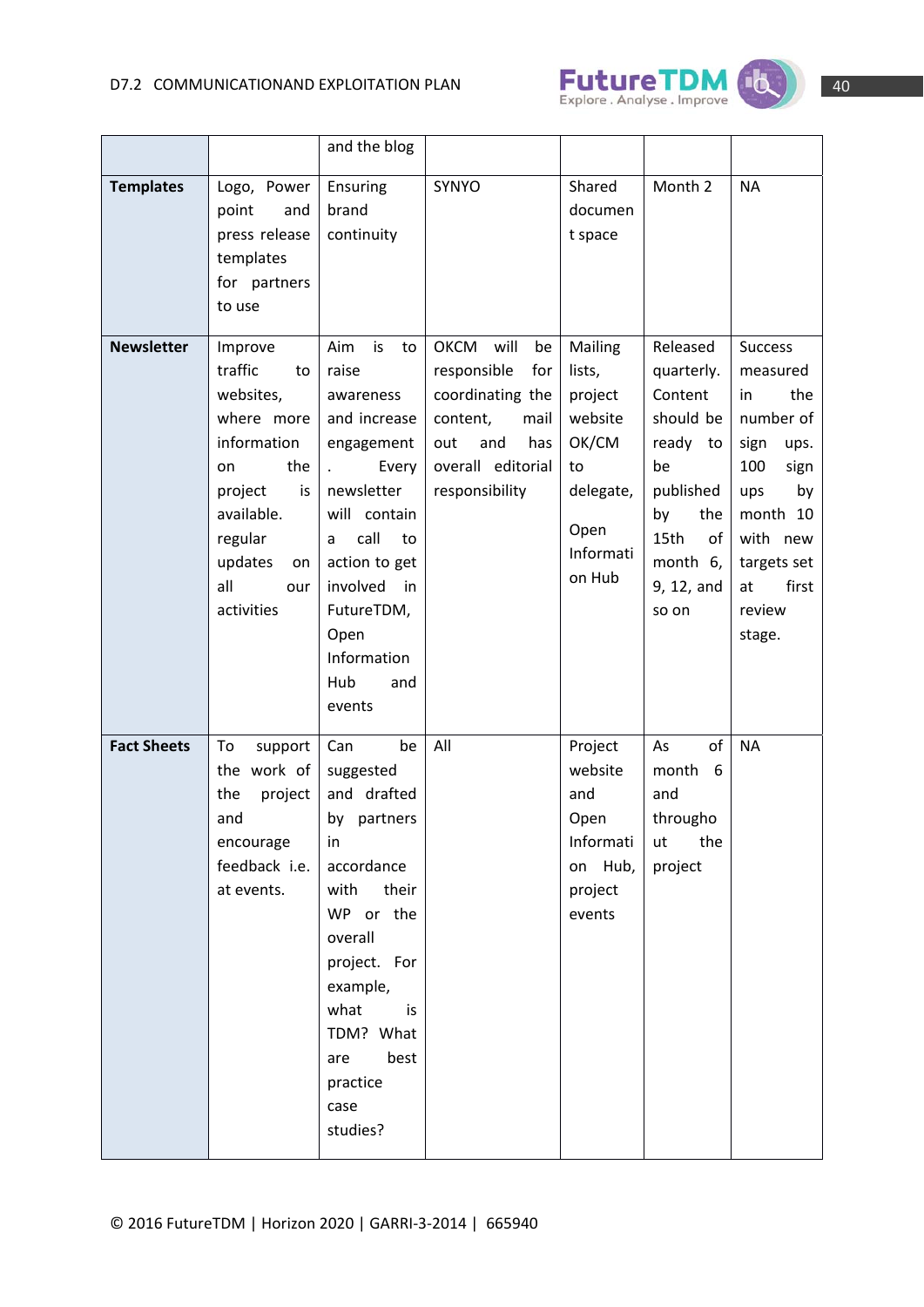

| Project<br><b>Reports</b>                                        | Reports<br>resulting<br>from<br>the<br>work<br>packages                           | Highlighting<br>findings e.g.<br>relating<br>to<br>legal,<br>economic<br>landscape | <b>Relating to WPs</b>                                                     | Project<br>website<br>and<br>Open<br>Informati<br>Hub,<br>on<br>project<br>events | As in DOA                                 | N/A                                |
|------------------------------------------------------------------|-----------------------------------------------------------------------------------|------------------------------------------------------------------------------------|----------------------------------------------------------------------------|-----------------------------------------------------------------------------------|-------------------------------------------|------------------------------------|
| input                                                            |                                                                                   |                                                                                    | PHASE 1 (YEAR 1) explaining the project to stakeholders, and getting their |                                                                                   |                                           |                                    |
| Project info-<br>graphic<br>video                                | Video<br>of<br>project<br>description<br>based<br>on<br><b>DoW</b>                | Useful<br>for<br>events<br>showcasing<br>project                                   | SYNYO                                                                      | Project<br>website,<br>Open<br>Informati<br>Hub,<br>on<br>social<br>media         | Month 2                                   | <b>NA</b>                          |
| <b>FTDM</b><br>A4<br>cards                                       | Promo<br>card<br>of<br>project<br>description<br>based<br>on<br><b>DoW</b>        | Useful<br>for<br>events<br>showcasing<br>project                                   | <b>SYNYO</b>                                                               | Project/e<br>xternal<br>events,<br>project<br>website                             | Month 2                                   | <b>NA</b>                          |
| Knowledge<br>café flyer                                          | Explaining<br>knowledge<br>cafés<br>and<br>for<br>asking<br>input                 | Making<br>events more<br>accessible                                                | OK/CM to draft,<br>SYNYO<br>put<br>to<br>online                            | For<br>website<br>and<br>email<br>lists                                           | Month 6                                   | <b>NA</b>                          |
| <b>FTDM</b><br>conference<br>poster                              | Poster<br>for<br>conferences                                                      | Explanation<br>of<br>project<br>aims<br>and<br>objectives                          | Any partner in<br>collaboration<br>with<br>SYNYO<br>(branding)             | Project<br>and<br>external<br>events                                              | When<br>applicabl<br>e - event<br>related | 3 posters<br>at<br>conferenc<br>es |
| Option-<br>plain<br>more<br>language<br>user friendly<br>leaflet | Explaining<br>project<br>in<br>clear<br>accessible<br>language.<br>Call to action | Possibly<br>drawing<br>from video                                                  | If<br>mirroring<br>video - LIBER                                           | Project<br>and<br>external<br>events                                              | Month 7                                   | <b>NA</b>                          |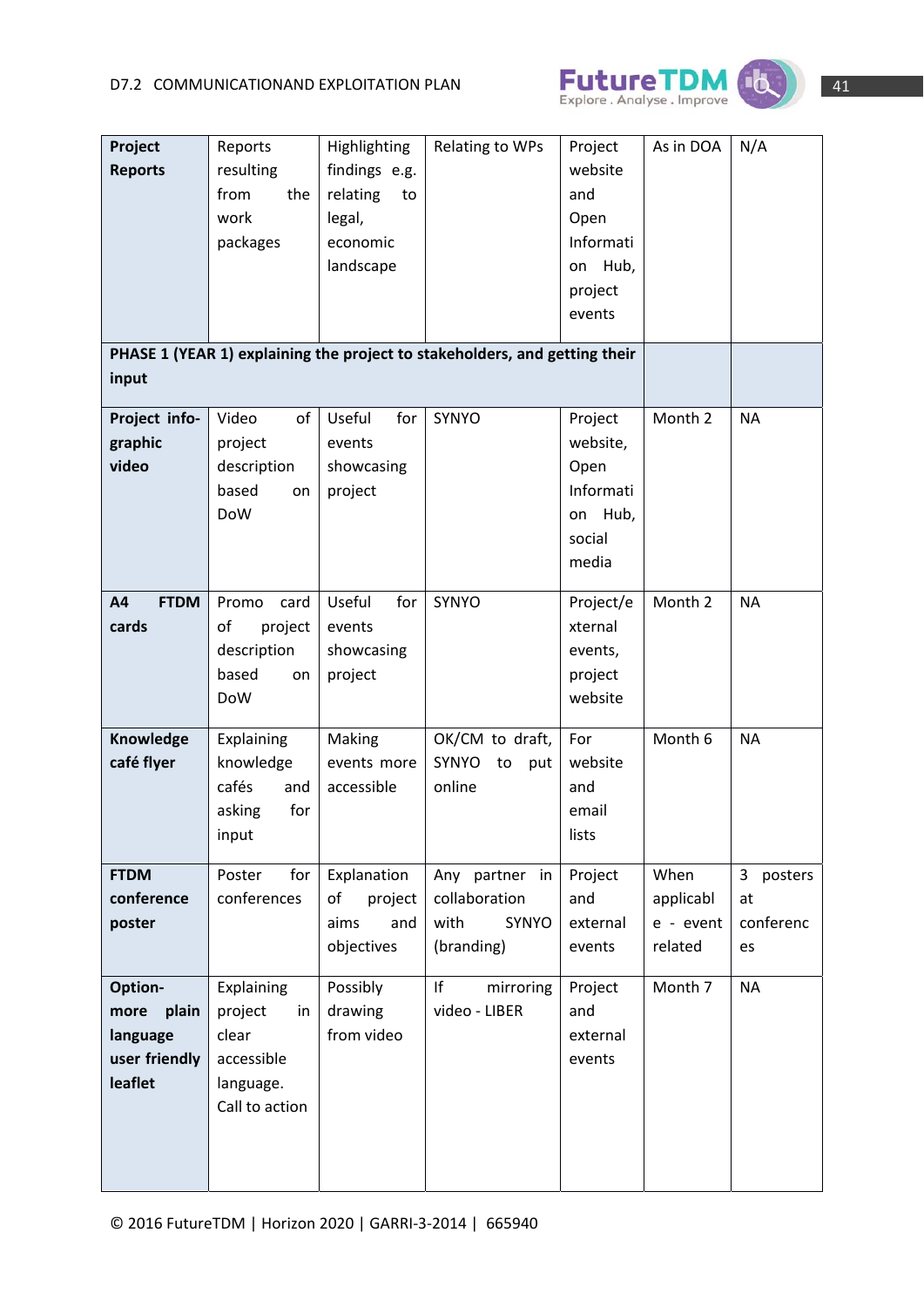



| <b>Survey</b> | on | Reflecting                | Opportunity                 | SYNYO will<br>be                | Project           | By month                   | 50                       |
|---------------|----|---------------------------|-----------------------------|---------------------------------|-------------------|----------------------------|--------------------------|
| website       |    | the<br>30                 | for opinion                 | responsible<br>for              | website           | 8                          | responses                |
|               |    | surveys face              | feedback                    | development                     | and               |                            | by month                 |
|               |    | to face                   | online                      | and look of the                 | Open              |                            | 10                       |
|               |    |                           |                             | survey, OK/CM                   | Informati         |                            |                          |
|               |    |                           |                             | will supply the                 | on Hub            |                            |                          |
|               |    |                           |                             | questions based                 |                   |                            |                          |
|               |    |                           |                             | on the face to                  |                   |                            |                          |
|               |    |                           |                             | face surveys and                |                   |                            |                          |
|               |    |                           |                             | consultation                    |                   |                            |                          |
|               |    |                           |                             | with the other                  |                   |                            |                          |
|               |    |                           |                             | partners                        |                   |                            |                          |
|               |    |                           |                             |                                 |                   |                            |                          |
| <b>Video</b>  |    | $\overline{2}$<br>Approx. | Crucial<br>to               | <b>LIBER</b>                    | Mailing           | Month 7                    | 500 views                |
|               |    | minute                    | the project if              |                                 | lists,            |                            | by month                 |
|               |    | fun,<br>video,            | we are to be                |                                 | project           |                            | 10                       |
|               |    | reaching out              | inclusive and               |                                 | website,          |                            |                          |
|               |    | to                        | what<br>to                  |                                 | social            |                            |                          |
|               |    | stakeholders              | promote                     |                                 | media,            |                            |                          |
|               |    | explaining                | project                     |                                 | Open              |                            |                          |
|               |    | <b>TDM</b><br>and         | widely                      |                                 | Informati         |                            |                          |
|               |    | why FTDM is               |                             |                                 | on Hub,           |                            |                          |
|               |    | of interest to            |                             |                                 | project           |                            |                          |
|               |    | them                      |                             |                                 | events            |                            |                          |
| Roll          |    | Two banners               |                             | WP7                             |                   |                            | $\overline{2}$<br>banner |
| banner        | up | with<br><b>FTDM</b>       | Reinforcing<br>the<br>brand | lead<br>to<br>coordinate<br>the | Project<br>events | By month<br>$\overline{7}$ | stands                   |
| stands        |    | logo<br>and               | and<br>our                  | task<br>between                 |                   |                            |                          |
|               |    | slogan<br>for             | visibility                  | SYNYO                           |                   |                            |                          |
|               |    | use                       | at                          | (logo<br>ОК/СМ                  |                   |                            |                          |
|               |    | knowledge                 | at events<br>Making         | $etc.$ ),<br>(task              |                   |                            |                          |
|               |    | cafés,                    | <b>us</b><br>look more      | management)                     |                   |                            |                          |
|               |    | workshops                 | professional,               | and one other                   |                   |                            |                          |
|               |    |                           |                             |                                 |                   |                            |                          |
|               |    | and                       | easy<br>to                  | partner                         |                   |                            |                          |
|               |    | symposium                 | locate. Good                | (content)                       |                   |                            |                          |
|               |    | where<br>and              | as                          |                                 |                   |                            |                          |
|               |    | needed<br>at              | background                  |                                 |                   |                            |                          |
|               |    | events                    | for photos                  |                                 |                   |                            |                          |
|               |    |                           | and videos                  |                                 |                   |                            |                          |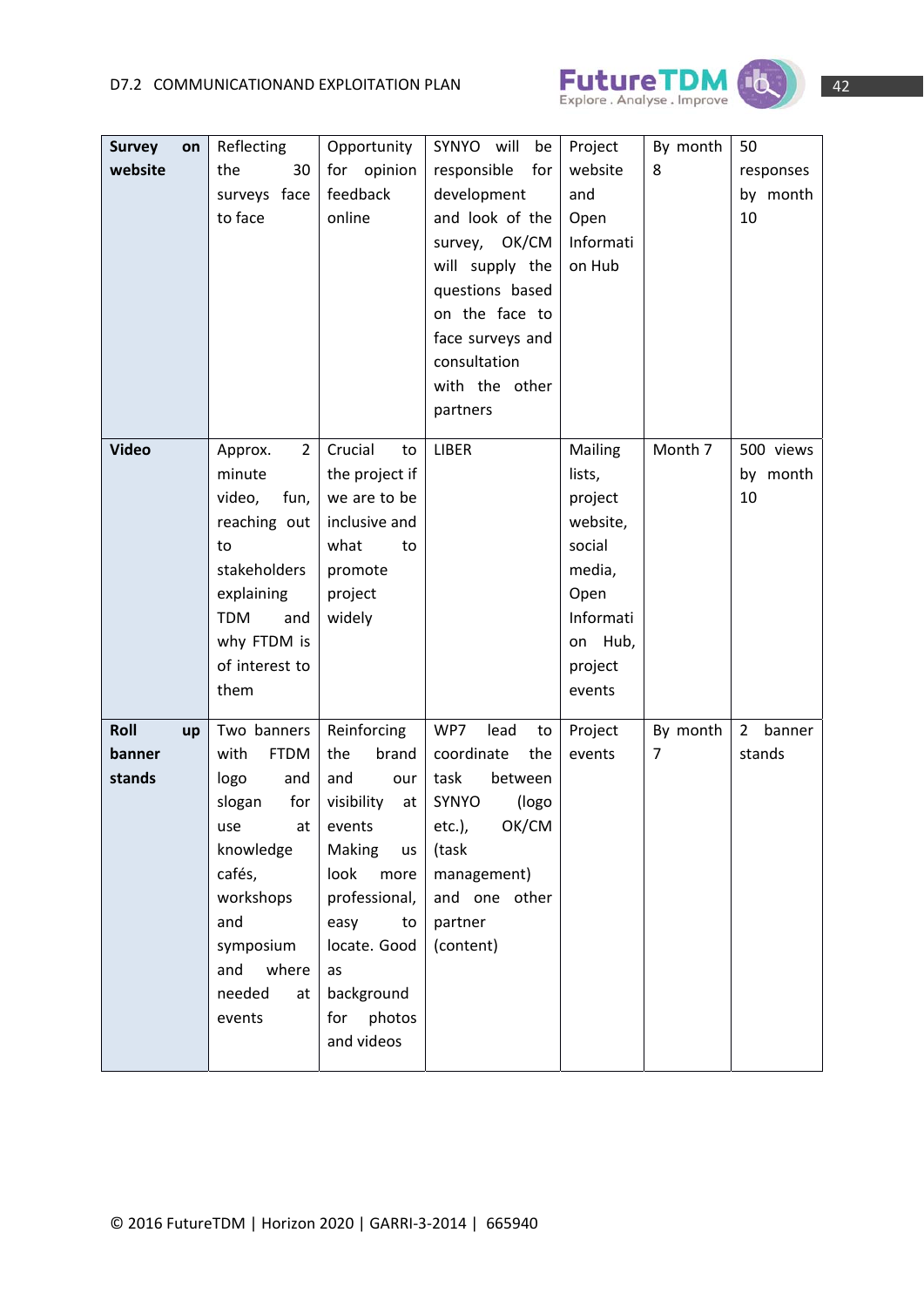

| <b>FTDM</b>        | For events           | raise<br>To     | WP7<br>lead<br>to                                                      | Project  | By month      | <b>NA</b>  |
|--------------------|----------------------|-----------------|------------------------------------------------------------------------|----------|---------------|------------|
|                    |                      |                 |                                                                        |          |               |            |
| general            |                      | brand           | coordinate<br>the                                                      | and      | 7             |            |
| poster             |                      | visibility i.e. | between<br>task                                                        | external |               |            |
|                    |                      | event<br>at     | SYNYO<br>(logo                                                         | events   |               |            |
|                    |                      | stands          | OK/CM<br>$etc.$ ),                                                     |          |               |            |
|                    |                      |                 | (task                                                                  |          |               |            |
|                    |                      |                 | management)                                                            |          |               |            |
|                    |                      |                 | and one other                                                          |          |               |            |
|                    |                      |                 | partner                                                                |          |               |            |
|                    |                      |                 | (content)                                                              |          |               |            |
|                    |                      |                 |                                                                        |          |               |            |
|                    |                      |                 |                                                                        |          |               |            |
|                    |                      |                 |                                                                        |          |               |            |
| <b>FTDM</b>        | Fun                  | FutureTDM       | WP7<br>lead<br>to                                                      | Project  | By month      | <b>NA</b>  |
| <b>Sticker</b>     | promotional          | sticker (i.e.   | coordinate<br>the                                                      | and      | 7             |            |
|                    | item                 | for laptops)    | task<br>between                                                        | external |               |            |
|                    |                      |                 | SYNYO<br>(logo                                                         | events   |               |            |
|                    |                      |                 | OK/CM<br>$etc.$ ),                                                     |          |               |            |
|                    |                      |                 | (task                                                                  |          |               |            |
|                    |                      |                 | management)                                                            |          |               |            |
|                    |                      |                 | and one other                                                          |          |               |            |
|                    |                      |                 | partner                                                                |          |               |            |
|                    |                      |                 | (content)                                                              |          |               |            |
|                    |                      |                 |                                                                        |          |               |            |
| <b>Disseminati</b> | Pack<br>of           | Poster,         | OK/CM<br>to                                                            | Project  | Sent<br>by    | To<br>be   |
| on pack            | disseminatio         | flyers<br>and   | coordinate                                                             | and      | month 7       | coordinat  |
|                    | n items for          | stickers        |                                                                        | external |               | ed         |
|                    | each partner         |                 |                                                                        | events   |               | between    |
|                    |                      |                 |                                                                        |          |               | partners   |
|                    |                      |                 |                                                                        |          |               | and        |
|                    |                      |                 |                                                                        |          |               | OK/CM      |
|                    |                      |                 |                                                                        |          |               |            |
|                    |                      |                 | PHASE 2 (YEAR 2): promoting best practice and the Open Information Hub |          |               |            |
| Open               | The<br>go-to         | Provide         | SYNYO                                                                  | futuretd | Month 14      | Targets to |
| <b>Information</b> | website<br>for       | practical,      |                                                                        | m.eu     | first<br>roll | be set at  |
| Hub                | EU<br>TDM            | legal<br>and    |                                                                        | may also | out           | first      |
|                    | stakeholders.        | policy          |                                                                        | be       |               | review     |
|                    | WP <sub>6</sub><br>A | information     |                                                                        | assigned |               |            |
|                    | deliverable          | TDM,<br>on      |                                                                        | other    |               |            |
|                    | but<br>too           | information     |                                                                        | domain   |               |            |
|                    | relevant not         | barriers<br>on  |                                                                        |          |               |            |
|                    |                      |                 |                                                                        | names    |               |            |
|                    | be<br>to             | and             |                                                                        |          |               |            |
|                    | mentioned            | solutions to    |                                                                        |          |               |            |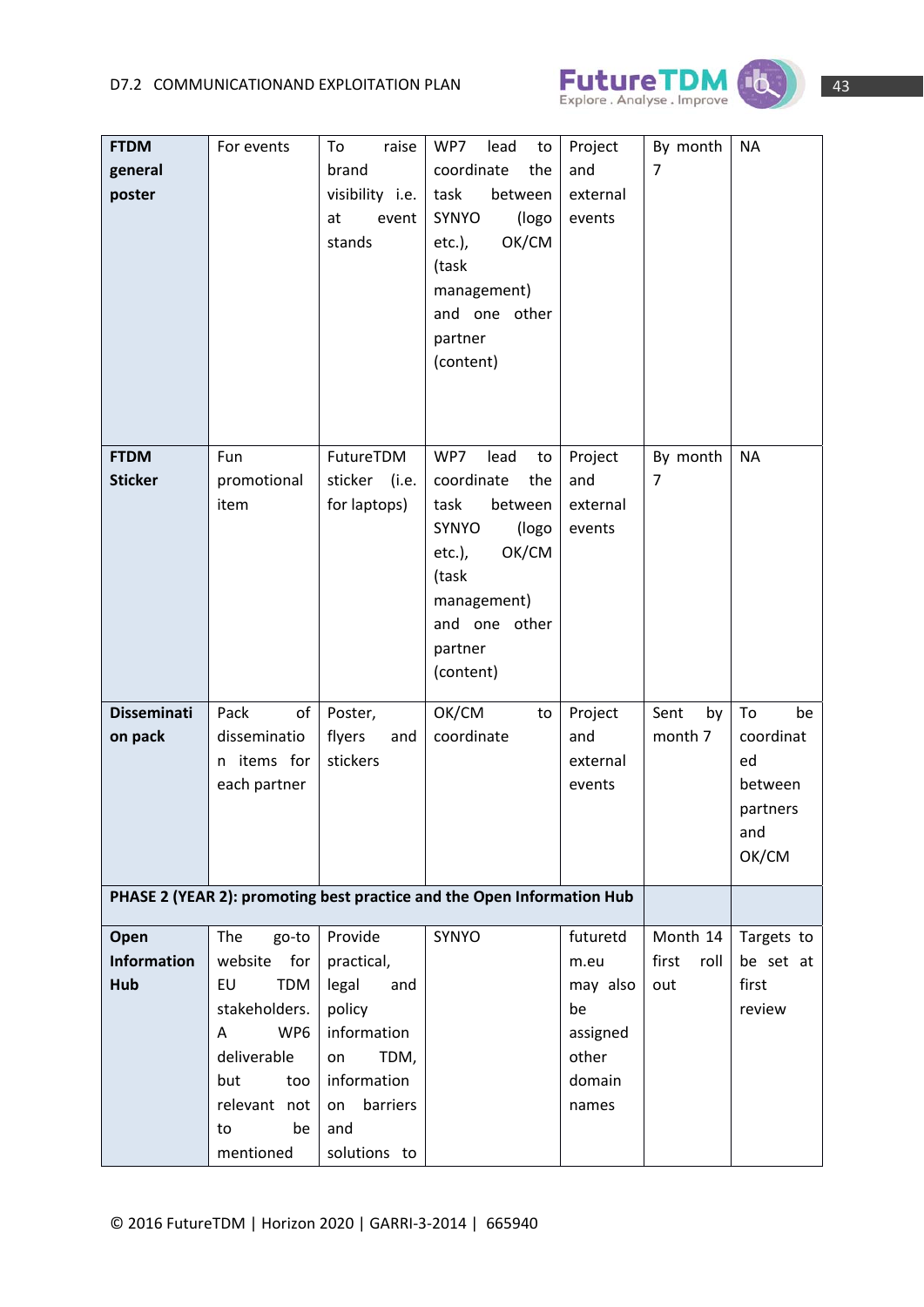

|                             | here.                                                                                                              | <b>TDM</b>                                                                                                  |                                                                                                                                                                                                                       |                                                                                                                            |                                            |                                            |
|-----------------------------|--------------------------------------------------------------------------------------------------------------------|-------------------------------------------------------------------------------------------------------------|-----------------------------------------------------------------------------------------------------------------------------------------------------------------------------------------------------------------------|----------------------------------------------------------------------------------------------------------------------------|--------------------------------------------|--------------------------------------------|
|                             | Providing<br><b>TDM</b><br>information<br>and<br>collaboration<br>space.                                           | Promoting<br><b>TDM</b><br>through best<br>practices<br>Encouraging<br>online<br>debate<br>about TDM        |                                                                                                                                                                                                                       |                                                                                                                            |                                            |                                            |
| <b>Publications</b>         | Project<br>related<br>articles<br>in<br><b>TDM</b><br>publications                                                 | To promote<br>our findings<br>and<br>reflecting<br><b>TDM</b><br>expertise                                  | Any partner can<br>contribute                                                                                                                                                                                         | Open<br>access<br>publicati<br>ons                                                                                         | At<br>any<br>point<br>of<br>the<br>project | At least 2                                 |
| <b>Conference</b><br>papers | Where<br>relevant                                                                                                  | Highlighting<br>the<br>project<br>at<br>conference<br>events<br>in.<br>response to<br>call<br>for<br>papers | Any partner can<br>contribute                                                                                                                                                                                         | At<br>relevant<br>conferen<br>ces<br>and<br>their<br>websites                                                              | At<br>any<br>point<br>of<br>the<br>project | <b>NA</b>                                  |
| <b>Press</b><br>releases    | Press<br>releases will<br>be sent to<br>our press list<br>at<br>major<br>moments in<br>the<br>FutureTDM<br>project | These<br>may<br>include:<br>Workshops<br>Symposium<br>Open<br>Information<br>Hub launch                     | releases<br>Press<br>will always<br>go<br>through<br>LIBER<br>for editing,<br>be<br>approved<br>by<br>OK/CM and sent<br>out to the press<br>list. SYNYO will<br>in<br>assist<br>the<br>format of the<br>press release | Social<br>media,<br>mailing<br>lists, with<br>news<br>releases<br>on<br>project<br>website,<br>Open<br>Informati<br>on Hub | When<br>relevant                           | Targets to<br>be set at<br>first<br>review |
| Info graphic                | For<br>promoting                                                                                                   | A<br>key<br>communicat                                                                                      | LIBER                                                                                                                                                                                                                 | Project<br>website,                                                                                                        | <b>Before</b><br>Symposiu                  | Targets to<br>be set at                    |